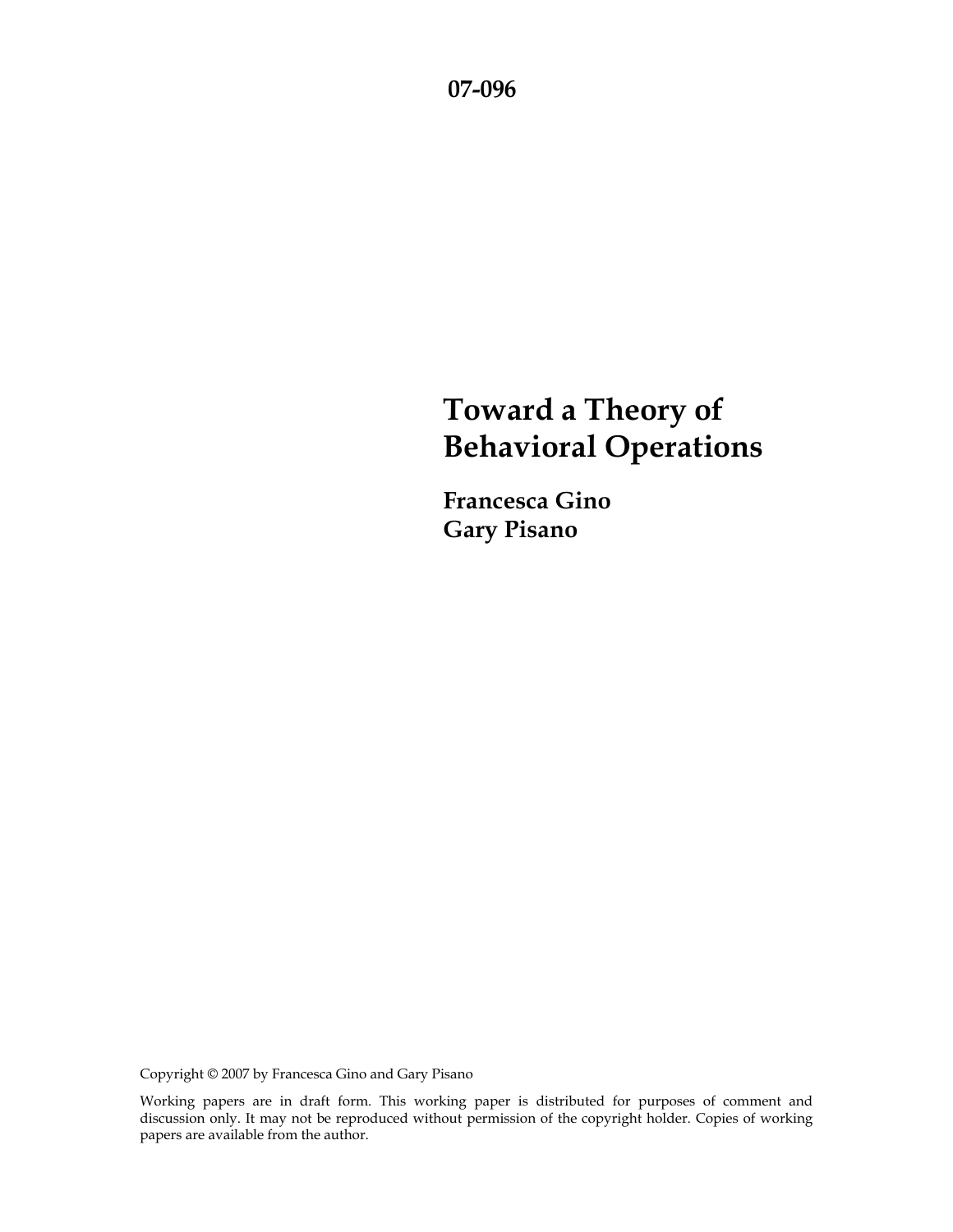# Running head: BEHAVIORAL OPERATIONS

# Toward a Theory of Behavioral Operations

Francesca Gino Tepper School of Business/CMU GSIA Room A-10A 5000 Forbes Avenue Pittsburgh, PA fgino@andrew.cmu.edu

> Gary Pisano Harvard Business School Morgan Hall 417 Soldiers Field Road Boston, MA gpisano@hbs.edu

# **Draft: April 30, 2007**

The authors gratefully acknowledge the financial support from the Harvard Business School Division of Faculty Research and Development. We thank participants at the MIT Sloan School OSG seminar for their insightful feedback on the ideas presented here. We are especially grateful to Amy Edmondson, Charles Fine, Robert Hayes, Richard Nelson, Andrew McAfee, Roy Shapiro, Noel Watson and Steven Wheelwright for their insightful comments on earlier drafts. Please address correspondence by email to fgino@andrew.cmu.edu or gpisano@hbs.edu.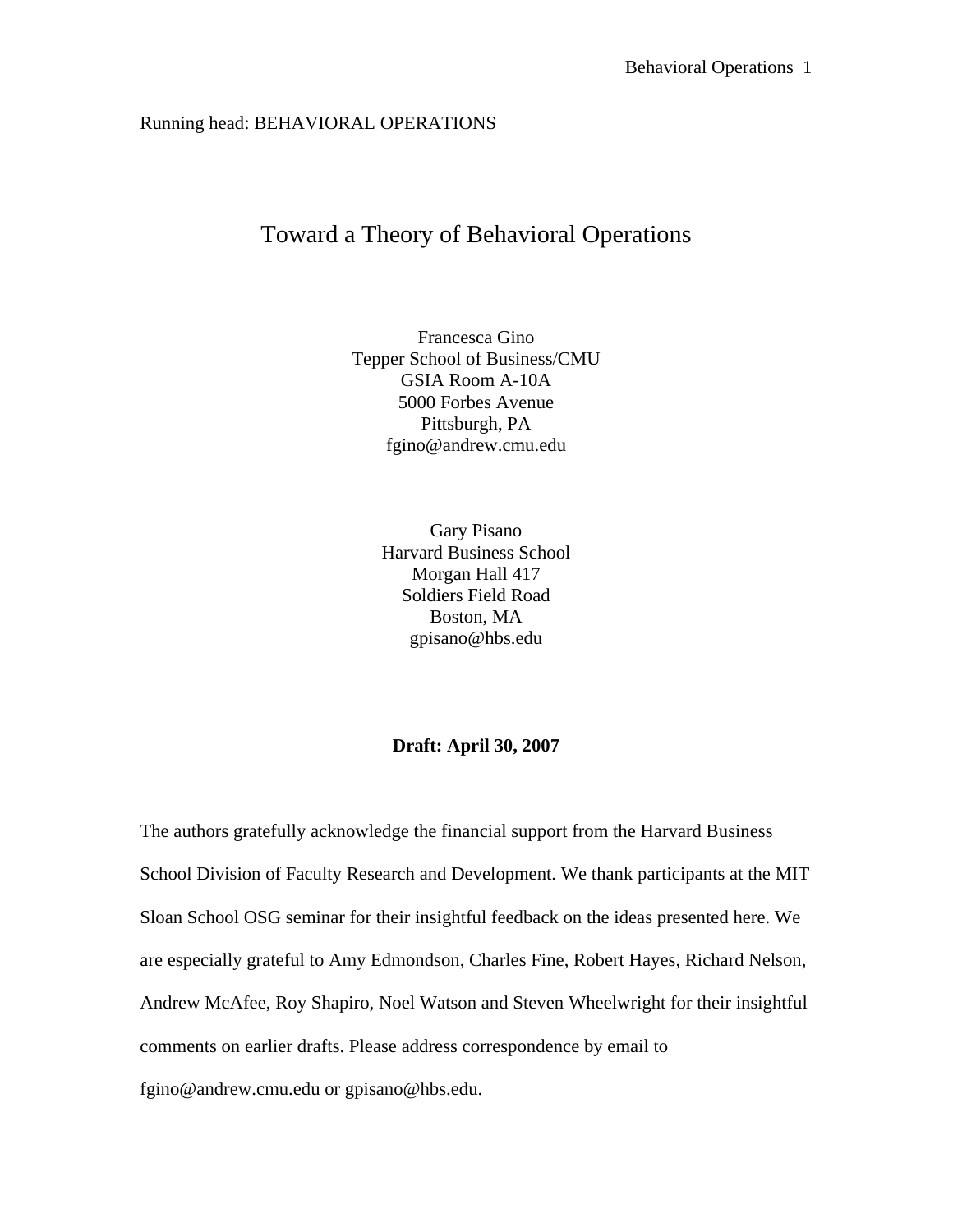# **ABSTRACT**

Human beings are critical to the functioning of the vast majority of operating systems, influencing both the way these systems work and how they perform. Yet most formal analytical models of operations assume that the people who participate in operating systems are fully rational or at least can be induced to behave rationally. Many other disciplines, including economics, finance, and marketing, have successfully incorporated departures from this rationality assumption into their models and theories. In this paper, we argue that operations management scholars should do the same. We highlight initial studies that have adopted a "behavioral operations perspective" and explore the theoretical and practical implications of incorporating behavioral and cognitive factors into models of operations. Specifically, we address three questions: 1) What is a behavioral perspective on operations? 2) What might be the intellectual added value of such a perspective? 3) What are the basic elements of behavioral operations research?

**Keywords**: *Behavioral Operations; Decision-Making; Beer Game; System Dynamics; Cognitive Biases*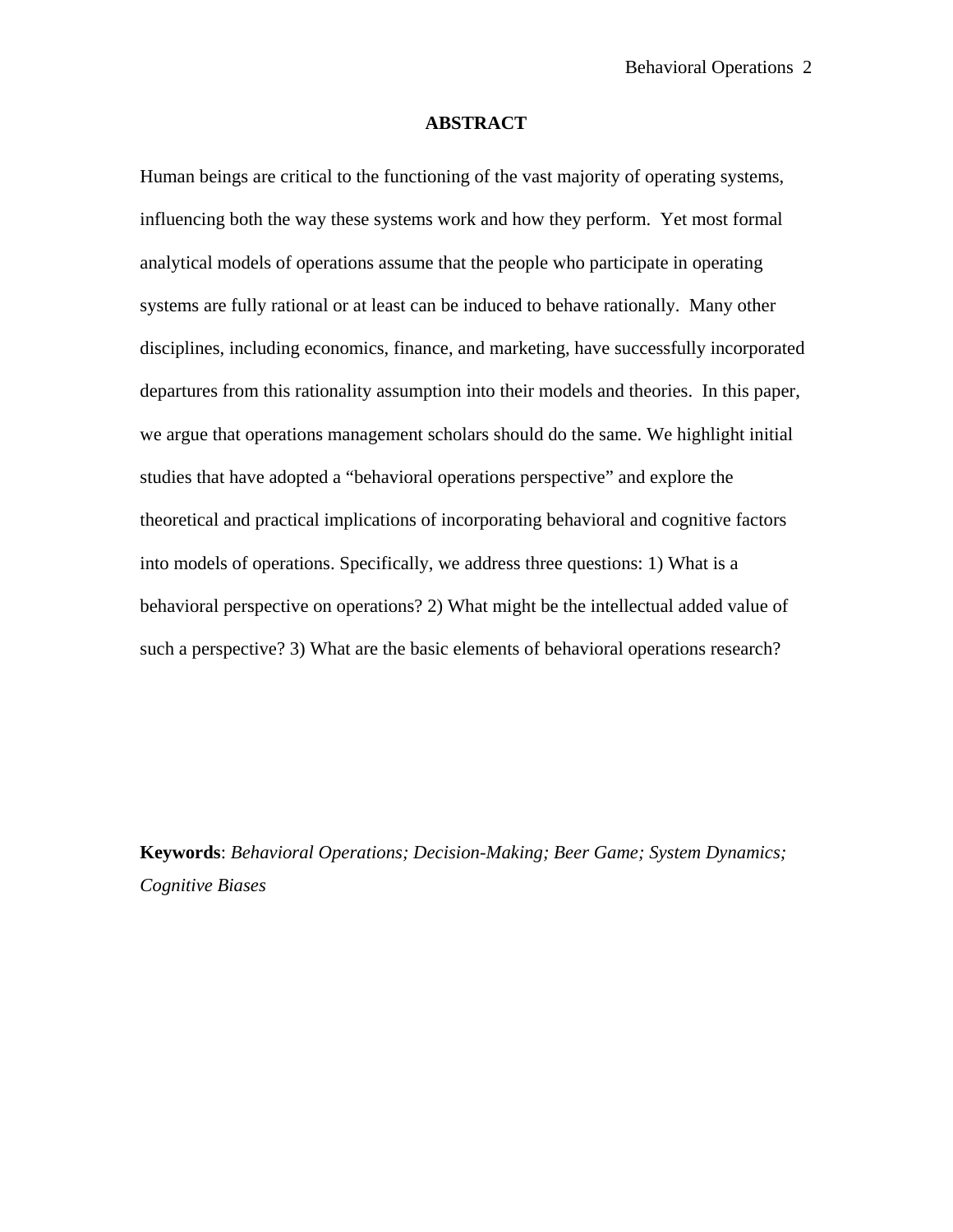# **I. Introduction**

The field of operations dates back to Frederick Taylor's time-motion studies in the early  $20<sup>th</sup>$  century. Since then, much has changed in the environment (technology, globalization, etc.), the nature of operations themselves (network structures, information systems, lean manufacturing, etc.), and the repertoire of tools available (capacity planning, inventory models, forecasting methodologies, project management methods, and so on). Yet one thing has not changed: in the vast majority of operations—from manufacturing and services to supply chains and R&D—people are a critical component of the system. As Hayes, Wheelwright, and Clark (1988) state:

Superior performance is ultimately based on the people in an organization. The right management principles, systems, and procedures play an essential role, but the capabilities that create a competitive advantage come from people—their skill, discipline, motivation, ability to solve problems, and their capacity for learning (242).

The enduring importance of human behavior in operations suggests that people may significantly influence how operating systems work, perform, and respond to management interventions.

Most formal analytical models in operations management (OM) assume that the agents who participate in operating systems or processes—as decision-makers, problem solvers, implementers, workers, or customers— are either fully rational or can be induced to behave rationally. More specifically, these models assume that people can distinguish signal from noise, that they react to relevant information and discard irrelevant information, that their preferences are consistent, and that their decision-making process incorporates all relevant alternatives and variables and is unhampered by cognitive biases or emotions. According to the traditional OM literature, one way to achieve rational behavior is to increase monetary incentives; any irrationality, it is argued, is simply a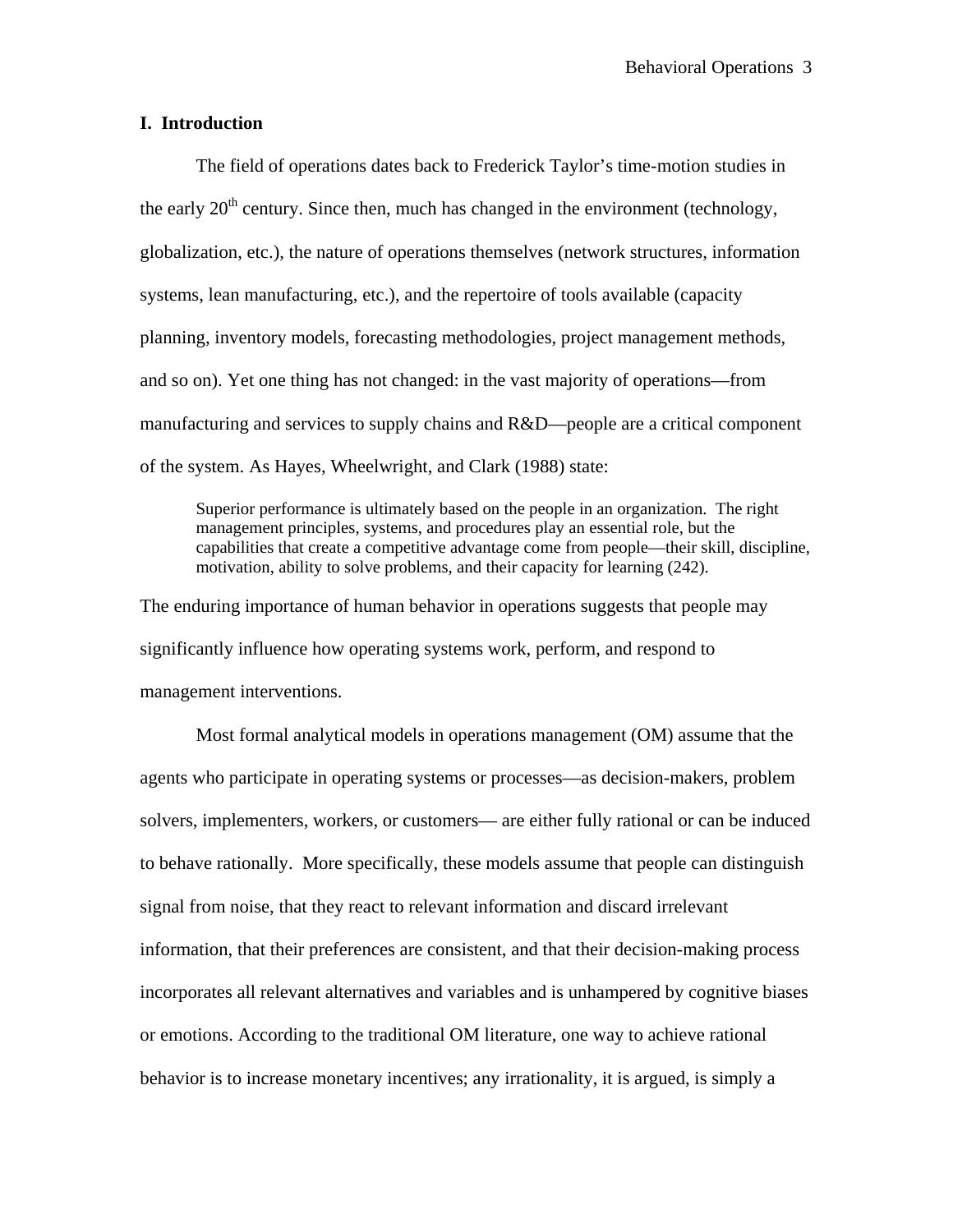matter of misaligned incentives. This solution, however, does not take into consideration the findings of behavioral decision research, such as the results of studies on trust (e.g., Malhotra, 2004) or reciprocity and fairness (Fehr, and Gächter, 2000; 2002; Fehr and Schmidt, 1999). While advances in the understanding of human behavior and cognition have begun to influence the fields of economics, finance, accounting, law, marketing, and, more recently, strategy, a "behavioral perspective" has largely been absent in the field of operations.

This has started to change with a growing number of experimental studies within OM, the majority of which has explored the behavioral underpinnings of the "bullwhip" effect (Croson and Donohue, 2002; 2006; Sterman, 1989a; 1989b; Croson, Donohue, Katok and Sterman 2005) or has investigated issues at the interface between operations and human resource management (for a thorough review, see Boudreau, Hopp, McClain and Thomas, 2003). More recent work from a system dynamics perspective has begun to shed light on how behavioral factors impede improvement in operations (see, for instance, Repenning and Sterman, 2002; Ford and Sterman, 1998; 2003a; 2003b).

In this paper, we build on these earlier studies to explore the theoretical and practical implications of incorporating behavioral and cognitive factors into OM models. We argue that differences in operations performance cannot be explained by existing operations models: only a careful examination of behavioral and cognitive factors can shed light on differences in operations outcomes and processes, such as productivity, efficiency and flexibility. Specifically, the paper addresses three main questions: 1) What is a behavioral perspective on operations? 2) What might be the intellectual added value of such a perspective? 3) What are the basic elements of behavioral operations research?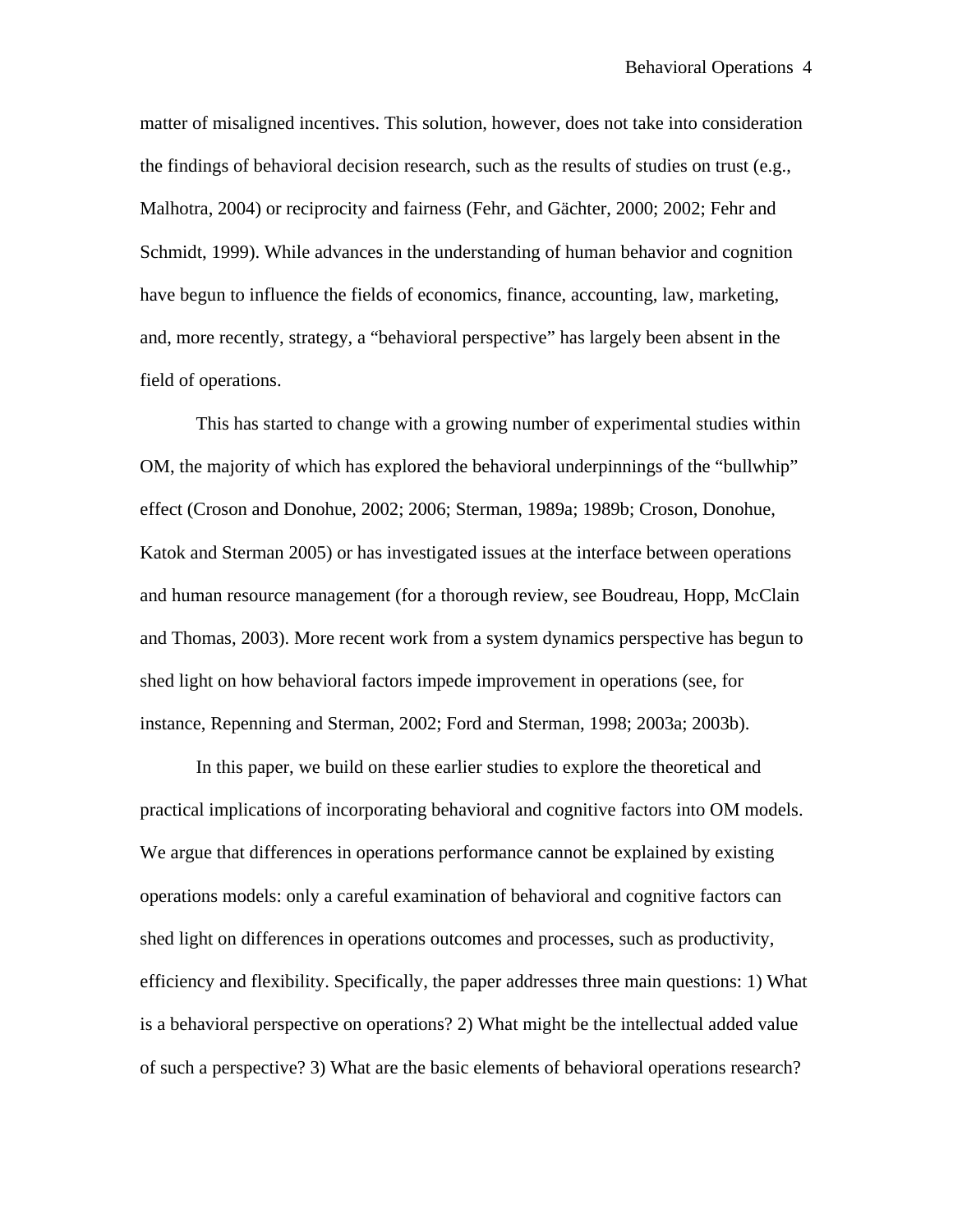In addressing these questions, we structured the paper as follows. The next section describes the issues investigated by OM scholars and highlights the relevance of the human factor across these issues. In Section 3, we define a behavioral perspective on operations. In Section 4, we review some of the work in the emerging field of behavioral operations. We then describe a few anomalies encountered in the OM field that cannot be explained by existing theories (Section 5). We focus on anomalies encountered in a specific OM process, namely product development. The project management literature and the research on phase-gates processes are examples of areas in the OM field that tend to ignore behavioral aspects. Section 6 concludes by discussing the implications of adopting a behavioral perspective to study OM problems and by delineating potential areas for future work.

Our goal is to provide a precise definition for behavioral operations research, to highlight the inability of current OM models to predict systematic errors in OM settings and identify fruitful venues for future research. With this aim in mind, we describe both the intellectual terrain of operations management and behavioral decision research. We also summarize the work that has already been done in behavioral operation research and describe areas that would benefit from further investigation. With this paper, we hope to make OM researchers realize the importance of the human factor in explaining differences in operations performance. At the same time, we hope to make behavioral decision researchers realize that OM settings can be fruitful contexts to study judgment and decision making.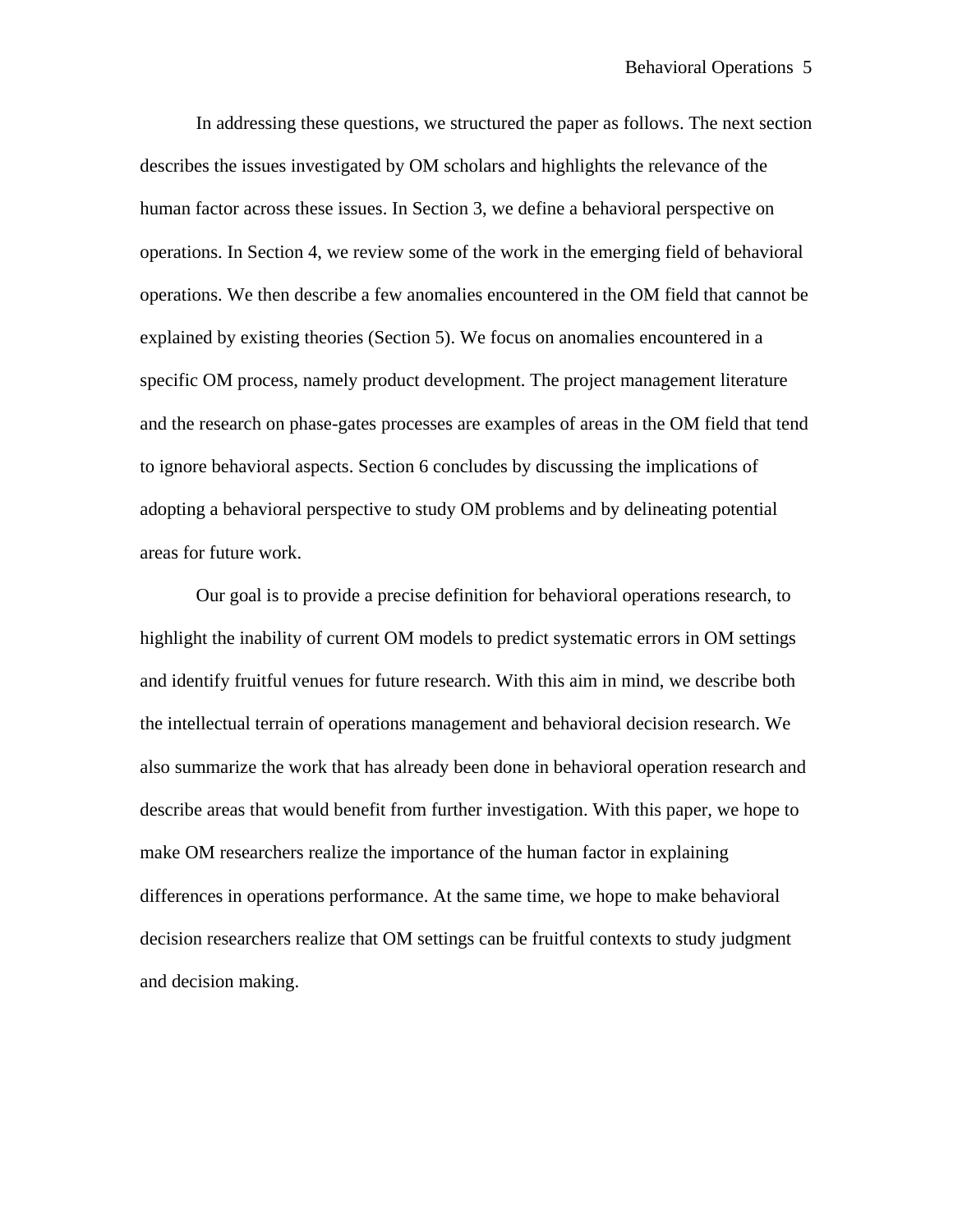# **II. The intellectual terrain of operations management**

Operations management is a multi-disciplinary field that investigates the design, management, and improvement of processes aimed at the development, production, delivery, and distribution of products and services (Weiss and Gershon, 1989). Research on operations focuses on explaining differences in *operating performance* across organizations (e.g. productivity, quality, product development lead times, etc) and, as a normative field, identifying the implications for processes, structures, and systems. Whereas historically OM focused mainly on manufacturing environments, the field today also covers issues pertinent to R&D, services, supply chains (logistics and distribution), and retailing. *Design* encompasses the specification of the various processes, policies, and strategies that constitute the overall operating system. Setting inventory policy, determining plant size and location, specifying a product development process, deciding which IT system to deploy, and creating incentive plans are just a few examples of common operating system design issues. *Management* refers to the decisions and actions that take place within the constraints imposed by the design of the operating system. It involves activities such as implementing policies, procedures, and strategies; making contingent decisions; coordinating processes; identifying and solving problems; responding to uncertainty and unforeseen problems; and motivating people. *Improving* the system refers to experimentation and learning activities geared toward enhancing operating performance over time.

Research on the design, management, and improvement of operating systems and processes is carried out through multiple methodological approaches, such as mathematical modeling, computer simulations, large sample empirical research, and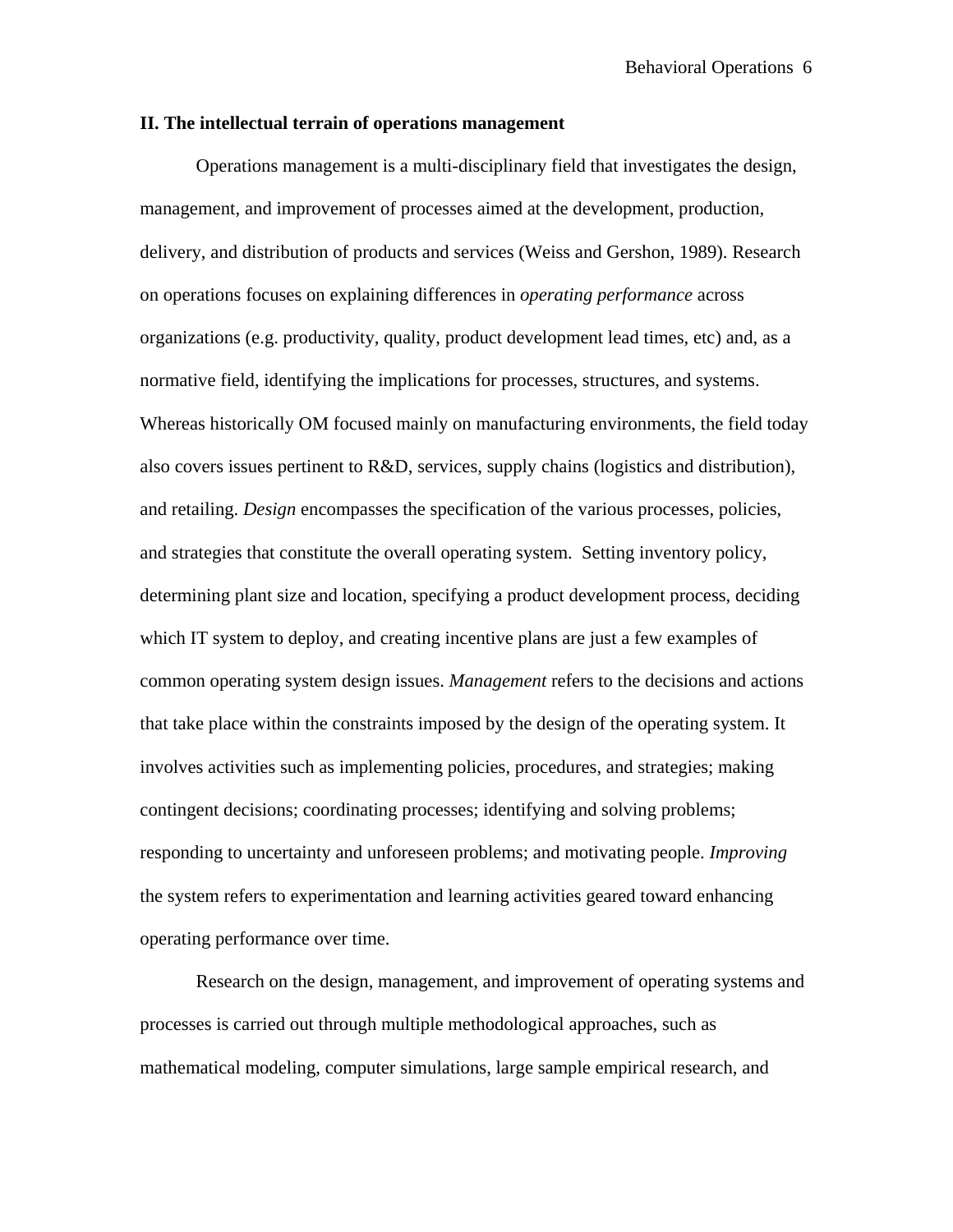field-based case studies. In addition to many methodologies, OM is also home to many disciplines, including applied mathematics, economics, computer science, engineering, and sociology.

Given its receptivity to many disciplines, it is somewhat surprising that explicitly behavioral decision theories and studies are still relatively rare within OM. This is perhaps due at least in part to the fact that OM has not rested upon a unified theoretical foundation. Other fields with such foundations have seen them so clearly challenged by behavioral research that the fields as a whole were moved to react.<sup>1</sup> Over the past decade, the study of human behavior has taken root in many fields, such as economics (with the rise of behavioral economics), finance (behavioral finance), and marketing (with an increasing focus on the psychology of consumer behavior). Scholars in these fields started to realize that relying exclusively on normative models and theories led to systematic errors in describing or predicting people's behavior (Thaler, 1980). These systematic and predictable errors are due to the fact that, when facing decisions (especially if such decisions are complex), people behave in ways that are inconsistent with available theories. Indeed, while normative theories generally assume that people are rational agent, actual behavior provides evidence for what Simon called "bounded rationality" (Simon, 1957: 198):

The capacity of the human mind for formulating and solving complex problems is very small compared with the size of the problems whose solution is required for objectively

 $\overline{a}$ 

 $<sup>1</sup>$  In this paper, we use the term behavioral research broadly; in our definition, it includes both behavioral</sup> decision research (BDR) and judgment and decision-making research (JDM). BDR is an interdisciplinary field that draws on insights from psychology and economics to provide a descriptively more realistic picture of human decision making than that offered by traditional economic research. BDR focuses not only on deviations of real-world decision making from the stylized assumptions of economics, but also on ways in which human performance might be improved. As for JDM, it is an interdisciplinary field dedicated to the study of normative, descriptive, and prescriptive theories of decision making. The JDM literature borrows from and contributes to various fields, including economics, statistics, psychology, medicine, law, organizational behavior, and marketing.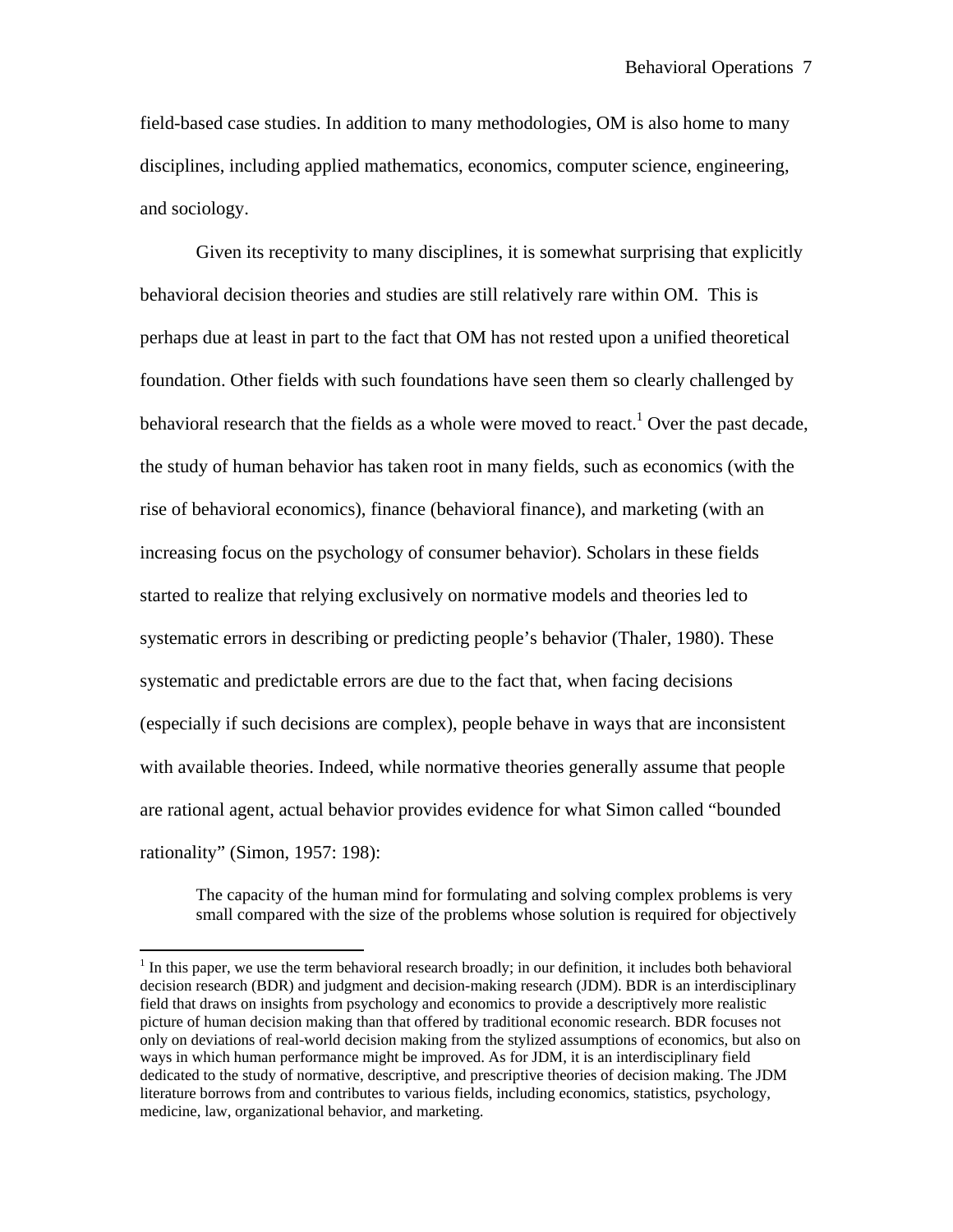rational behavior in the real world – or even for a reasonable approximation to such objective rationality.

We explain how the idea of bounded rationality affected research in economics, finance and marketing next.

# *A closer look at human behavior in other fields*

For many years, economists built their models on the assumption that individuals are rational. In particular, most economists assumed that individuals act *as if* their economic choices and decisions are rational. This perspective reached full bloom with the rational expectations revolution of the 1970s (see, for example, Lucas, 1972). The work of Simon (Simon, 1956; 1957) and Tversky and Kahneman (Tversky and Kahneman, 1974) clarified that human beings are limited in their capacities to learn, think, and act, and that these limits had important implications for economic theory. In particular, research has found that human beings are limited in their ability to process information (Simon, 1976). As evidence, various researchers have identified a large number of biases and heuristics over the past thirty years. Biases, which result from cognitive limitations, are systematic errors affecting people's decisions or judgments; heuristics represent rules of thumb that people commonly employ to navigate the ocean of information available to them in their decision-making process. Because of this evidence, in the past 20 years, economists have begun to accept that psychology plays an important role in describing and explaining people's behavior. $^{2}$ 

In the case of finance, the theoretical foundation challenged by behavioral research has been the "efficient market hypothesis," which asserts that prices on traded assets in financial markets reflect all known information (including the collective beliefs

<u>.</u>

 $2^2$  For an overview of behavioral economics, see Camerer (1999) and Thaler (1980; 2000).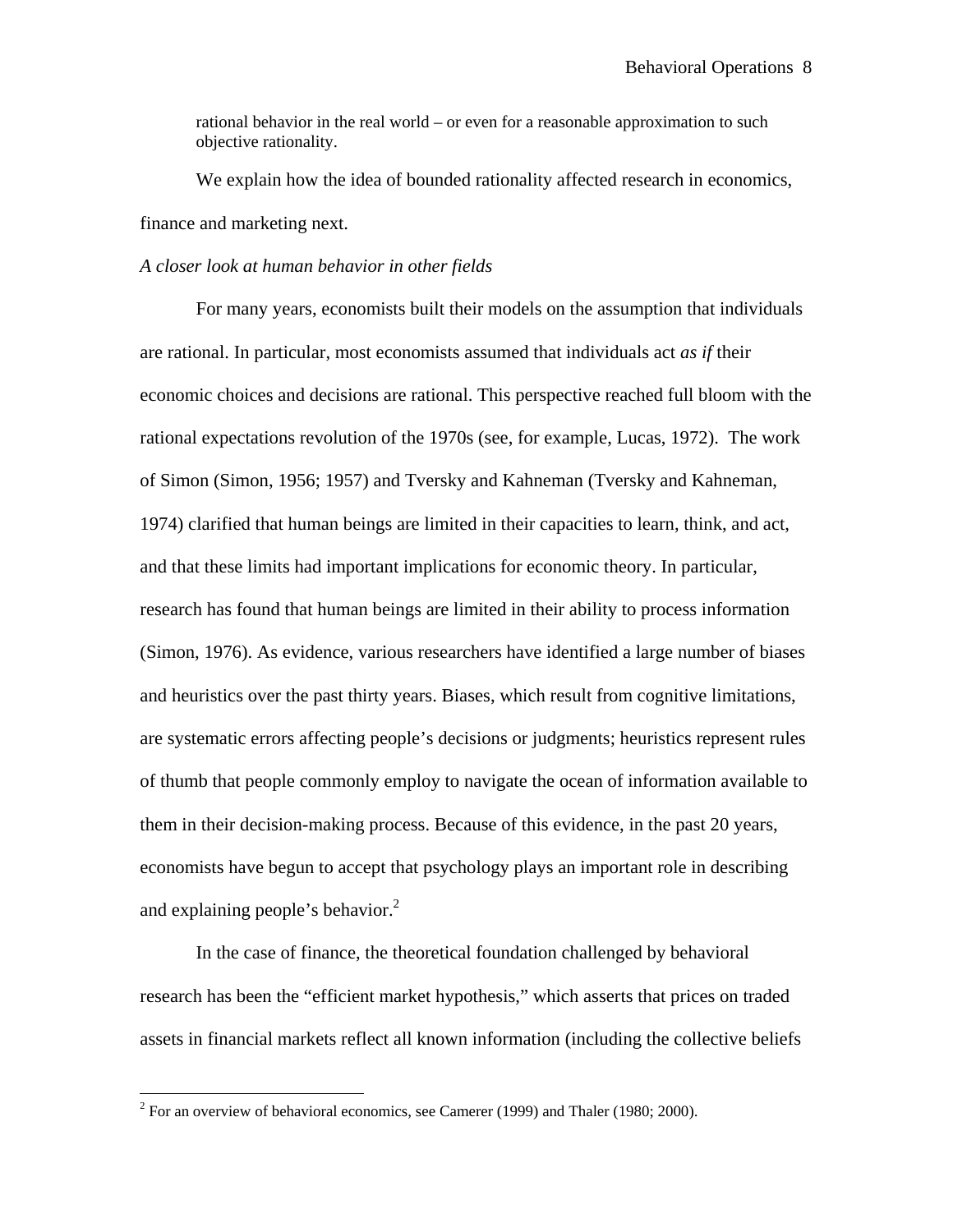of all investors about future prospects) and are therefore accurate. A growing field of research, behavioral finance, studies how cognitive or emotional biases, which can be individual or collective, create anomalies in market prices and returns that may be inexplicable via the efficient market hypothesis alone (e.g., Shefrin, 2000).<sup>3</sup> Several studies have shown under what conditions and in what directions investors deviate from rationality. For instance, investors often fall prey to herding behaviors, making decisions based on what others have chosen (e.g., Shiller, 1984; Olsen, 1996). Investors also are fooled by randomness and underestimate its impact on their financial decisions (e.g., Taleb, 2001). They are overconfident and, as a result, they often trade much more than they should (e.g., Odean, 1998; 1999). They also often fall victim to the "attribution bias," ascribing blame for negative outcomes to exogenous factors or other people and taking credit for positive outcomes (e.g., Barber and Odean, 2002).

Finally, in the field of marketing, long-held assumptions about rational choice and, in particular, consumer preferences have been challenged. Three assumptions about preferences underlie the rational theory of choice: preferences are complete (that is, the consumer is able to rank any two goods<sup>4</sup>); preferences are transitive (that is, the consumer makes choices that are consistent with each other<sup>5</sup>); and the consumer prefers more choices to fewer choices (because goods are assumed to be desirable and consumers are assumed to never be satiated).

 $\overline{a}$ 

 $3$  For a comprehensive introduction to behavioral finance, see Shleifer (2000).

<sup>&</sup>lt;sup>4</sup> For goods A and B, for example, the consumer can state her preferences according to one of the following possibilities: she prefers good A to good B; she prefers good B to good A; or she is indifferent between, or equally happy with, goods A and B.

<sup>&</sup>lt;sup>5</sup> Suppose that a consumer tells us that she prefers good A to good B and good B to good E. We can then expect her to prefer good A to good E.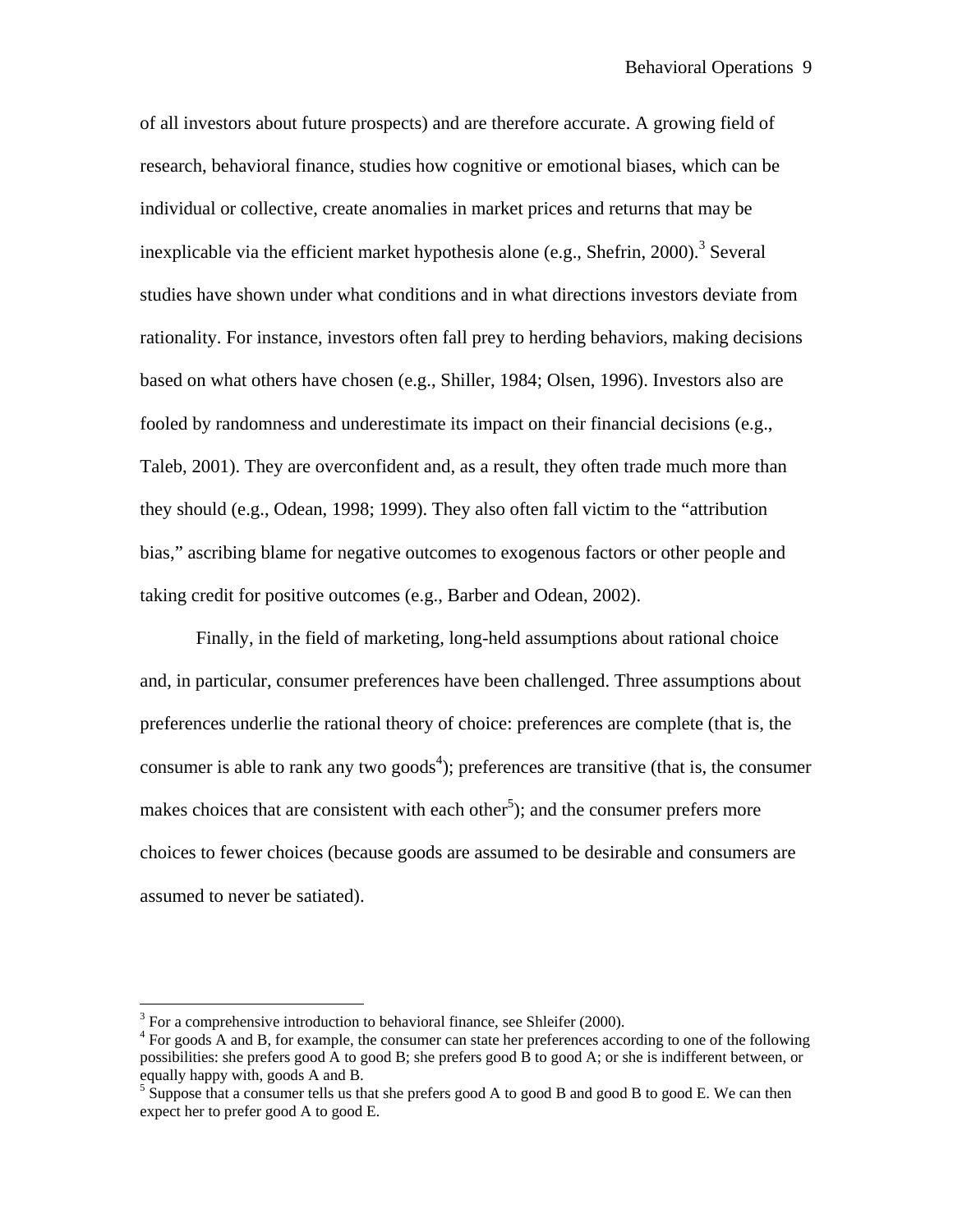However, actual consumer behavior, like that of investors, often does not conform to theory. In fact, consumers are overwhelmed by too many choices. Specifically, social psychology research on "choice overload" shows that giving individuals too many choices reduces the quality of their decisions and sometimes leads them to give up and make no choice whatsoever (e.g., Iyengar, and Lepper, 2000). In particular, both experimental and field studies show that extensive choice may hinder the motivation to buy and decrease subsequent satisfaction with purchased goods, even if the purchase is initially appealing (e.g., Iyengar, and Lepper, 2000; Botti and Iyengar, 2004). Research also shows that being forced to make up reasons for a decision can lead to the abandonment of one's intuitive sense of what is best and thus to a subsequent wrong choice (e.g., Wilson and Schooler, 1991). Scholars in the marketing field also investigated the impact of price on purchase. For instance, Gourville and Soman (1998; 2002) found that consumers' attention to the cost of a product -- and the likelihood of the purchased item being used -- increases if payments occur at or near the time of consumption and decreases if payments occur long before or after the actual purchase. In other work, in their investigation of the effect of "price bundling" on product consumption, the researchers found that it increases short-term demand but often also reduces consumption (Soman and Gourville, 2001).

In contrast to economics, finance, and marketing, OM appears to be a multitheoretical or even "atheoretical" discipline,  $6$  meaning that it lacks a dominant theory.<sup>7</sup> An analysis of more than 40 years of project management research, for example, found

1

 $6$  For instance, production thinking throughout the 20th century was dominated by three main theories: the transformation view (e.g., Starr, 1966), the flow view (first proposed by the Gilbreths, 1922, and first translated into practice by Ford, 1926), and the value generation view of production (initiated by Shewhart, 1931).

 $<sup>7</sup>$  In fact, there is no single dominant theory that might be considered as a target to question.</sup>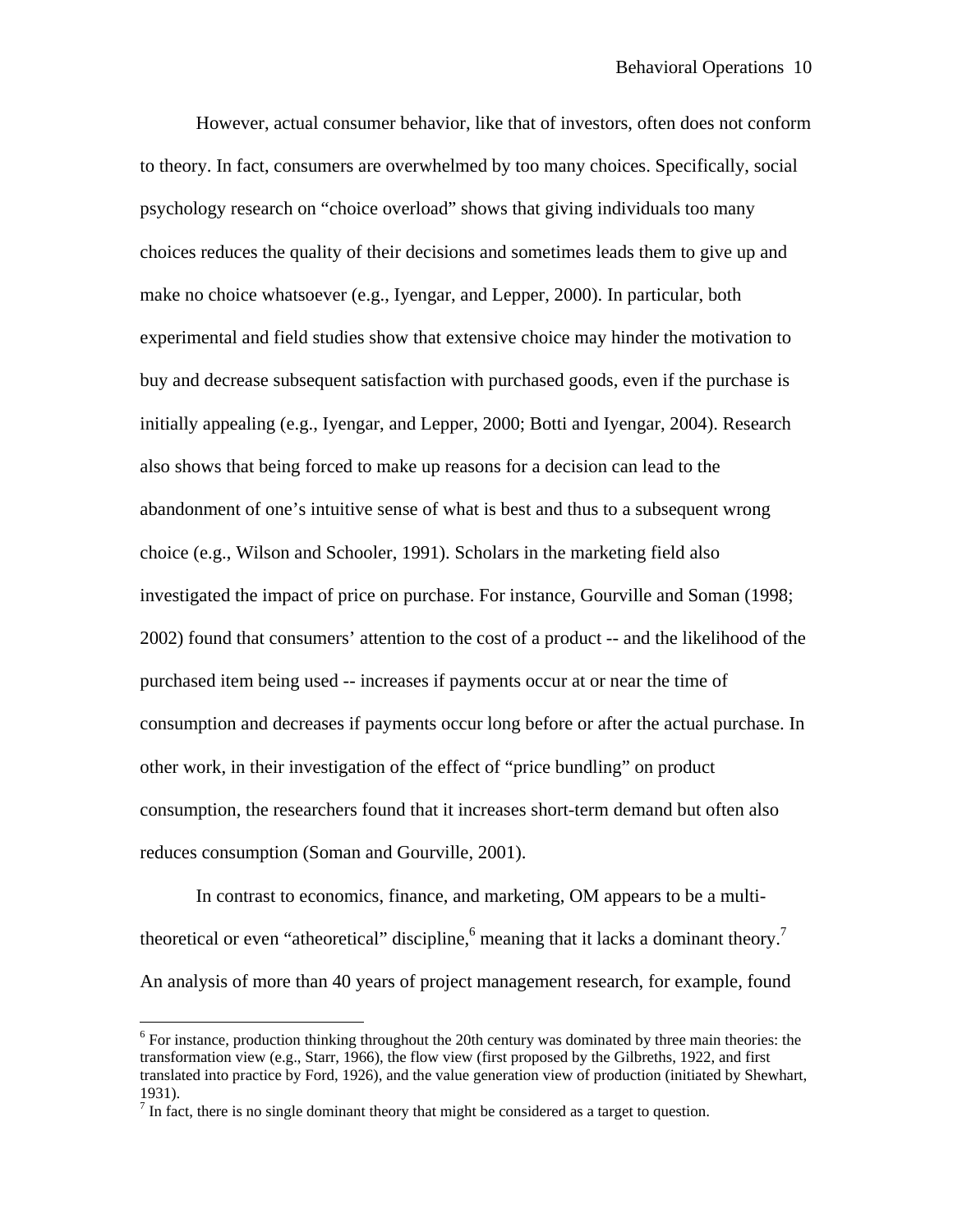no clear "theory of project management" (Kloppenborg and Opfer, 2000). OM may not offer a single theory, but it does offer many prescriptions to practitioners. Yet to the extent that these prescriptions rest on models with ungrounded behavioral assumptions, their usefulness in practice might be limited. We argue that an explicit perspective that is *cognitively and behaviorally compatible* is crucial for the future of the OM field. Behavioral operations research is aimed at filling this gap. By investigating the human factor, behavioral operations research attempts to explain differences in operations processes and performance across firms that existing OM models fail to explain.

# **III. Behavioral operations: a definition**

We define *behavioral operations* as an emergent approach to the study of operations that explicitly incorporates social and cognitive psychology theory. In particular, we define behavioral operations as the study of attributes of human behavior and cognition that impact the design, management, and improvement of operating systems, and the study of the interaction between such attributes and operating systems and processes.

Behavioral operations and traditional operations management share the same intellectual goal (the design, management, and improvement of operating systems and processes), but their research focus is different. In the operations management literature, human behavior traditionally has been either ignored or, at best, treated as a second-order effect. For instance, normative models developed in operations research (e.g., inventory theory, forecasting and scheduling models) typically assume that decisions are carried out by an idealized decision maker who is unfailing rational (Swamidass, 1991). By contrast, behavioral operations treats human behavior as a core part of the functioning and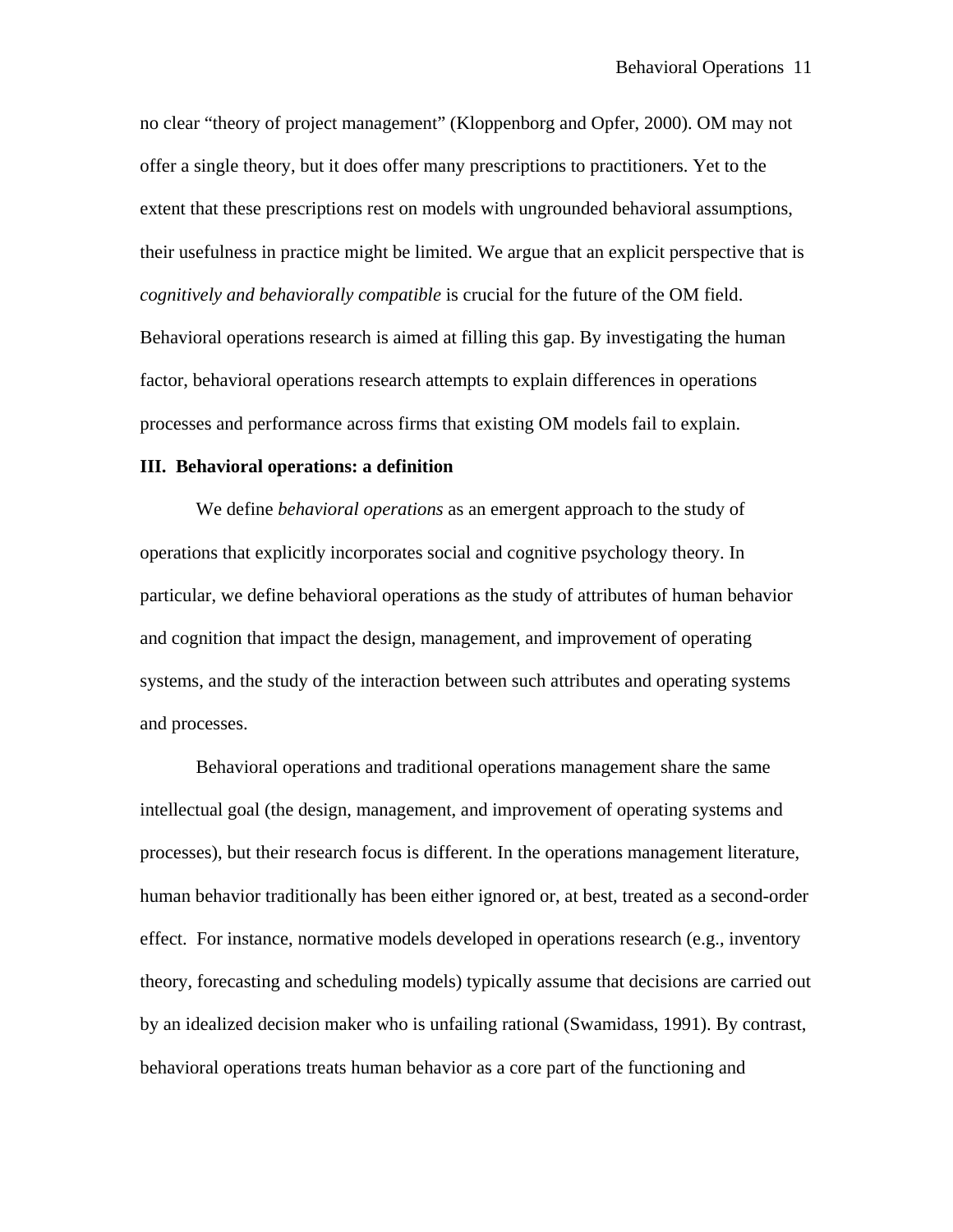performance of operating systems—that is, as a first-order effect. Specifically, behavioral operations focuses on how cognitive and behavioral factors shape the way operating systems and processes work and perform and on the normative implications for the design, management, and improvement of these systems and processes.<sup>8</sup> In behavioral operations, the performance impacts of any given management intervention (e.g. a new tool, a new process, etc.) can not be predicted or explained without explicit reference to the underlying behavioral and cognitive factors at work in the operating system. At its core, behavioral operations explores the intersection of behavioral decision research, which is focused on human behavior, and OM, which is focused on system behavior. OM contexts are complex organizational settings where, very likely, individual biases interact and various decision makers use heuristics at different stages of the decision-making process. Operating problems, by their very nature, engage groups of people with various skills and organizational responsibilities and involve processes that are ongoing and dynamic, in the sense that the conditions and decisions made at one point in time affect the conditions experienced, the skills and resources available, and the actions that can be taken at a later point.

Another element adds complexity to this picture. In operations, two categories of inquiry need to be considered: 1) the properties of individuals, or the study of how cognition affects operations; and 2) properties of groups and organizations, or the study of how social norms and social systems affect operations. These properties are considered

 $\overline{a}$ 

 $8 \text{ In the psychology literature, cognitive sciences and behavioral research belong to two very distinct fields.}$ Cognitive science, the interdisciplinary study of mind and intelligence (e.g. Luger, 1994), embraces cognitive psychology, philosophy (especially the philosophy of the mind), linguistics, neuroscience, anthropology, computer science, and engineering. It is the study of the nature of various mental tasks and the processes that enable them to be performed. Behavioral research is here used to refer to studies in the field of psychology and sociology that focus on human behavior. For instance, cognitive biases are included under this label.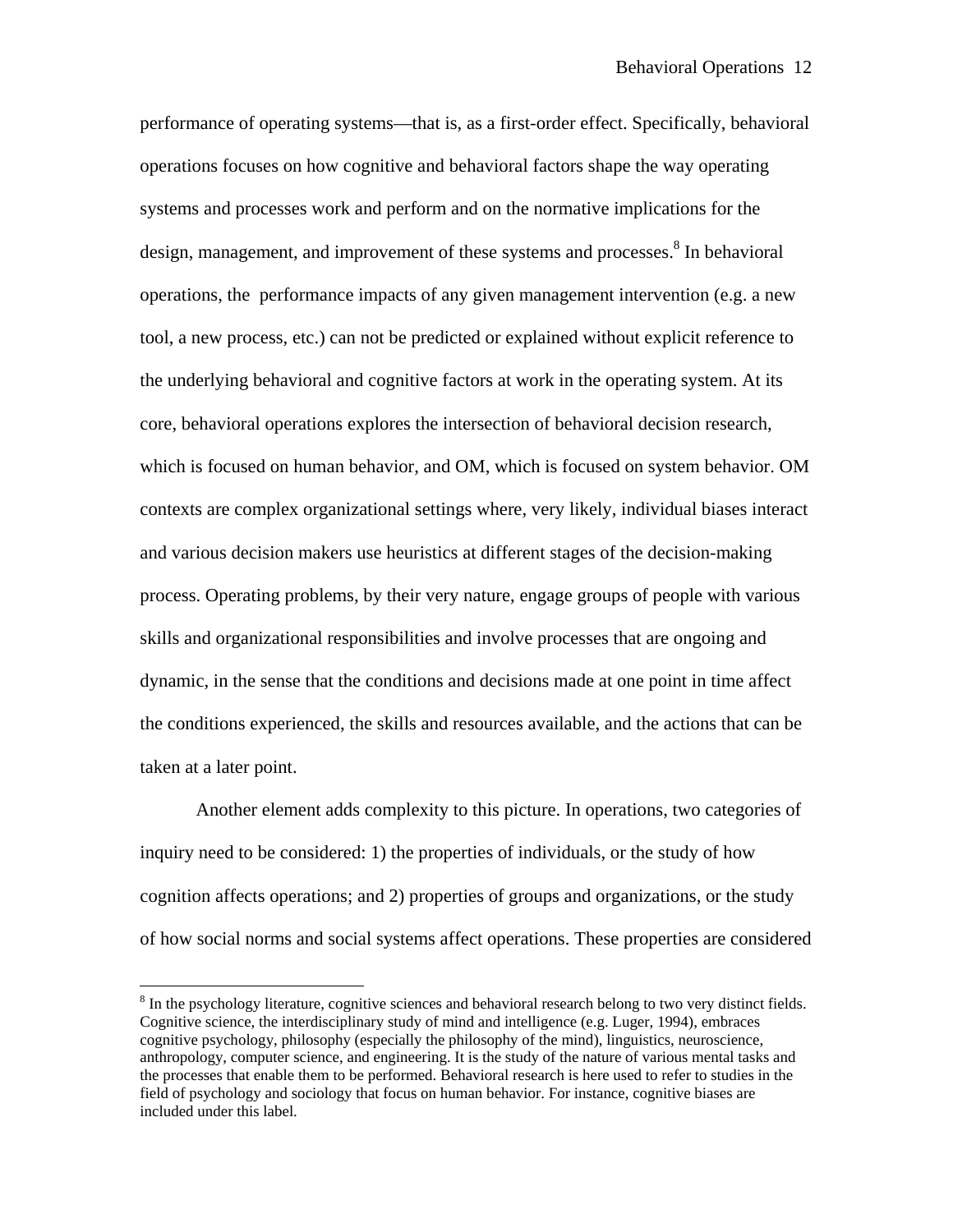according to the areas of psychology most relevant to behavioral operations, namely cognitive psychology and social psychology.

Cognitive psychology studies the mental processes that underlie behavior, including thinking, deciding, reasoning, and, to some extent, motivation and emotion. These topics cover a broad range of research domains, examining questions about the workings of memory, attention, perception, knowledge representation, reasoning, creativity, and problem solving. Of particular relevance for OM are issues related to bounded rationality (Simon, 1956; 1957; Kahneman, 2003) and findings from studies on judgment and decision-making (e.g, Bazerman, 2005; Plous, 1993; Gilovich, Griffin and Kahneman, 2002).

Social psychology is the study of the nature and causes of human social behavior, with an emphasis on how people think about and relate to each other (Aronson, Wilson and Akert, 2004). Social psychology attempts to understand the relationship between minds, groups, and behaviors in three primary ways. First, it examines how the actual, imagined, or implied presence of one or more people influences the thoughts, feelings, and behaviors of individuals. Topics within this area include social perception, social interaction, and the many types of social influence, including trust, power, and persuasion.<sup>9</sup> Second, social psychology examines the influence that individual perceptions, beliefs, and behaviors have upon the behavior of groups; this area has led to research on group productivity in the workplace and group decision making. Finally, social psychology tries to understand groups as behavioral entities, as well as the

 $\overline{a}$ 

<sup>&</sup>lt;sup>9</sup> The research in these areas focuses on the influences that individuals have on the beliefs, attitudes, and behaviors of other individuals, as well as the influence that groups have on individuals.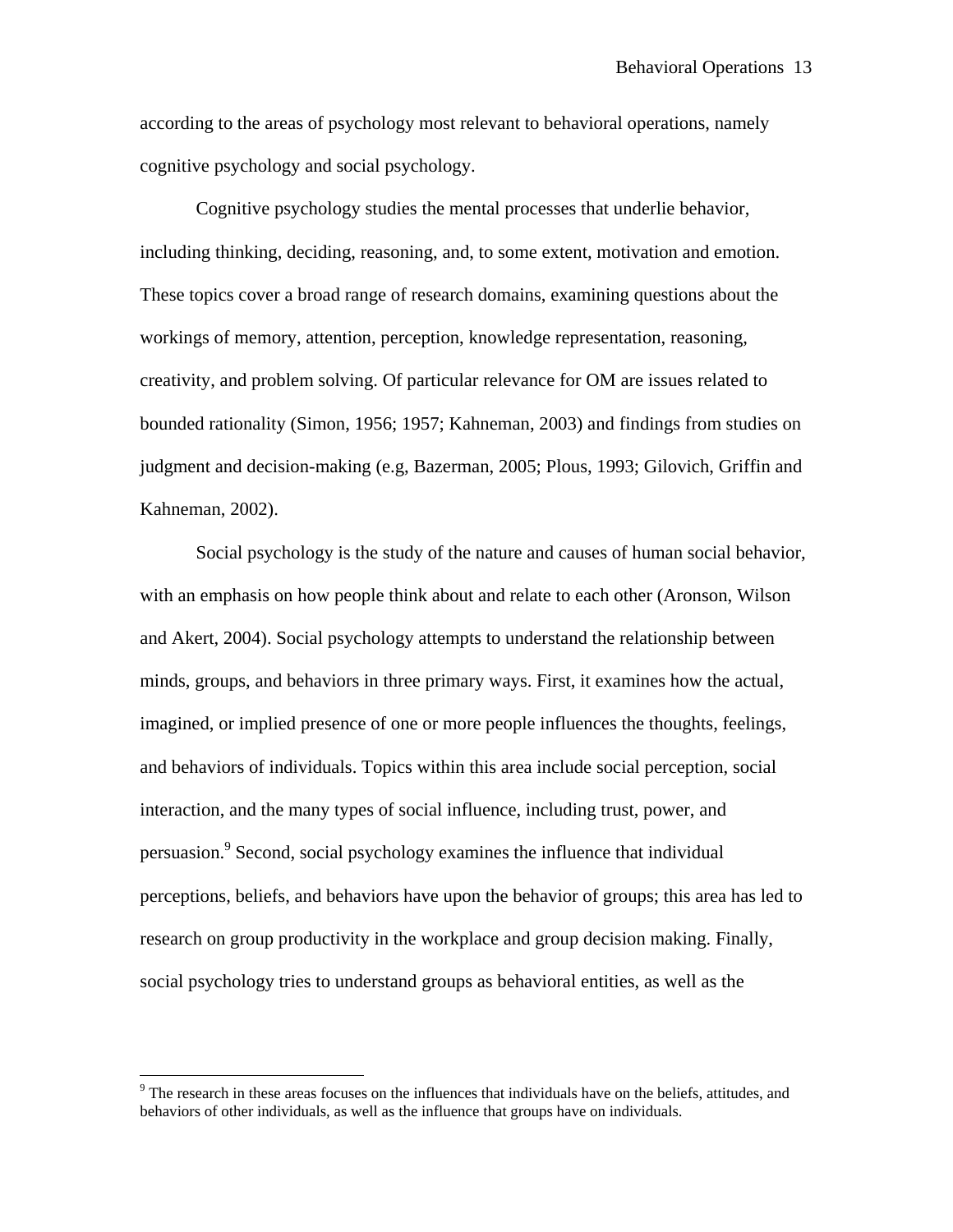relationships and influences of one group upon another group. Of particular relevance for OM are issues related to equity and fairness, trust and reciprocity, and attributions.

In addition to research on small groups, of particular importance to behavioral operation research is work on organizational behavior (for an overview of the field and research contributions see Thompson, 2003; Shapira, 1997). Indeed, operations often take place in the context of large organizations. Issues such as organizational culture, organizational design and structure, organizational communication and learning are of crucial importance.

 The findings of these two areas of psychology have not yet made their way into the OM field. Indeed, the overwhelming majority of research articles published in OM utilizes analytical frameworks that assume a high degree of rational decision-making. Moreover, many practice-oriented frameworks of OM, while somewhat more flexible, still ignore (or minimize) the impact of human behavior and, consequently, the systematic biases that affect it. Yet it is possible to identify OM research that has adopted a behavioral perspective. We review it next.

# **IV. Behavioral research in operations management**

While it is probably premature to discuss behavioral operations as if it were an existing field, behavioral considerations have been prominent in a number of OM investigations. The earliest of these, in fact, are almost as old as the OM discipline itself. Research conducted by Mayo, Roethlisberger, and Dickson in the 1920s and 1930s (see, for instance, Ross and Nisbett, 1991: 210-212) examined the physical and environmental influences of the workplace (e.g., brightness of lights, humidity) as well as the psychological aspects (e.g., breaks, group pressure, working hours, managerial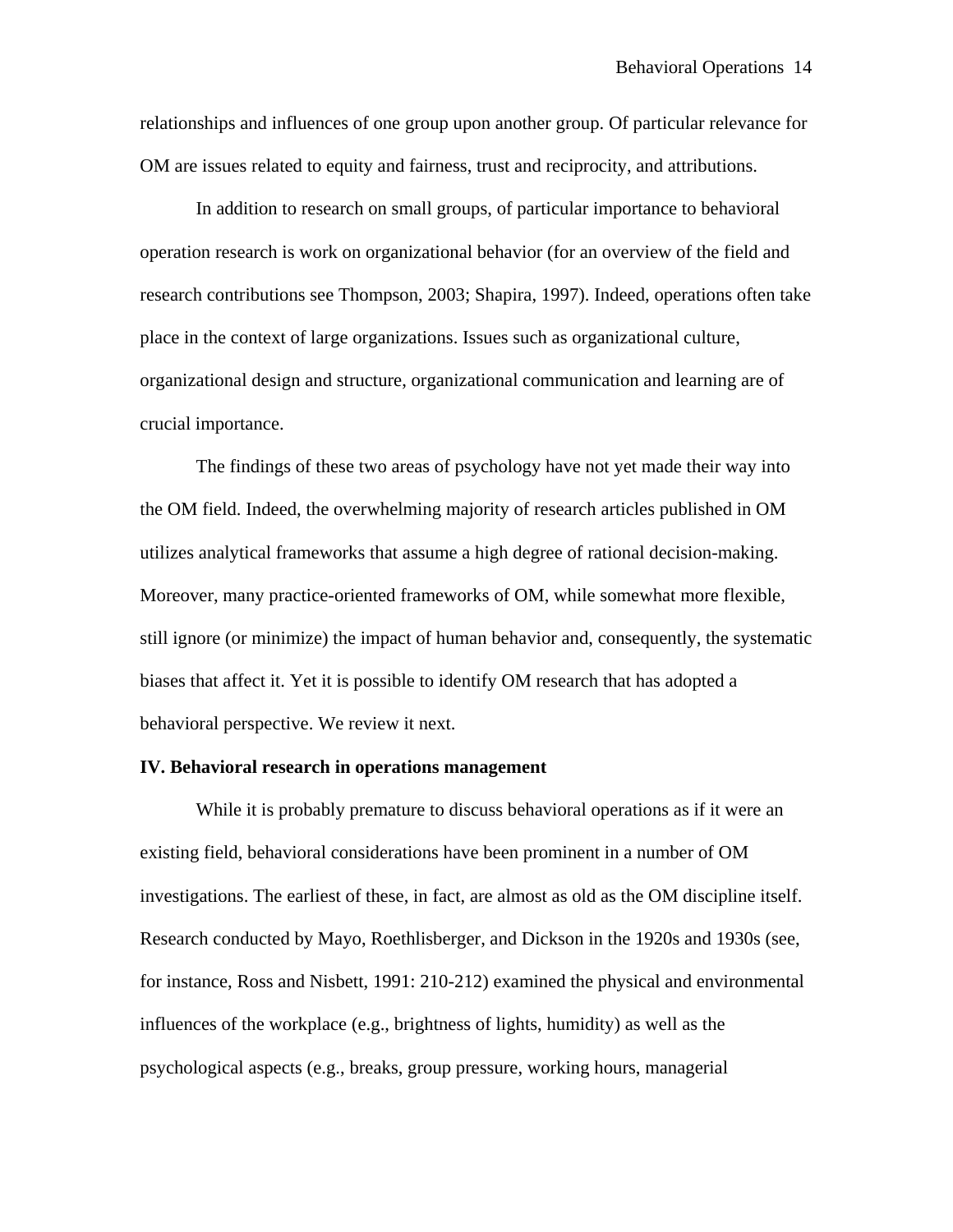leadership). The major finding of the study was that, almost regardless of the experimental manipulation employed, worker production seemed to improve, leading to the conclusion that the workers were pleased to receive the researchers' attention and interest.<sup>10</sup> Along with Frederick Taylor's work, this study gave rise to the field of industrial psychology but did not result in a new approach to the study of OM.

In fact, only recently have OM scholars begun to pay attention to insights from psychology. Part of this research was probably stimulated by Boudreau et al.'s paper (2003), which emphasized the importance of incorporating behavioral factors into OM work (Bendoly, Donohue and Schulz, 2006). In their article, Boudreau et al. highlight the relevance of considering both technical and human aspects when investigating operating systems and their performance and provide an organizing framework which includes both human resource management and operations management factors. In so doing, the authors discuss the common assumptions researchers make when modeling human behavior in OM settings. Some of their assumptions (e.g., workers are emotionless, deterministic and predictable) could be summarized by labeling people as boundedly rational. Such recognition, together with the realization that people play a major role in explaining differences in operating performance, is the core assumption of behavioral operations research.

Based on our definition of this emerging field, a behavioral perspective on OM problems can be found in two streams of prior research. The first uses experiments to investigate the causes of OM phenomena. Much of this research has focused on the "bullwhip effect" in supply chains (see, for instance, Lee, Padmanabhan and Whang,

 $\overline{a}$ 

 $10$  After this series of studies, the Hawthorne effect is a label used to refer to an increase in worker productivity produced by the psychological stimulus of being singled out and made to feel important.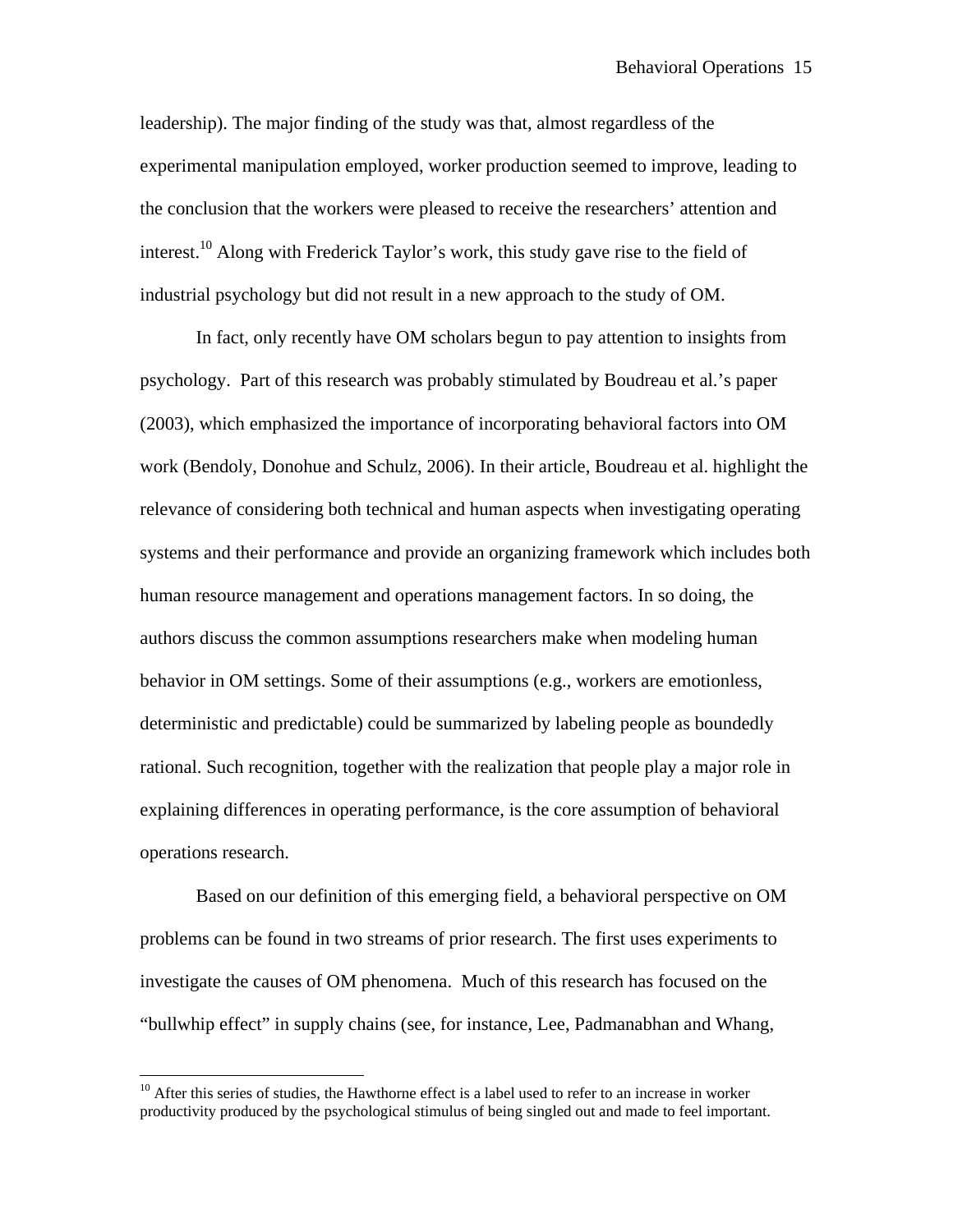1997) and has used "beer distribution game" simulation (see Croson and Donohue, 2002). As part of this research stream, a recent review by Bendoly, Donohue, and Schulz (2006) identified several studies that used laboratory experiments to study phenomena or factors relevant to OM. Building on the work by Boudreau et al. (2003), this thorough review piece also provides a framework that can be used to identify behavioral assumptions commonly used in OM analytical models. While this framework is helpful for identifying OM problems that could be better explained or investigated through a behavioral lens, it is limited in the fact that the focus is only on work employing an experimental approach. As we will discuss later in the paper, we believe that multiple approaches can and should be used to contribute to behavioral operations research.

The second stream draws from system dynamics to simulate the impact of behavioral forces on the dynamics and performance of various operating systems, including supply chains and product development (e.g., Repenning and Sterman, 2002; Ford and Sterman, 1998; 2003a; 2003b).

In the next sections we focus on these two main streams of research. Our goal is not to provide a complete review of the literature but to describe some of the important work that has been done to date in behavioral operations research. Such work is used as an example of what can be learned by adopting a behavioral perspective in OM and of the various approaches that can be used. We chose these two streams of research since they help us make the case that currently available OM models are incapable of explaining a series of anomalies observed in OM settings.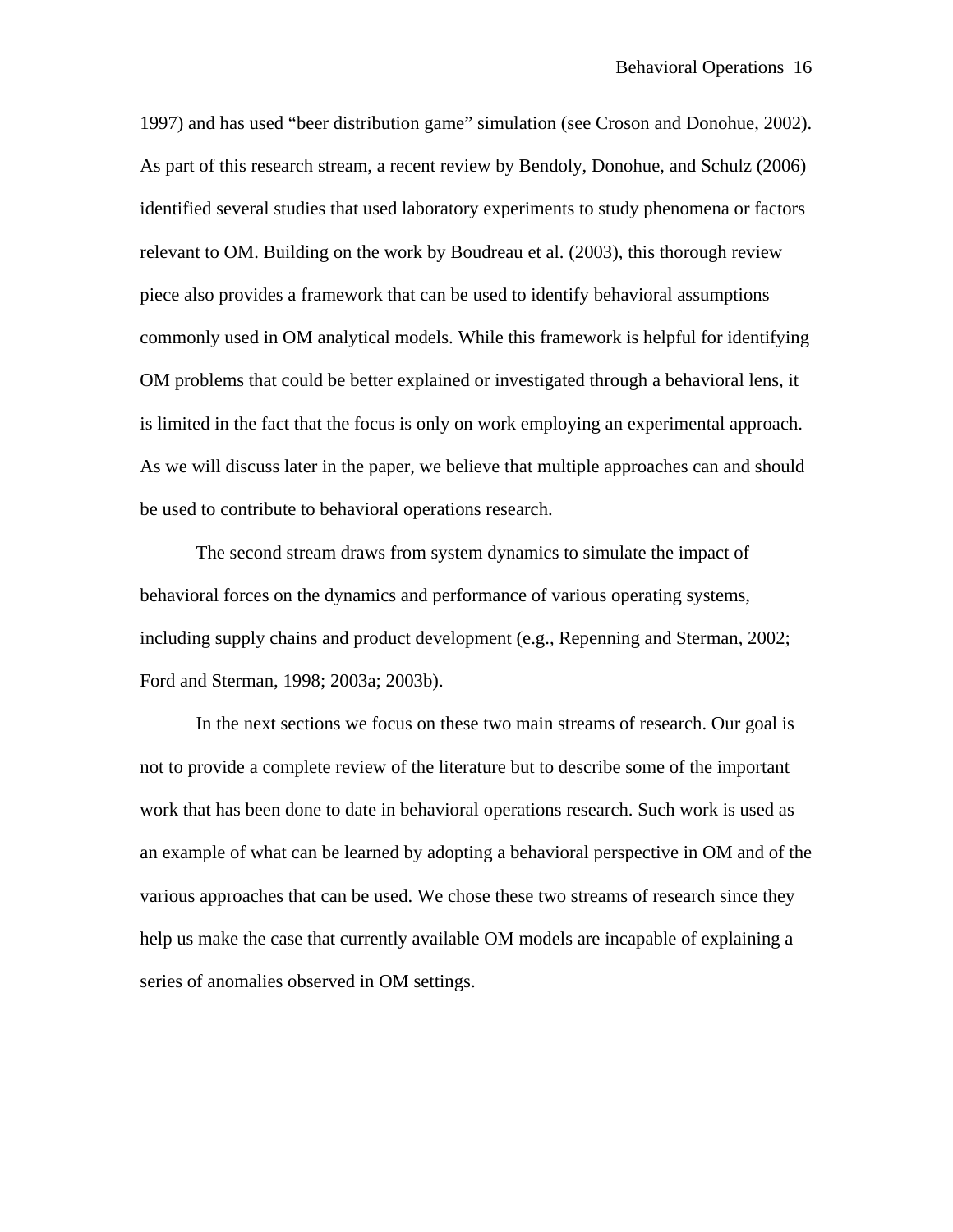# *The bullwhip effect in supply chains and the use of experiments in OM*

The bullwhip effect.The "bullwhip" effect is an empirically documented phenomenon affecting supply chains: As demand for a product, filtered by product ordering decisions, move upstream in the chain from the consumer toward the manufacturer, that demand becomes more and more erratic and swings in larger and larger cycles (see, for instance, Lee *et al.* 1997).<sup>11</sup> Several empirical studies have explored the *operational* causes of the bullwhip effect and identified four factors: demand forecast updating (Chen, Drezner, Ryan, Simchi-Levi, 2000), order batching (Baganha and Cohen, 1996), price fluctuation (Sogomonian and Tang, 1993), and rationing and shortage gaming (Cachon and Lariviere, 1999). Related work has focused on *behavioral* causes of the bullwhip effect, such as cognitive limitations and the inability to coordinate (Forrester, 1958, 1961; Sterman, 1989a, 1989b; Croson, Donohue, Katok and Sterman, 2005; Watson, and Zheng, 2005a), based on the argument and demonstration that the effect persists even if all operational causes are removed, even in the case of constant and known demand. Behavioral factors have been explored through experimental studies using the beer distribution game, an exercise that showcases the problems that arise in a company with minimal communication in the supply chain.<sup>12</sup>

The use of experiments in OM. The bullwhip effect represents an interesting example of an area in which experimental methods have been used to study operations problems, in this case with a specific focus on supply-chain management. There are a

 $\overline{a}$ 

 $11$  These swings in demand often create excess capacity, excess inventories, and poor customer service in the supply chain, as myopic producers and suppliers seek to deal with them. To counteract the bullwhip effect, firms must modify the supply chain's infrastructure and related processes (Lee *et al.*, 1997).<br><sup>12</sup> The game is a simulation of a supply chain with four agents: retailer, wholesaler, distributor, and factory.

Participants take the role of an agent and decide, based on their current stock situation and customer orders, how much to order from their suppliers. All agents have a common goal: minimizing costs for capital employed in stocks while avoiding out-of-stock situations.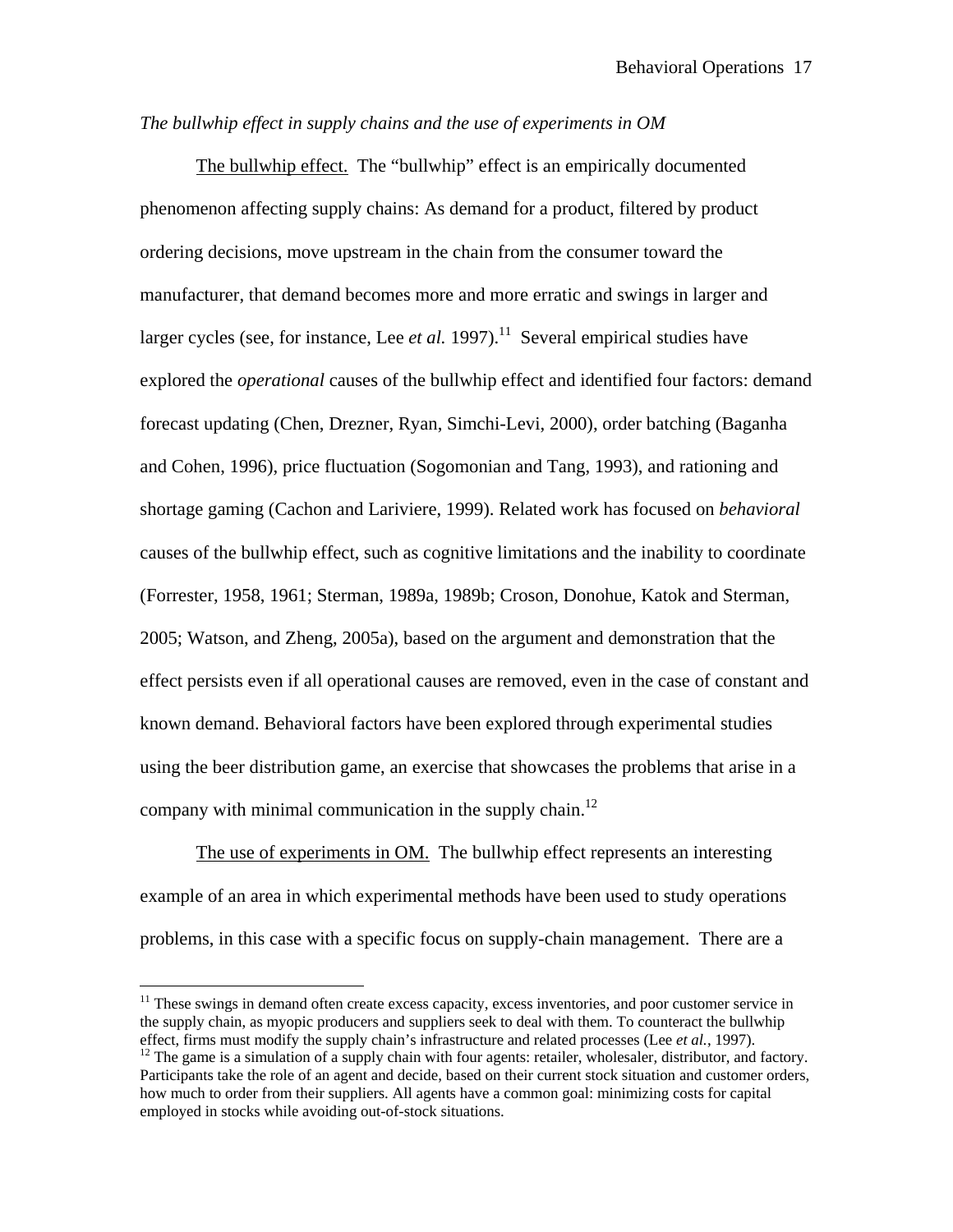few other examples in which laboratory studies have been used in OM applications (for a complete and thorough review, see Bendoly et al., 2006). Here we focus mainly on research which was not discussed in length in previous reviews of behavioral operations research (see Bendoly et al., 2006; and Boudreau et al., 2003). The first is provided by the service-provider choice experiments (Gans, Knox, and Croson, 2005), which aim to evaluate the performance of the different models that consumers use when choosing among suppliers.

The second application refers to the newsvendor problem, a fundamental building block for models of inventory stocking in the face of stochastic demand (Porteus, 1990) and, at a broader level, for models of supply chain systems (Cachon, 2002). The prescriptions resulting from these models typically assume that the newsvendor will stock optimally. Yet, in a laboratory setting that generated predictions of optimal orders and compared actual orders to optimal orders, Schweitzer and Cachon (2000) found that many people make suboptimal and biased newsvendor choices.<sup>13</sup> Building on this work, Bolton and Katok (2005) investigated experimentally whether enhancements to experience or feedback can improve newsvendor problem decisions by promoting better learning-by-doing. They found that how experience and feedback are organized for the decision maker may have a relevant impact on whether inventory is stocked optimally (Bolton and Katok, 2005). In an attempt to explain suboptimal behavior in ordering decisions, Bloomfield, Gino and Kulp (2007) take a step toward unifying the newsvendor and bullwhip literatures. By using an experimental approach, the authors investigate the effects of product durability, time lags and demand shocks on ordering decisions. Their

 $\overline{a}$ 

<sup>&</sup>lt;sup>13</sup> In particular, they found that subjects ordered more high-profit than low-profit goods but under-ordered high-profit relative to optimal goods and over-ordered low-profit relative to optimal goods. They also observed little or no change in ordering over time, meaning that learning seemed not to occur.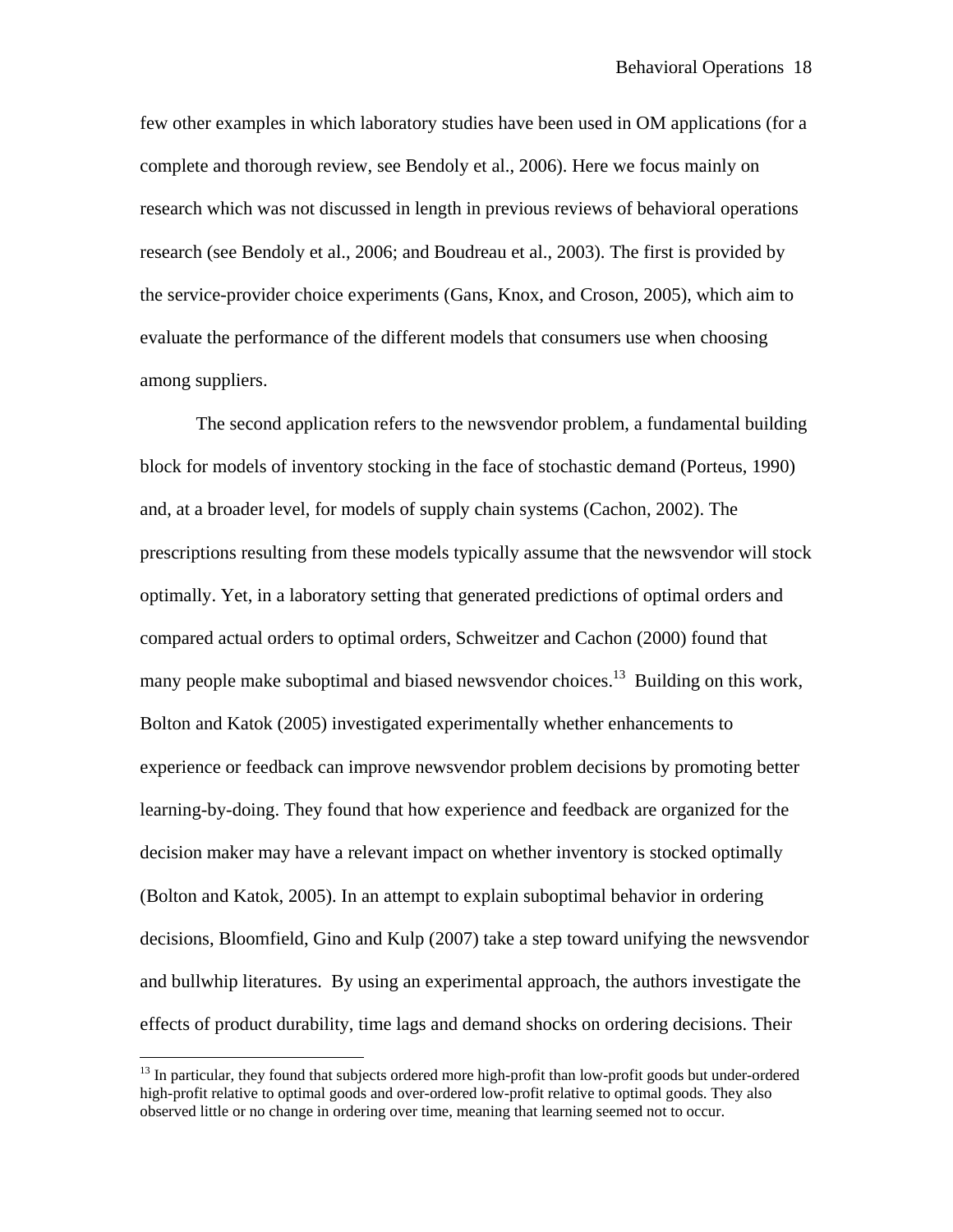results suggest that the bullwhip effect may not be driven entirely by the inter-firm dynamics that arise when firms interact in a supply chain.

Lastly, OM researchers have used experiments to explore potential behavioral influences through the study of the "secretary problem" (Ferguson, 1988), a mathematics puzzle, suited to laboratory experiments, that represents a class of real-world sequential decision-making tasks. In the secretary problem, subjects are presented sequentially with a known number of items of varying quality. They must select the best item from those on offer; rejecting an item is irrevocable.<sup>14</sup> Several empirical studies have applied the secretary problem to economic decision making (e.g., Kogut, 1990). Seale and Rapoport (1997), for instance, focused on the evaluation of plausible heuristic models of human decision-making.

These examples of experimental OM research have been used to test existing OM theories, with a particular focus on optimal policies in supply-chain models (e.g., inventory management and optimal ordering rules). The assumptions of theory have been implemented in the lab so that point predictions and outcomes could be compared in a controlled environment. Such experiments allowed researchers to explore the reasons why behavior deviates from theories and produces results that are not optimal and to design treatments that might reduce those deviations.

#### *System dynamics models in operations contexts*

 $\overline{a}$ 

 A second stream of behavioral work in operations includes studies that incorporate system dynamics models. System dynamics is an approach to modeling the

 $14$  The canonical example is an organization wishing to hire a secretary. Applicants present themselves sequentially; the interviewers may rank the applicants, and can remember the quality of everyone whom they have interviewed. However, if an applicant is rejected, that person will find another job and become unavailable for hire.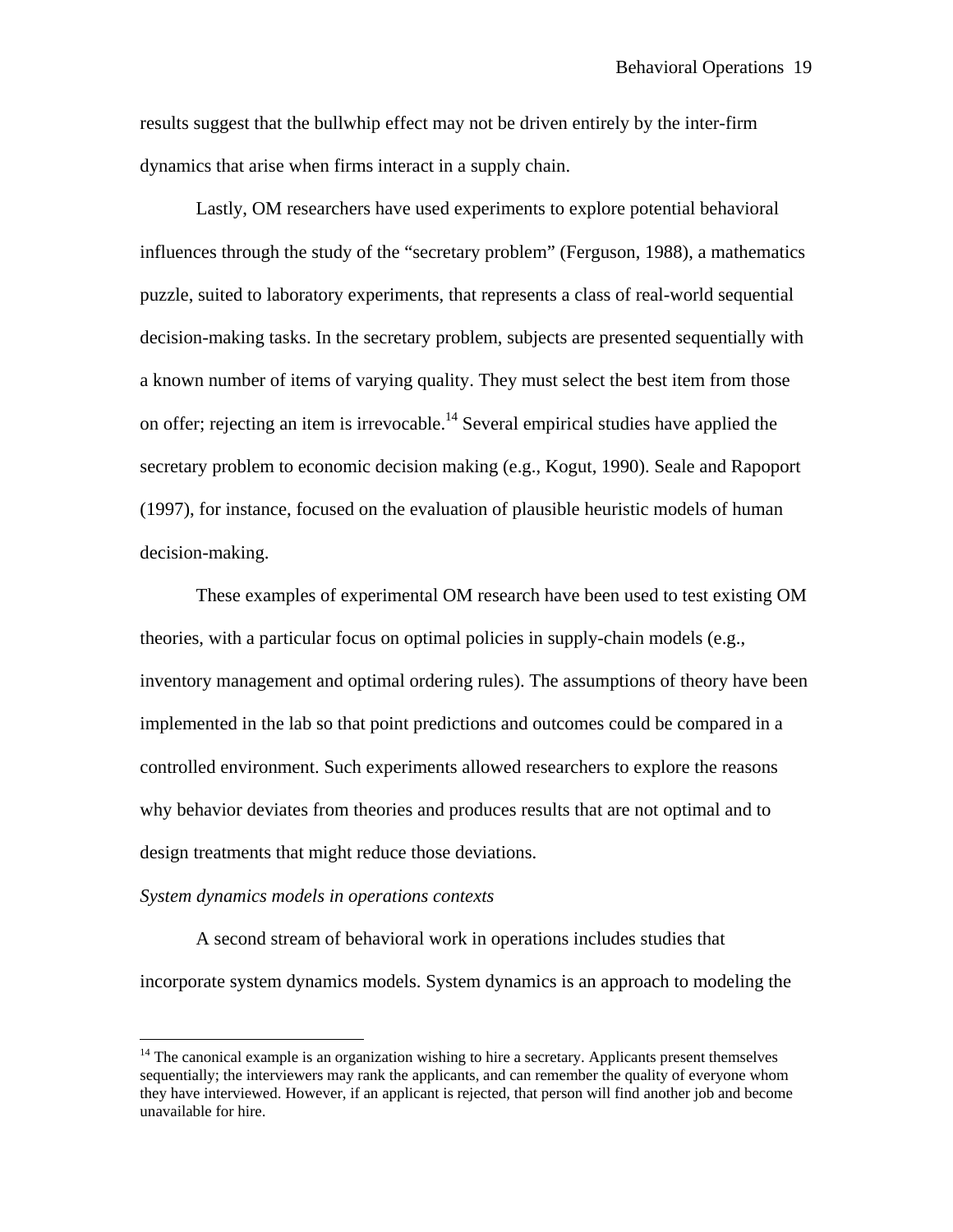dynamics of complex systems such as populations, ecologies, economies, organizations, and operating systems.<sup>15</sup> It focuses on examining the feedback loops that interact and influence the way a system behaves over time.

This approach has been used to study operational or organizational improvement (Repenning and Sterman, 2002; Sterman, Repenning and Kofman, 1997), innovation implementation (Repenning, 2002), and product development (Ford and Sterman, 1998; 2003a; 2003b). It has been particularly adept at incorporating behavioral factors as part of the feedback loops that influence operational system performance. For instance, Repenning (2002) investigated the dynamics of innovation implementation, focusing specifically on how organizational factors might limit the effectiveness of such implementation. He found that the failure of potentially useful innovation results not from an intrinsic lack of efficacy, but instead from a lack of commitment and skill needed to use the innovation and their dynamic interaction with several forces within the organization over time (Repenning, 2002). In another paper, Repenning explored the nature and causes of firefighting in product development (Repenning, 2001).<sup>16</sup> He suggested that, after a tipping point determined by resource utilization, firefighting becomes a self-reinforcing phenomenon whose persistence is due to both structural and psychological factors.

A common theme emerging from the system dynamics studies is that the performance of operating systems over time is a function of the interaction of both the physical or structural elements of the system (e.g., time lags, activity durations, the

 $\overline{a}$ 

 $15$  For details on the system dynamics approach see Sterman, 2000.

<sup>&</sup>lt;sup>16</sup> "In the product development context, firefighting describes the unplanned allocation of engineers and other resources to fix problems discovered late in a product's development cycle" (Repenning, 2001, p. 287).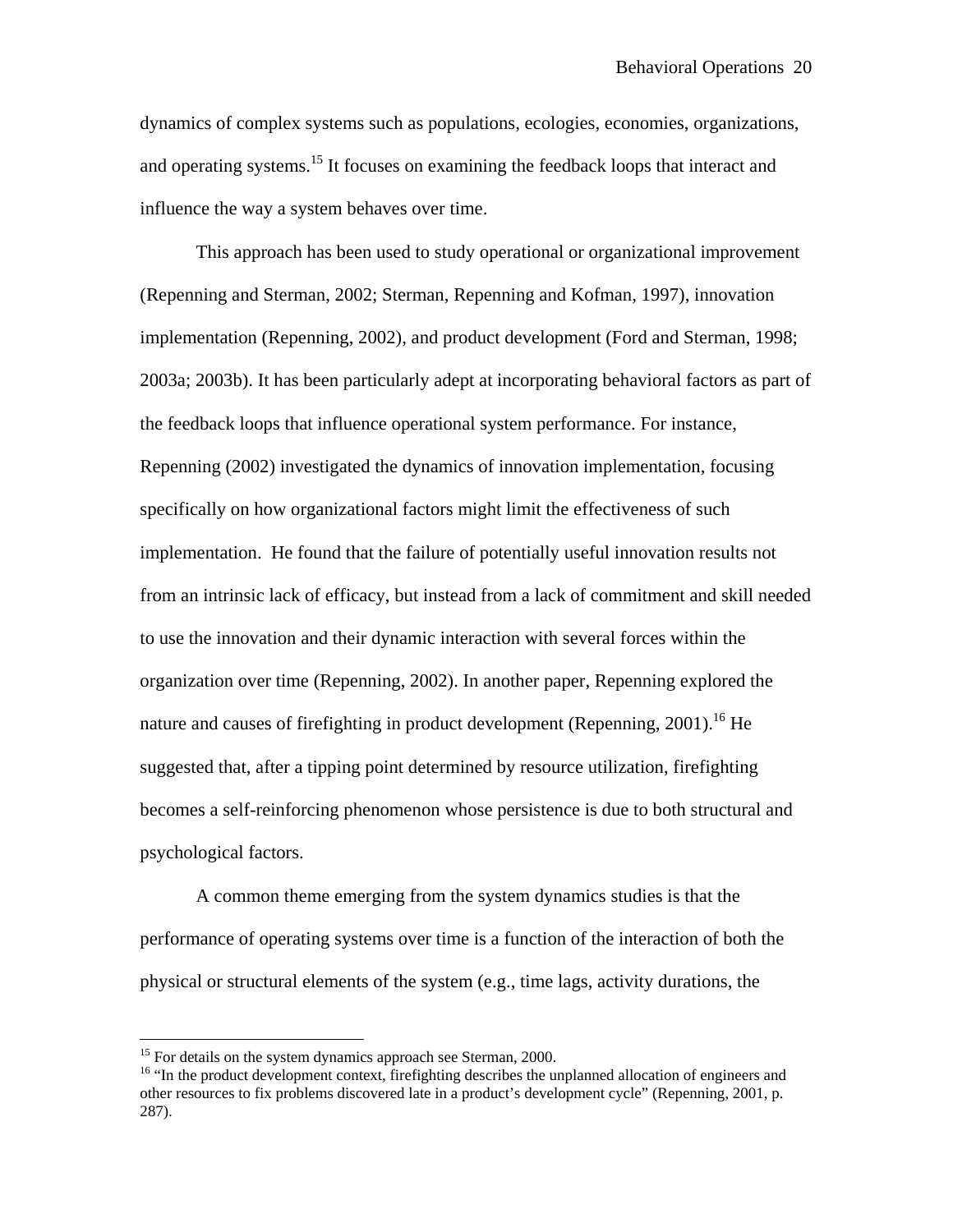physical structure of the product development process) and the behavior of individuals operating within the system (e.g., decision rules used by participants within the development process and biases affecting those decisions). For instance, the critical driver of the success of process-focused improvement efforts (e.g., the implementation of TQM) is the interaction between the physical structure of the workplace and attribution biases in determining who or what was responsible for the poor organizational performance (Repenning and Sterman,  $2002$ ).<sup>17</sup> In essence, the studies in this second stream of work suggest that performance problems in operations are as much a function of behavioral factors and cognitive biases as they are a function of structural factors. *Behavioral research in operations management: Summary*

The two research streams discussed above highlight the role of behavior and cognition in operating performance and provide examples of research in behavioral operations. In particular, these studies suggest that taking behavioral and cognitive factors into account can lead to fundamentally different predictions about the performance of given operating systems under specific conditions. By focusing on the interaction and feedback among technical, organizational, and behavioral features of OM systems (Ford and Sterman, 2003a), they also identify a different root cause of many operating performance problems and thus suggest different managerial interventions.

Yet, this prior research has not identified all of the pathologies characterizing the OM field, which are poorly understood when examined with existing OM theories. We provide further examples of unexplained OM anomalies in the next section.

 $\overline{a}$ 

 $17$  In attribution theory, the fundamental attribution error is the tendency for people to over-emphasize dispositional, or personality-based, explanations for behaviors observed in others while under-emphasizing the role and power of situational influences on the same behavior (see Heider, 1958; Ross, 1977).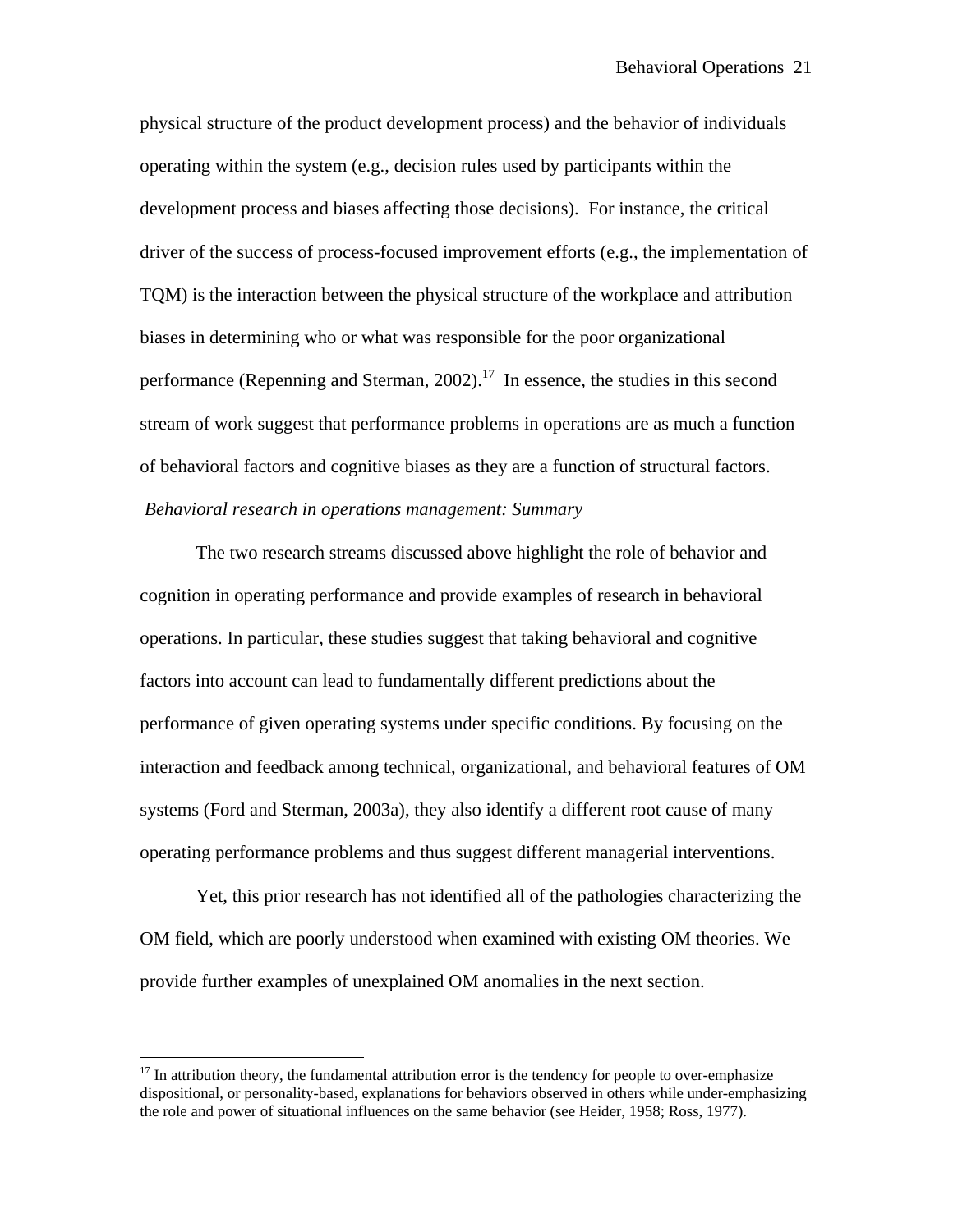Before doing so, it is worth mentioning two other streams of research that might be considered part of behavioral operations, namely the "socio-technical" view within technology management (also known as sociotechnical systems theory; see Cherns, 1976; Eason, 1988) and the approach of human factor engineering (see Vicente, 2006; Norman, 1988). We summarize them briefly below. Researchers interested in behavioral decision research should indeed get acknowledged with these streams of work too.

Socio-technical view of technology management. According to this view, physical technologies are socio-technical systems comprised of humans, human activity, spaces, artifacts, tools, and communications media. This theory suggests that a change in the technology and techniques of work (the way in which work is done) impacts social interactions in the workplace; thus, changing the technical system without attention to the social system can lead to unintended consequences (Huber and Brown, 1991). The literature includes discussions of induced change (see, for instance, Van de Ven and Poole, 1995), goal commitment (Locke, Latham and Erez, 1988), motivation (Steers and Porter, 1991), implementation (Klein and Sorra, 1996), and institutionalization (Goodman, Bazerman and Conlon, 1980). As part of this stream of research, several scholars have focused their attention on a specific technology, i.e. computer technology (see, for instance, DeSanctis and Poole, 1994; Orlikowsky, 1992; 1996; 2000).

What appears to be missing in this stream of research is an exploration of *cognitive biases*, which might explain (at least partially) the difficulties and failures encountered in technology implementation discussed in this literature.

Human factor engineering. Research in human factor engineering investigates topics such as human performance, technology, design, and human-computer interaction.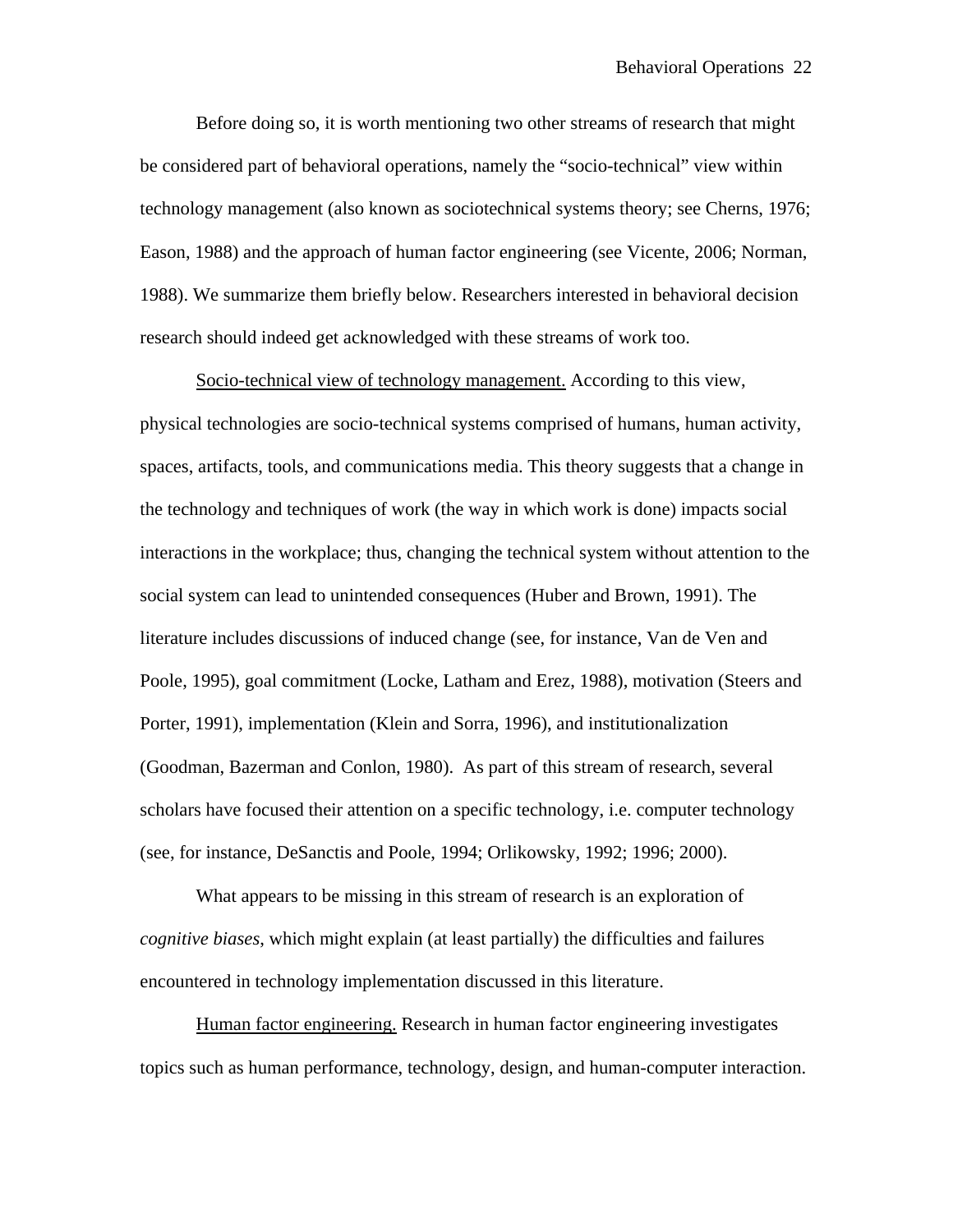Specifically, human factor engineering researchers focus on how people interact with products, tools, procedures, and any processes likely to be encountered in the modern world (a detailed discussion of this approach and examples of its benefits can be found in Vicente, 2006; see also Norman, 1988). While the current quickly-changing technologies have increased the interest in this field, its origin dates back to the design and use of aircraft during World War II aimed at improving aviation safety. In a nutshell, human factor engineering involves working to make products, technologies and the environment function in a way that seems natural to people and thus reduces human error.

Related research has investigated possible explanations for accidents when complex technological systems were involved (see, for instance, Perrow, 1999). In this case, researchers suggest that the conventional engineering approach to ensuring safety tend to make accidents more likely by increasing the complexity of the system (through the addition of warnings or safeguards).

 While the field of human factor engineering mostly focuses on the design of products and technologies, we believe that systematic errors affect people's decision making and interaction with operating system also at the level of management and improvement of those systems. Thus, while building on the insights coming from human factor engineering studies, behavioral operations researcher should explore the impact of the human factor in all the aspects involved in an OM system: not only design, but also management and improvement.

# **V. From OM anomalies to better-informed OM theories**

Research in the OM field tends to be normative and focused on prescribing how operating systems and processes *should* work. The main concern is the identification of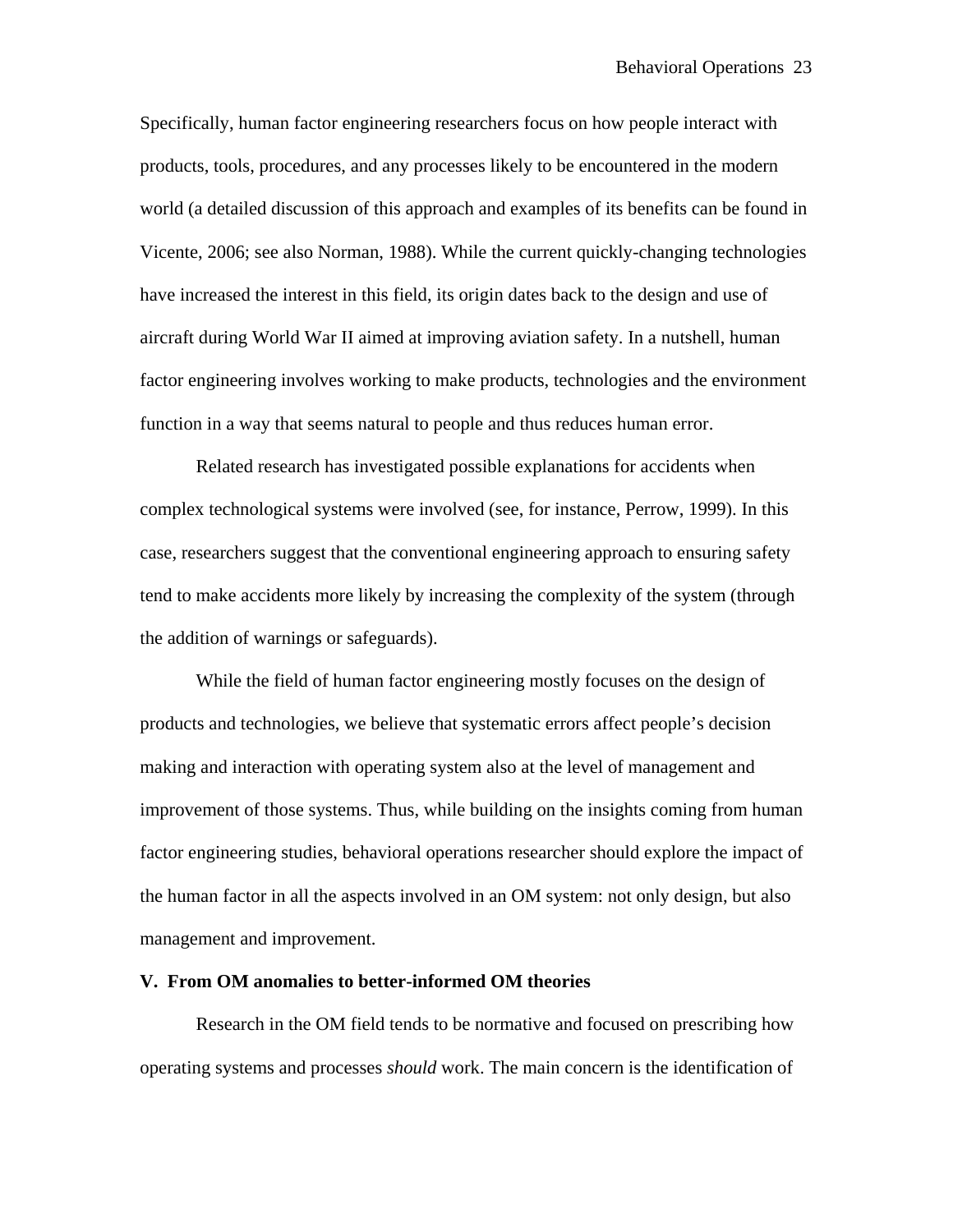the appropriate principles, processes, and structures needed to make the system work in the optimal (that is, most efficient and most effective) way. As a result, OM theories provide normative prescriptions and models that, if followed, should assure an optimal functioning of the systems and processes in the areas of design, management, and improvement. Yet, these models are often not considered very useful by those who are supposed to use them. For instance, the decision-theoretic models proposed in the literature to deal with R&D portfolio decisions are highly complex and, as a result, have not been commonly used in management practice (Loch and Kavadias, 2002). We suggest that practitioners recognize what OM researchers have largely ignored: real operating systems (factories, supply chains, product development organizations, etc.) are complex social systems where human behavior is a central actor, and thus the usefulness of tools, methods, and frameworks that ignore this fact is limited.

OM as taught and practiced today rests on models and theories that can be enriched by descriptions of how operating systems and processes *do* work. Behavioral operations research starts with grounded assumptions from cognitive and social psychology; it recognizes that people have cognitive limits and, as a consequence, their decisions might be hampered by systematic biases. Only after taking these limits and characteristics into account does behavioral operations research consider how to design, manage, and improve operating systems and processes. We suggest that a deep understanding of how operating systems and processes actually work is needed to provide a basis for building tools and models for designing, managing, and improving them. This understanding will not only incorporate more realistic assumptions into OM models, but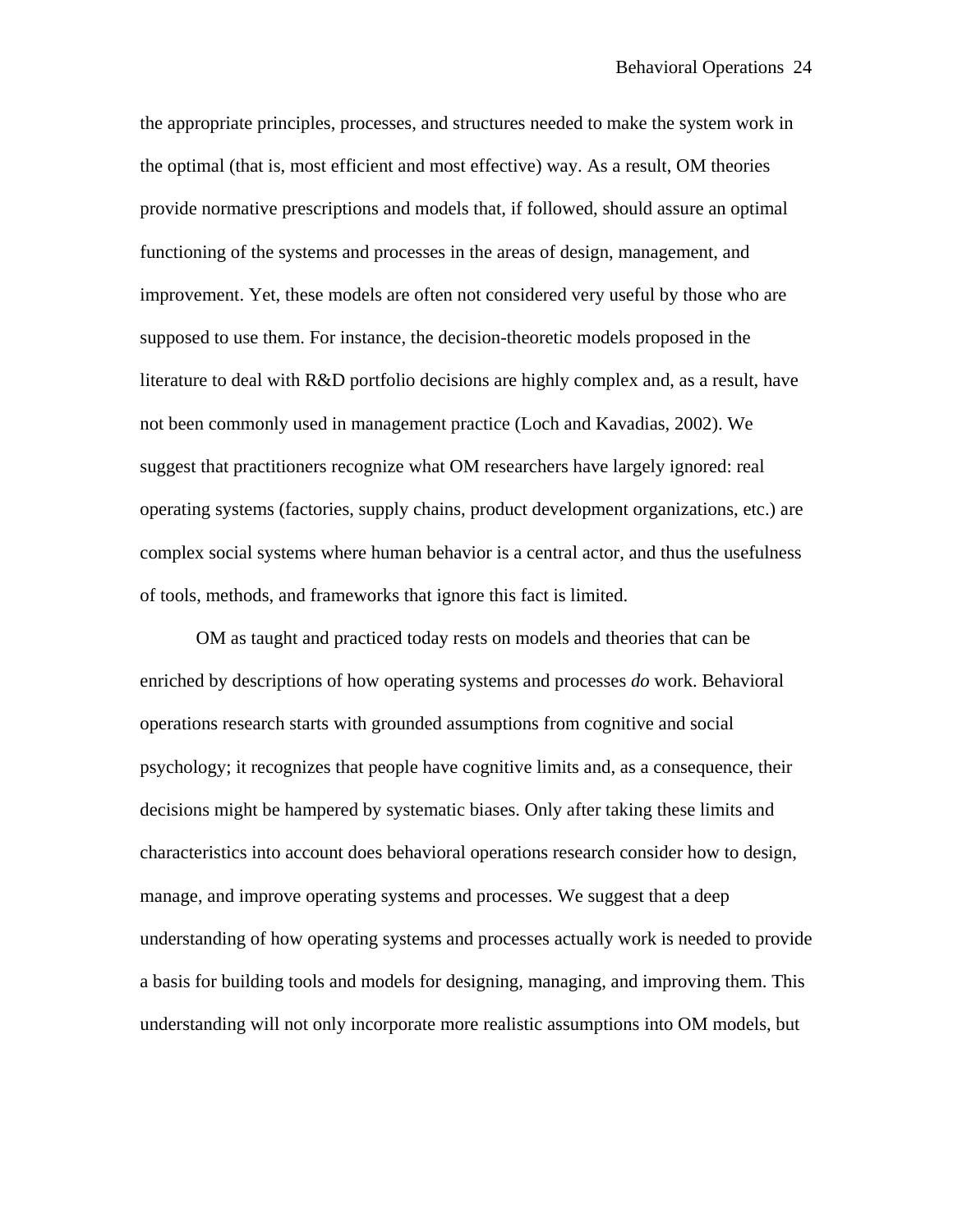also generate more useful prescriptions and implications for both research and management practice.

 The rationale for a behavioral approach to operations should be improved insight into and understanding of problems. In finance and economics, for example, behavioral theories began to gain traction because they offered explanations to empirical regularities that were considered anomalies when viewed through existing theoretical lenses. Anomalies provide a useful starting point for the construction of new theory. A behavioral theory of operations must do a better job at explaining how operating systems work, and how they can be improved, than existing theories. If not, there is no intellectual motive for an alternative approach.

As noted above, the bullwhip effect in supply chains is an example of one such anomaly that was better explained through a behavioral lens. There may be many others, but we will highlight two anomalies that, based on our own and others' research, could represent the same type of opportunity. We draw from examples in product development. Our choice is not random. These are the areas closest to our own research in OM and thus the place where we have the best grasp of the particulars, but also where we have been forced to grapple with the gap between existing OM theory and the empirical regularities. The two anomalies we examine are the tendency of product development projects to run late and the problem of managing portfolios of R&D projects (and project selection).

The traditional approach to these two problems is to develop better models for project management and more sophisticated in-process management tools (such as realtime scheduling and earned-value progress charts) and to undertake more planning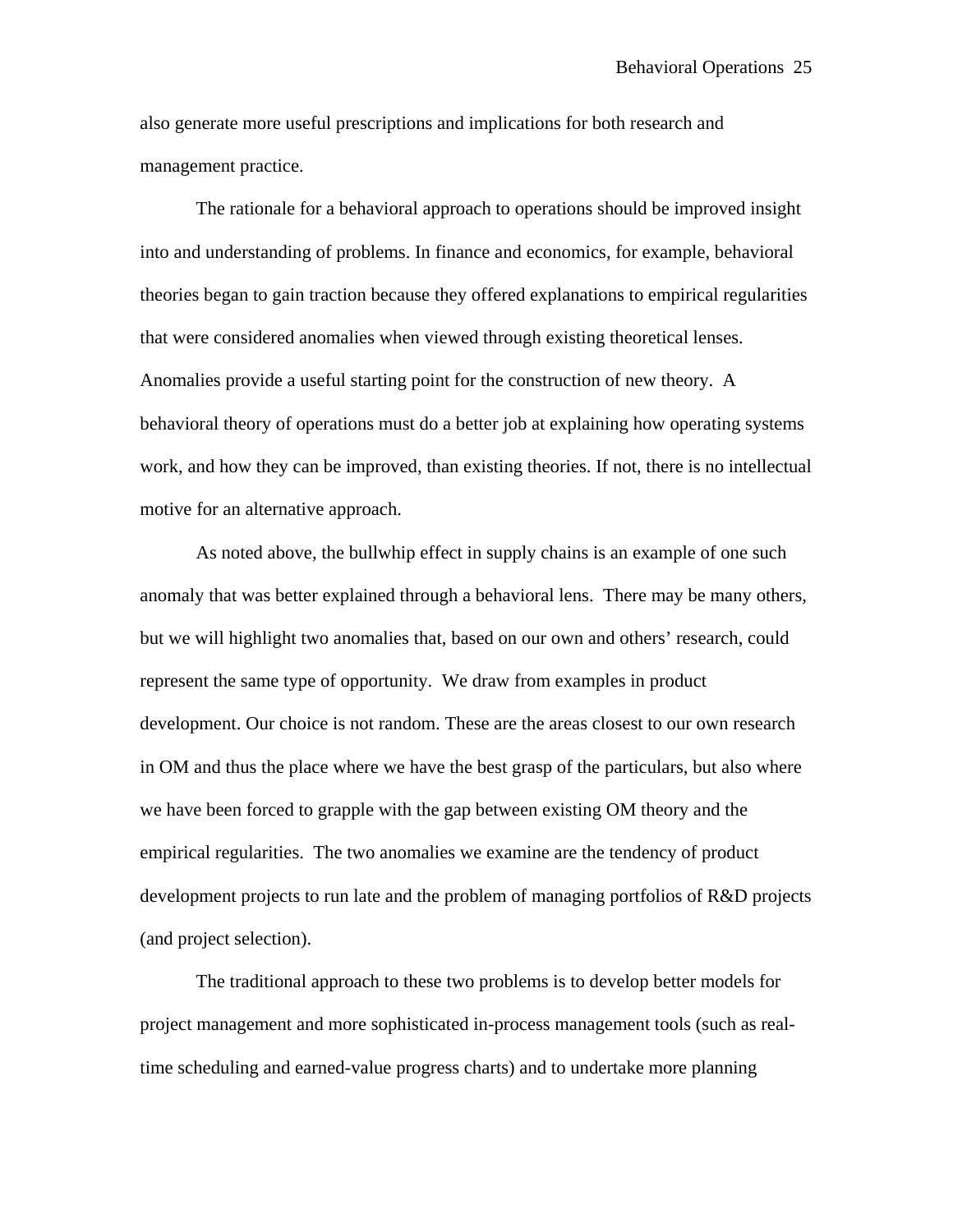activities. We suggest that these models will be more useful if they rest on cognitively and behaviorally compatible assumptions. This means incorporating into the models elements that will reduce or possibly eliminate common cognitive biases that people incur in their decisions.

### *Why do product development projects always run late?*

The first anomaly has to do with product development project performance. One of the most vexing management problems in product development is the tendency for projects to run late and over-budget. For instance, Ford and Sterman (2003a, 2003b) use the term "90% syndrome" to describe "a common concurrent development problem in which a project reaches about 90% completion according to the original schedule but then stalls, finally finishing about twice [the time] the original project duration has elapsed" (Ford and Sterman 2003b, p. 212). The phenomena has been documented in numerous case studies and examples (e.g. Cohen, Eliashberg and Ho, 1996) and widely discussed in the product development literature (e.g. Wheelwright and Clark, 1992).

Several studies in the OM literature have investigated the issue of improving timeliness and predictability in product development. Many prescriptions and formulas have been offered (see, for instance, Crawford, 1992; Gold, 1987). Most of this work has explained lateness in product development with the uncertainty inherent in development processes. At any of the stages of R&D, indeed, product development managers are asked to evaluate the available information about currently-under-development products and based on such information make decisions about whether or not to continue development. As many case studies have shown (e.g., Gino and Pisano, 2006a; 2006b), product development decisions are made under uncertainty, they are far from perfect and are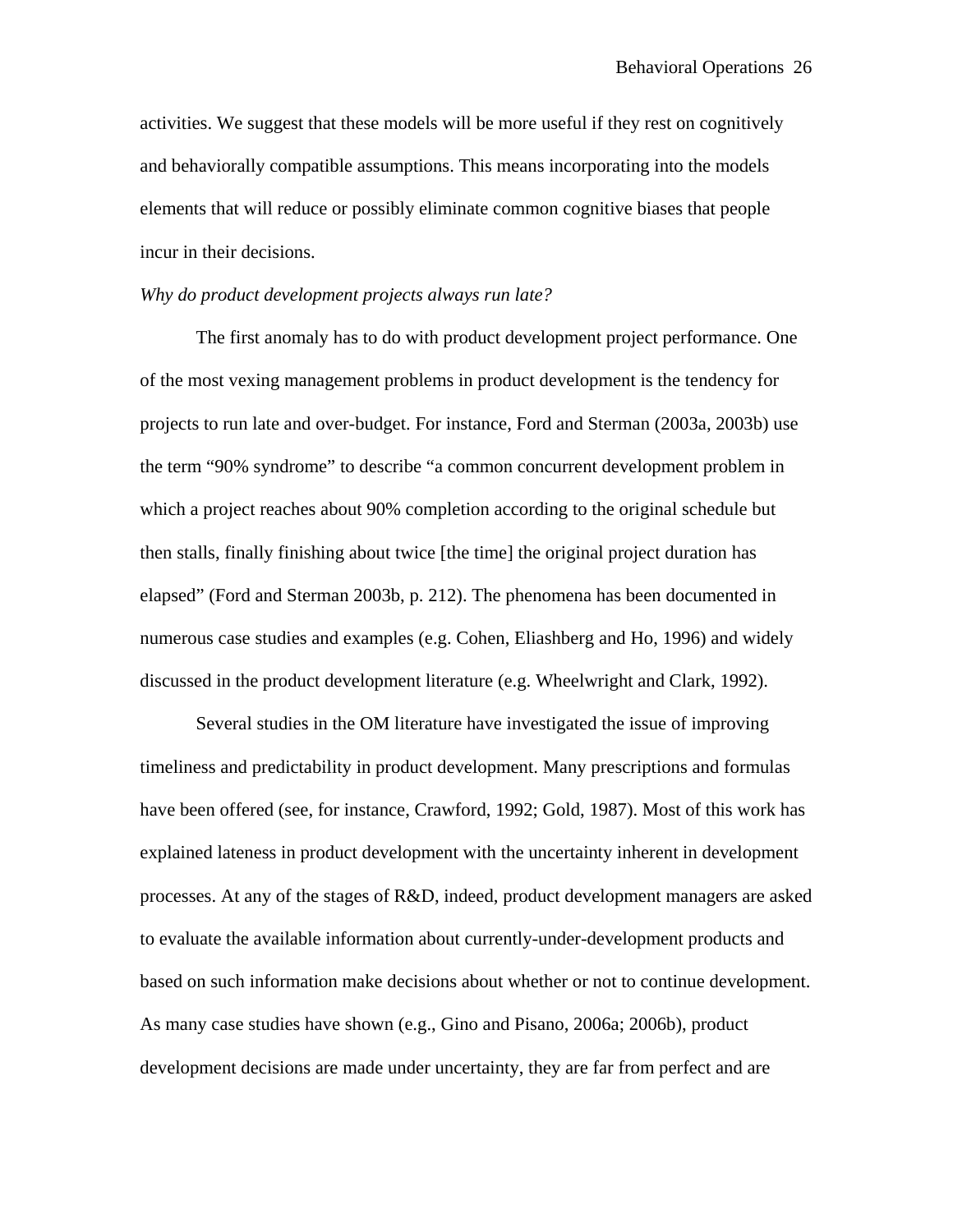affected by behavioral factors (such as sunk costs, escalation of commitment or even emotions).

To deal with uncertainty, OM scholars have developed tools and suggested approaches to better manage product development. These suggestions include the use of experimentation to resolve uncertainty early in the development process (e.g., Thomke, 2003), the use of parallel versus sequential sequencing of product development tasks (e.g., Loch, Terwiesch and Thomke, 2001), the use of cross-functional or heavy-weight teams (Clark and Fujimoto, 1991) or the utilization of standardized project management tools like 3-point estimation techniques. In sum, OM research has tackled the lateness problem in product development by suggesting better tools, processes or organizational structures.

One of the puzzles behind the lateness problem, which should make one suspect of the uncertainty explanation, is that project duration is not symmetrically distributed. If true uncertainty were at work, then in fact, we would expect to see (and hear about) projects which were both late and early. The asymmetric nature of duration suggests other factors may be at work. Furthermore, case study research suggests that behavioral factors may underpin the lateness problem (see e.g. Gino and Pisano 2006a, Pisano et al 2005) Extant behavioral literature provides a rich trove of possible underlying explanations for project lateness, including *the planning fallacy* (e.g., Buehler, Griffin, and Ross, 1994; 2002), *wishful thinking* (e.g., Babad, 1987; Babad and Katz, 1991), and *overconfidence bias* (Einhorn and Hogarth, 1978; Fischhoff, Slovic and Lichtenstein, 1977; Oskamp, 1962; 1965).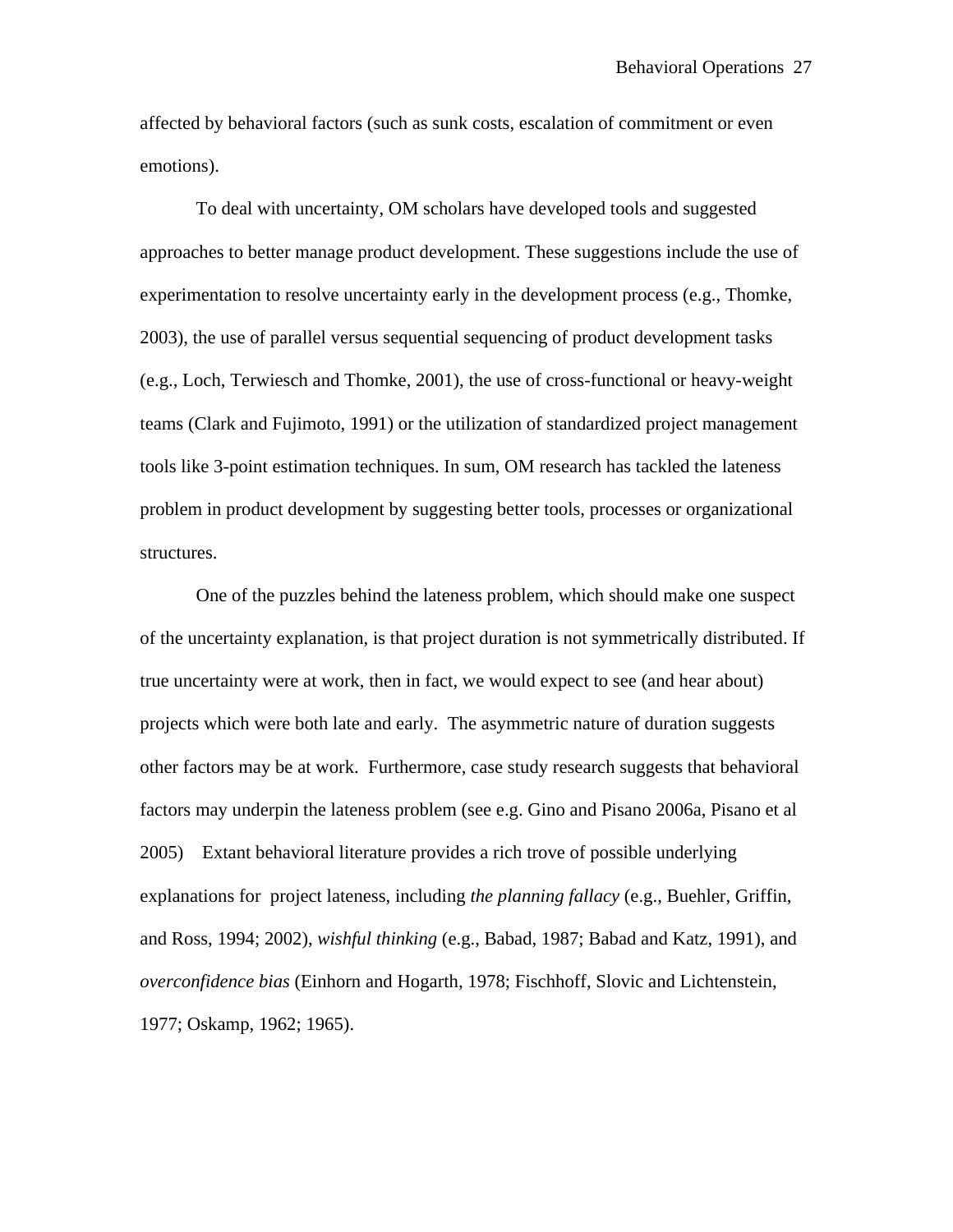Most research on product development, while at least implicitly recognizing the role such behavioral forces may play, do not come directly to grips with how product development process should look in light of them. From a behavioral operations approach, a researcher would *start* with the assumption that these factors are present, and then ask what tools, methods, processes, or organizational structures are mostly like to ameliorate their potential negative effects. If you assume, for instance, that decision makers (e.g. project managers) are prone to overconfidence bias would the same decision tools and development processes traditionally advocated in the product development literature still be useful? Our sense is the answer is no. However, to the best of our knowledge, there is no research that explores this issue either theoretically or empirically. *Why do organizations always over-commit their R&D resources?* 

The second anomaly is that organizations over-commit to product development projects. Case study evidence suggests that many organizations have many product development projects in progress above their capacity. For instance, Wheelwright and Clark (1992) suggested that companies often operate their development organizations at 200-300% capacity utilization. Here again, there is a wide range of tools developed within OM research to help managers deal with the portfolio problem, and to make more rational allocations of resources (e.g. Kavadias and Loch, 2004).

As above, one must question whether, in fact, the problem is the lack of appropriate tools or methods to manage the process. In product development situations, the decisions of which project to work on and, subsequently, which projects to continue or abandon are potentially influenced by biases and emotions. Given that the evaluation of an uncertain project generally must rely on at least some subjective judgments by the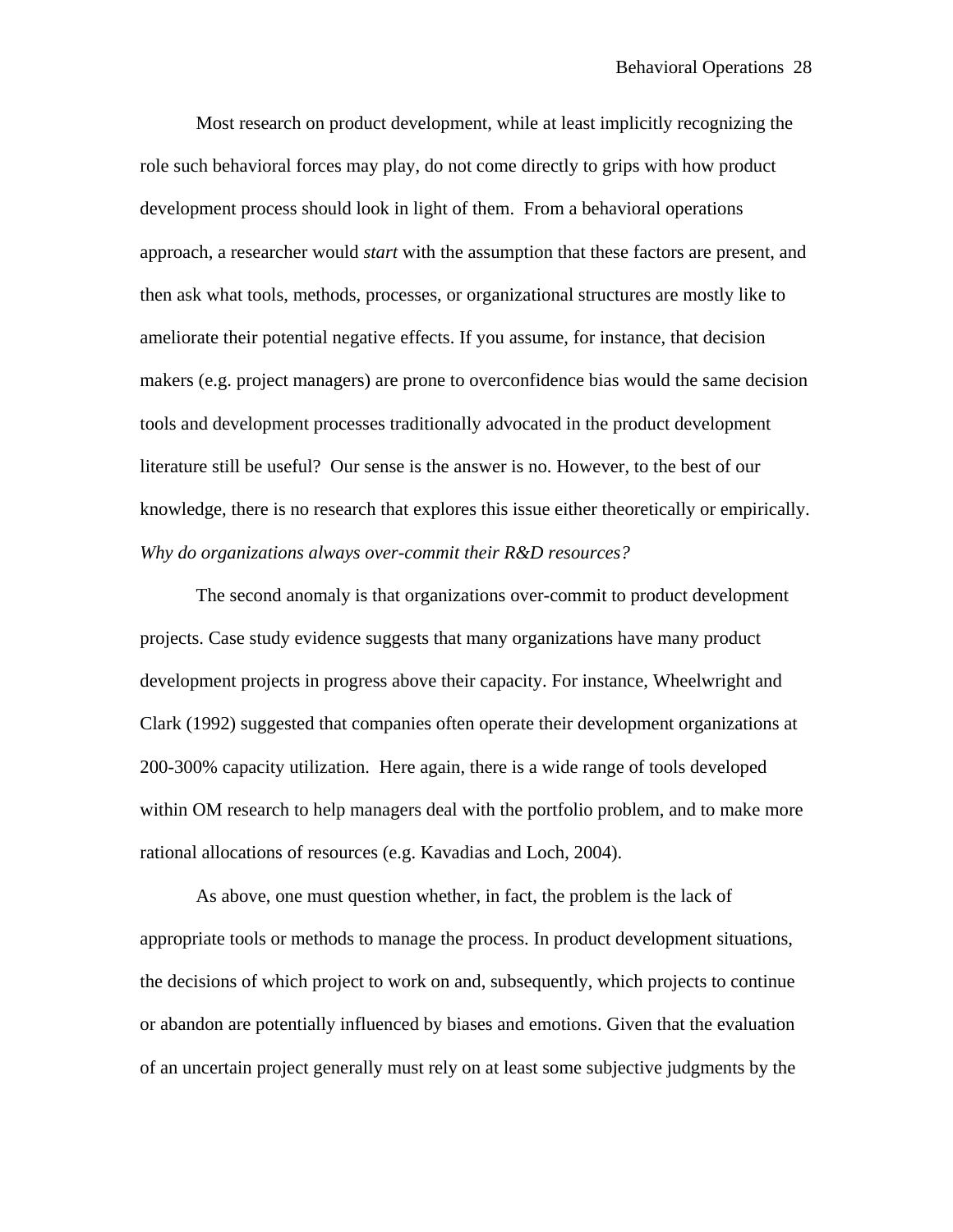decision maker, the interference of various biases and emotions in those subjective judgments can be difficult for the decision maker to detect (Chi, Liu and Chen, 1997). This type of limitation to rationality has been the focus of study in what is known as the escalation of commitment research in social psychology (Staw, 1981). Studies conducted in this stream of research have shown that people tend to make different decisions about whether to abandon an uncertain investment project when they are given the same ambiguous information about the project without being told the correct decision rule. Furthermore, people's investment decisions are subject to the influence of emotional factors (Strube and Lott, 1984).

The escalation of commitment has been found to be relevant also in product development settings. Schmidt and Calantone (2002) tested whether factors unrelated to a new product's forecasted performance cause managers to continue product development projects into subsequent stages of development at rapidly accelerating costs. They found that managers who initiate a project are less likely to perceive it is failing, are more committed to it, and are more likely to continue funding it than managers who assume leadership after a project is started (Schmidt and Calantone, 2002)

Together with escalation of commitment, overconfidence in estimating product development teams' capacity to work on various projects and planning fallacy, other systematic biases could explain the over-commitment anomaly, including *inaction inertia*  (Tykocinski and Pittman, 1998; Tykocinski, Pittman, and Tuttle, 1995) and *procrastination* (Akerlof 1991).

The question, as before, is whether we would design project selection and portfolio management processes the same way, or use the same tools (e.g. real option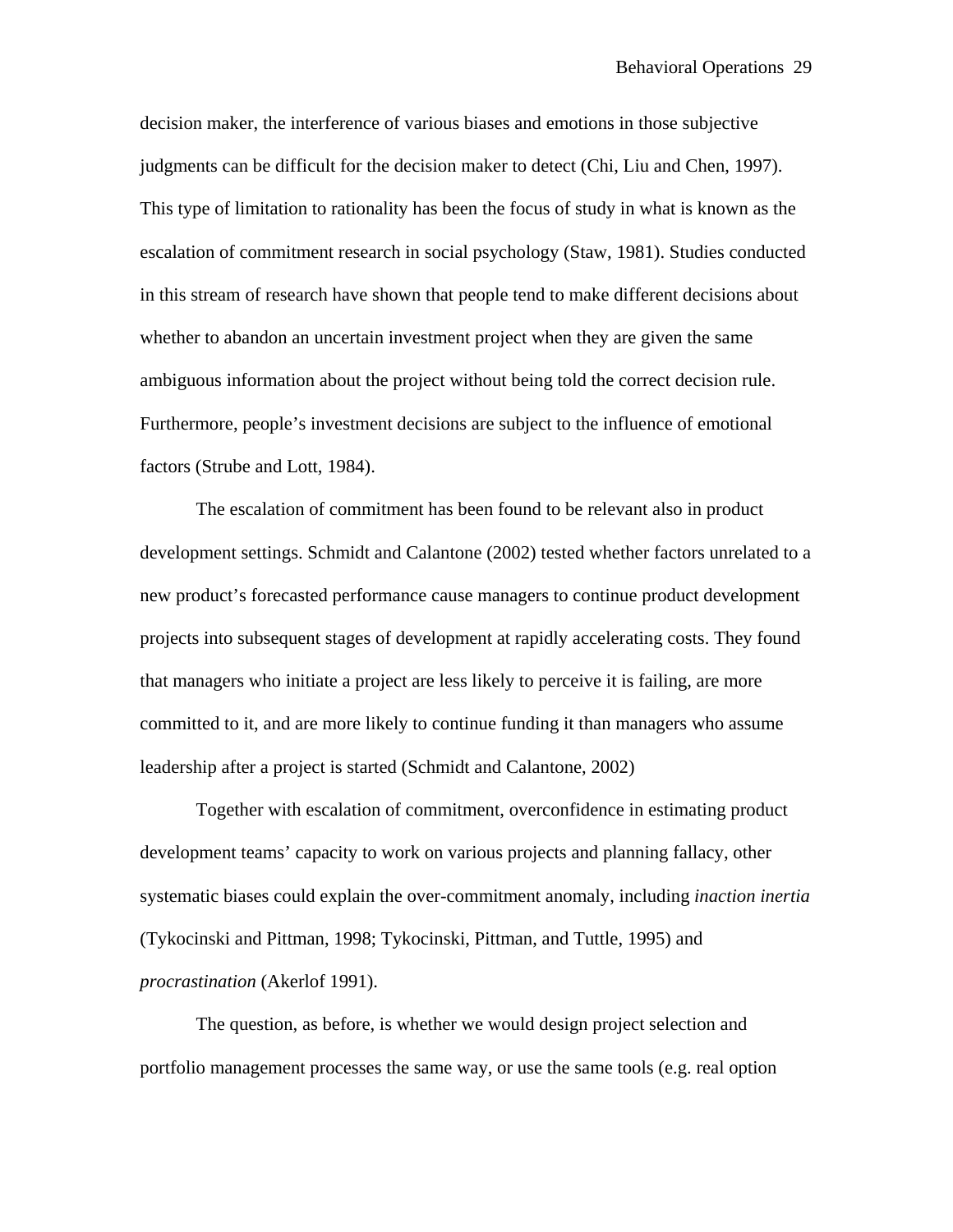valuation) if we started with an assumption that our decision-makers were prone to these deviations from rational behavior. And as before, one can only guess at the answer because there has been no systematic research on these issues.

### *The role of uncertainty in product development*

Before concluding, we want to make a more general comment regarding decisions under uncertainty in product development. As Adler, Mandelbaum, Nguyen and Schwerer (1995) noted, "whereas uncertainty is an inherent characteristic of product development, current models and methods are essentially deterministic and do not account adequately for the impact of stochasticity on development cycle time" (p. 459). While uncertainty is a core feature of product development, project management and R&D, OM models aimed at improving R&D decisions do not take into account what is know in behavioral research about the biases affecting people's evaluation of uncertainty. People use heuristics that, although valid in some circumstances, can lead to systematic errors with serious implications (Bazerman, 2005). We discuss the main heuristics people use when dealing with risk next, together with implications for product development decisions.

*Availability*. One of the heuristic which is relevant for risk perception is availability (Tversky and Kahneman, 1974). An event is judged as likely or frequent depending on the easiness people experience in imagining or recalling it. Rare events are generally more difficult to imagine or recall than frequently occurring events. While availability is the appropriate cue in certain circumstances, in many others is not. Furthermore, elements which are not related to the frequency of occurrence of an event have been shown to affect the availability heuristic. So, for example, managers overreact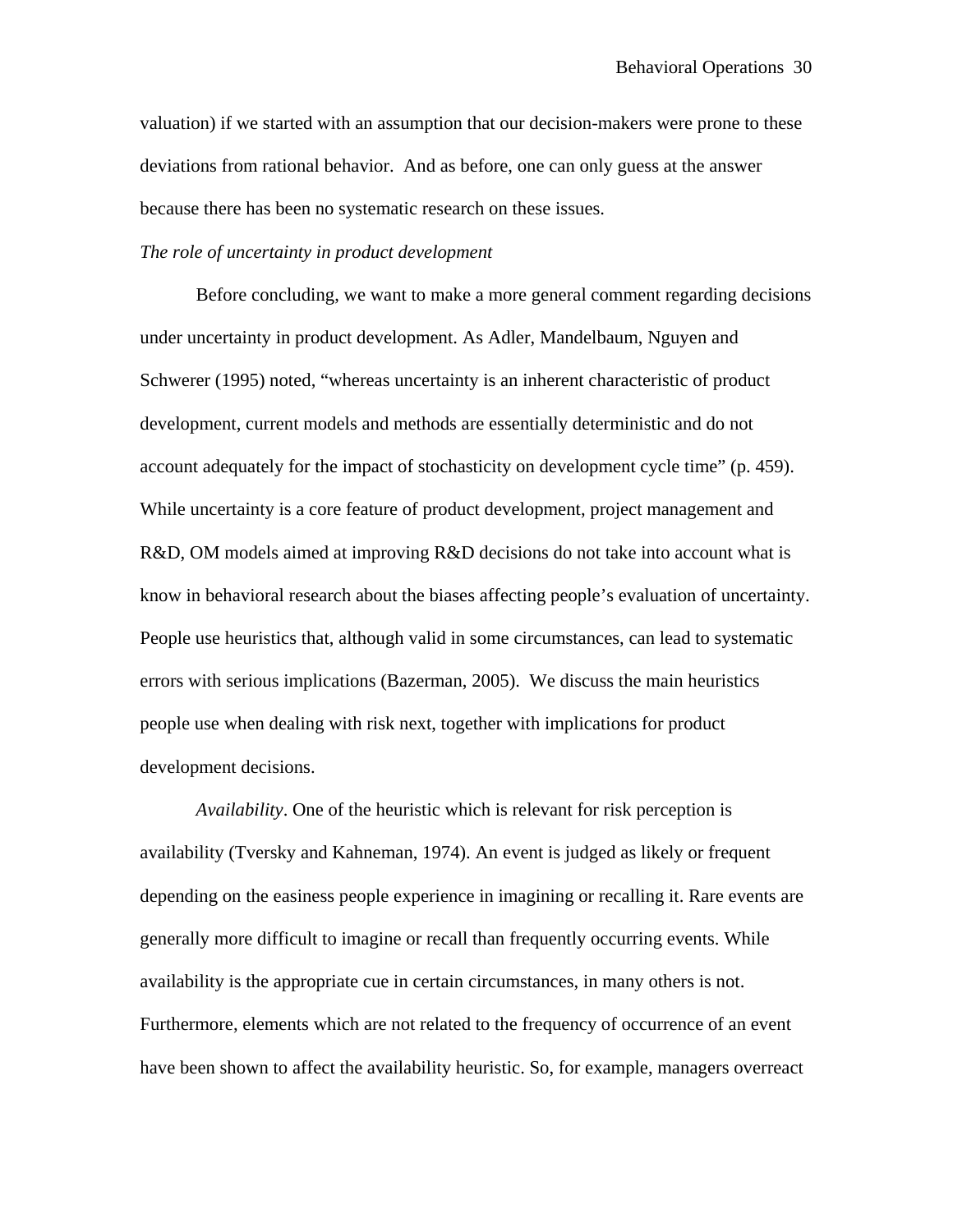to the outcome of the last decision in competitive bidding (Montgomery and Weinberg, 1973). Thus, the use of the availability heuristic might reduce the openness and objectivity of risk discussions (Barnes, 1984) that take place in product development settings.

Consider a manager or leader in a product development team who wants to convince his team members of the benefits of developing a certain project by highlighting the improbability of alternative actions (e.g., working on different projects). By pointing out how other projects might fail, the manager might induce the audience to focus on the low-probability outcomes ("so many other projects failed; this will fail too") and thus end up with little support for the development of the project he is advocating.

*Representativeness*. A second heuristic discovered by Tversky and Kahneman (1974) is representativeness: the concept that an outcome is highly representative of the process from which it comes. Essentially, the more object X is similar to class Y, the more likely people think X belongs to Y. Thus, people tend to predict the outcome that they perceive as most representative of the available evidence, no matter what the reliability of that evidence is. For product development managers, these findings suggest that R&D decisions may not reflect the reliability of the available evidence. Mangers might fail at integrating different sources of information about the success of a project. For instance, in pharmaceutical companies, evaluations of projects are available from different teams including marketing managers, finance people and scientists. In such context, representativeness might hinder the optimality of decisions.

In addition, managers involved in product development activities such as planning and product management can often be supplied with selectively biased data (Barnes,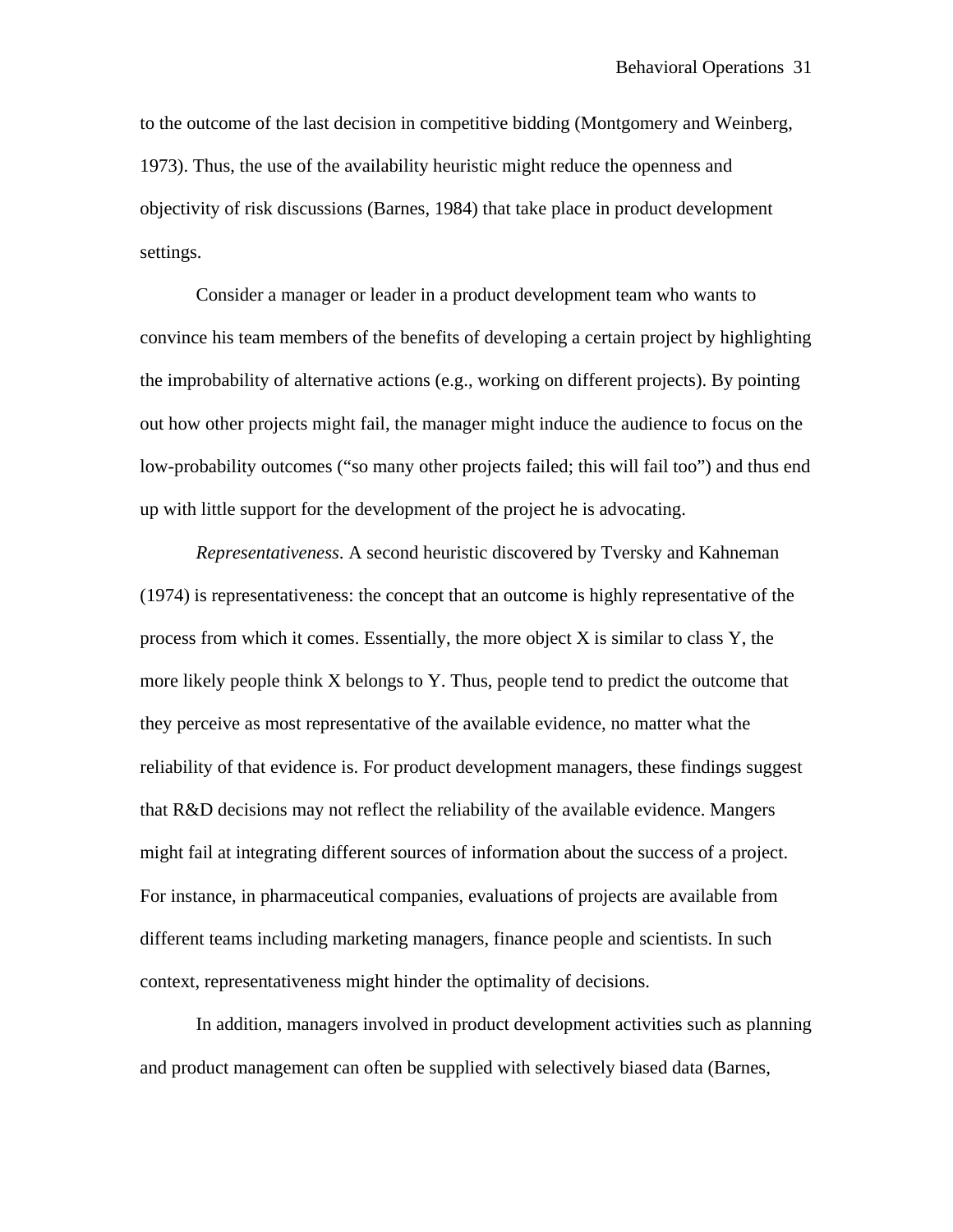1984). For example, as noted by Barnes (1984: 132), "when operating managers perceive indices of relative share dominance and unit growth as critical to obtaining resource allocations they tend to manipulate product-market boundaries to qualify for resources (…). Unfortunately, the quality of review procedures followed by many firms through the planning cycle is rarely rigorous enough to successfully challenge all possible data distortions."

*Anchoring and adjustment*. A third heuristic affecting decision making processes under uncertainty is anchoring and adjustment: the idea that initial estimated values (anchors) affect the final estimates, even after considerable adjustments. Since its discovery (Tversky and Kahneman, 1974), this bias has been shown to occur in situations as diverse as general knowledge issues, probability estimates, legal judgment, pricing decisions and negotiation (Mussweiler and Strack, 2001).

Product development and project management both require managers to make estimates about the length of the development process and its various stages for each product or project under development. Often, these estimates are made while evaluating past performance or information about competitors' development efforts. Both elements could serve as anchors and lead to suboptimal decisions. For instance, Aranda and Easterbrook (2005) showed that the anchoring and adjustment heuristic takes place in software estimation processes: When estimators are given a high anchor their estimates are significantly higher than when they are given a low anchor or no anchor at all.

*A large number of persistent biases*. In the previous paragraphs we discussed the main heuristics affecting people's decision making under uncertainty. We also discussed systematic errors that might explain two common product development anomalies.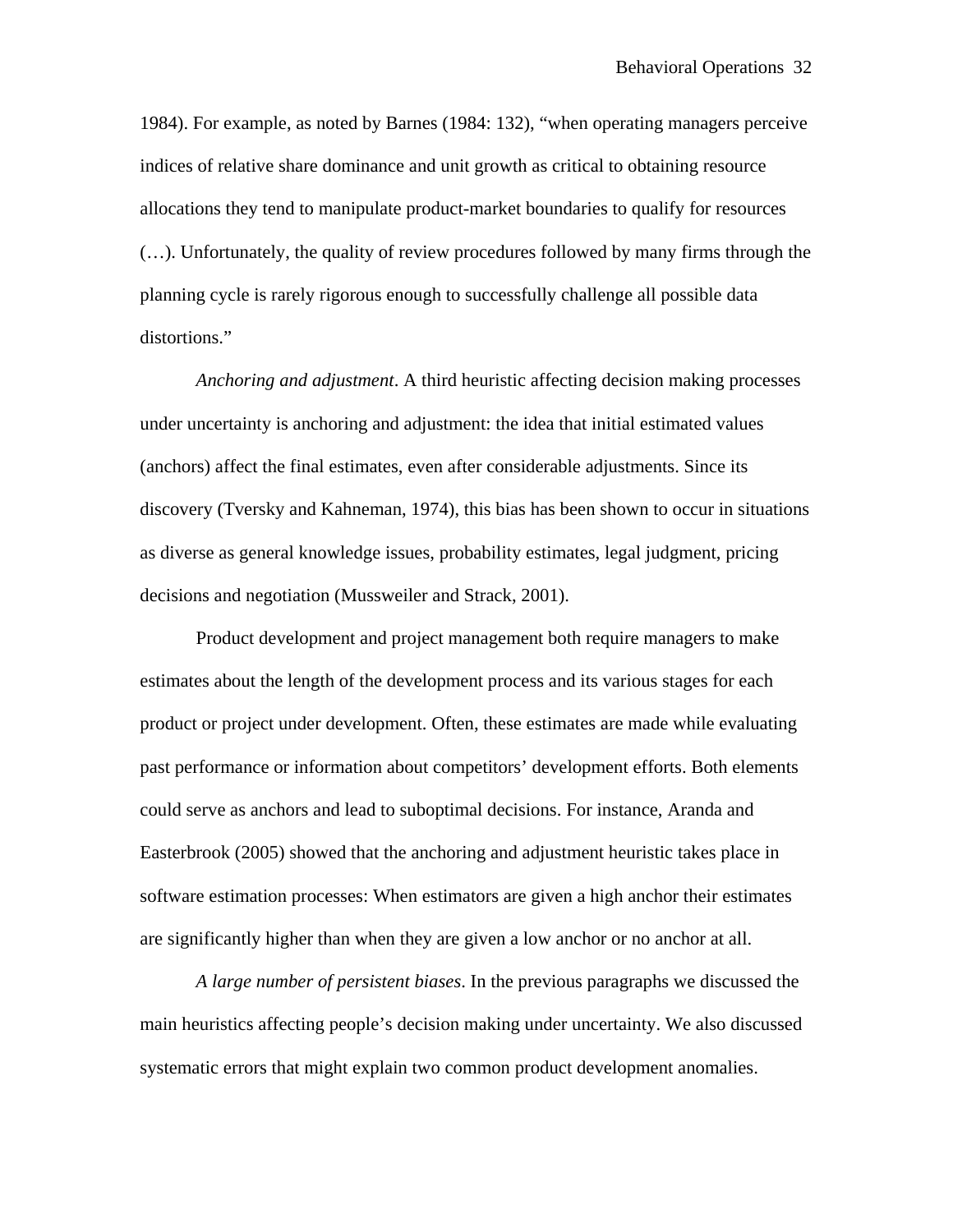Several other biases have been investigated in the behavioral decision research literature and could be at the root of well-known OM anomalies.

We believe the main task of behavioral operations is to investigate the effects of these biases on operating performance and to explore potential interventions that address these biases. In traditional operations, researchers develop models or tools on the assumptions that decision makers are fully rational. If used properly, it is argued, such models will improve operating performance. Behavioral operations, instead, starts with the assumptions that decision makers are boundedly rational and their decision making processes are affected by systematic errors. Based on this assumption, behavioral operations researchers develop models or tools which take human cognitive limitations into account and thus create interventions that help to correct or counter-act the effects of biases. Human psychology cannot be changed; but operating systems can be designed in such a way that systematic errors are eliminated or at least reduced.

### **VI. Conclusions and future research**

Research in psychology over the past several decades teaches us that behavioral biases and cognitive limits are not just noise; they systematically affect (and often distort) people's judgment and decision-making. Yet, the implications of these forces for the design, management, and improvement of operating systems is barely understood. We have identified two main areas for intellectual value added by behavioral operations. First, a behavioral approach to OM can lead to a better understanding of underlying drivers of operating system performance and also to a better understanding of puzzling "pathologies" (e.g., excess inventory, late product development projects, overcommitment to R&D projects, etc.). Second, a behavioral perspective can lead to a better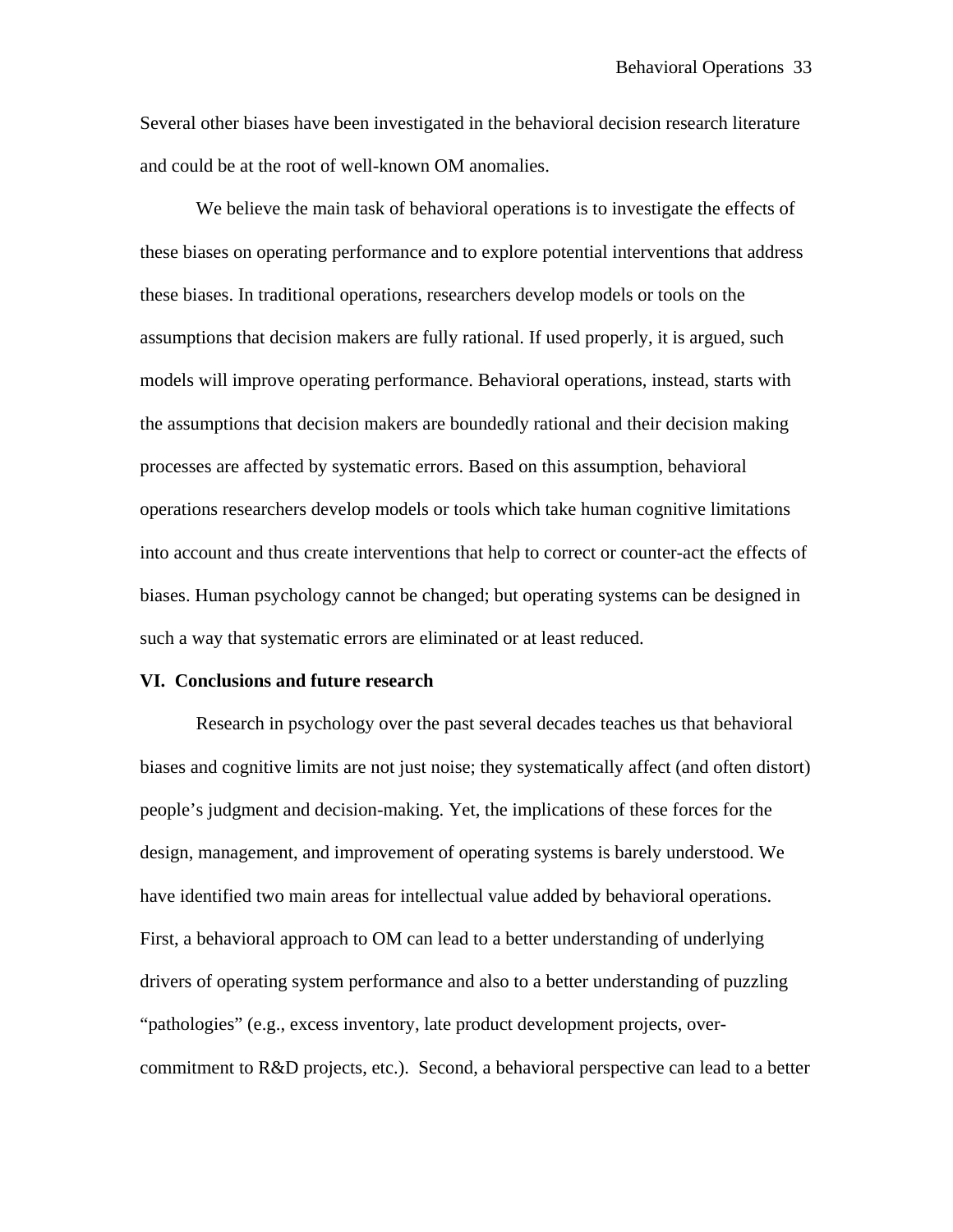identification of appropriate management interventions. For instance, the knowledge that behavioral issues have caused a company to carry too much inventory precludes the search for a better optimization algorithm. Thus, to overcome the psychological distortions at the root of many OM problems, behavioral operations research should consider ways to create "cognitive repairs" (Heath, Larrick and Klayman, 1998), or organizational practices that may solve the cognitive shortcomings of individuals within the organization (Heath *et al.*, 1998).

#### *Future paths for research*

We suggest that five types of behavioral operations research can and should be pursued: replication studies, theory-testing studies, theory-generating studies, adaptation studies, and OM-specific studies.

*Replication studies* refer to research that attempts to replicate or test existing behavioral theories with data from OM contexts. This type of research uses behavioral decision-making theories and findings from the psychology literature as a starting point. Can those theories and findings be replicated in OM contexts, or will their nature change? For instance, one might consider the impact of sunk-cost effects on project portfolio decisions or product development choices. Sunk costs are those that have already been incurred and that cannot be recovered. Economists argue that, if people are rational, they will not take sunk costs into account when making decisions. Yet, several experimental studies on individual decision-making have shown that people's economic behavior is often influenced by the sunk-cost fallacy (Arkes and Blumer, 1985; Garland, 1990; Heath, 1995; Thaler, 1980). Do sunk-cost effects influence project termination decisions?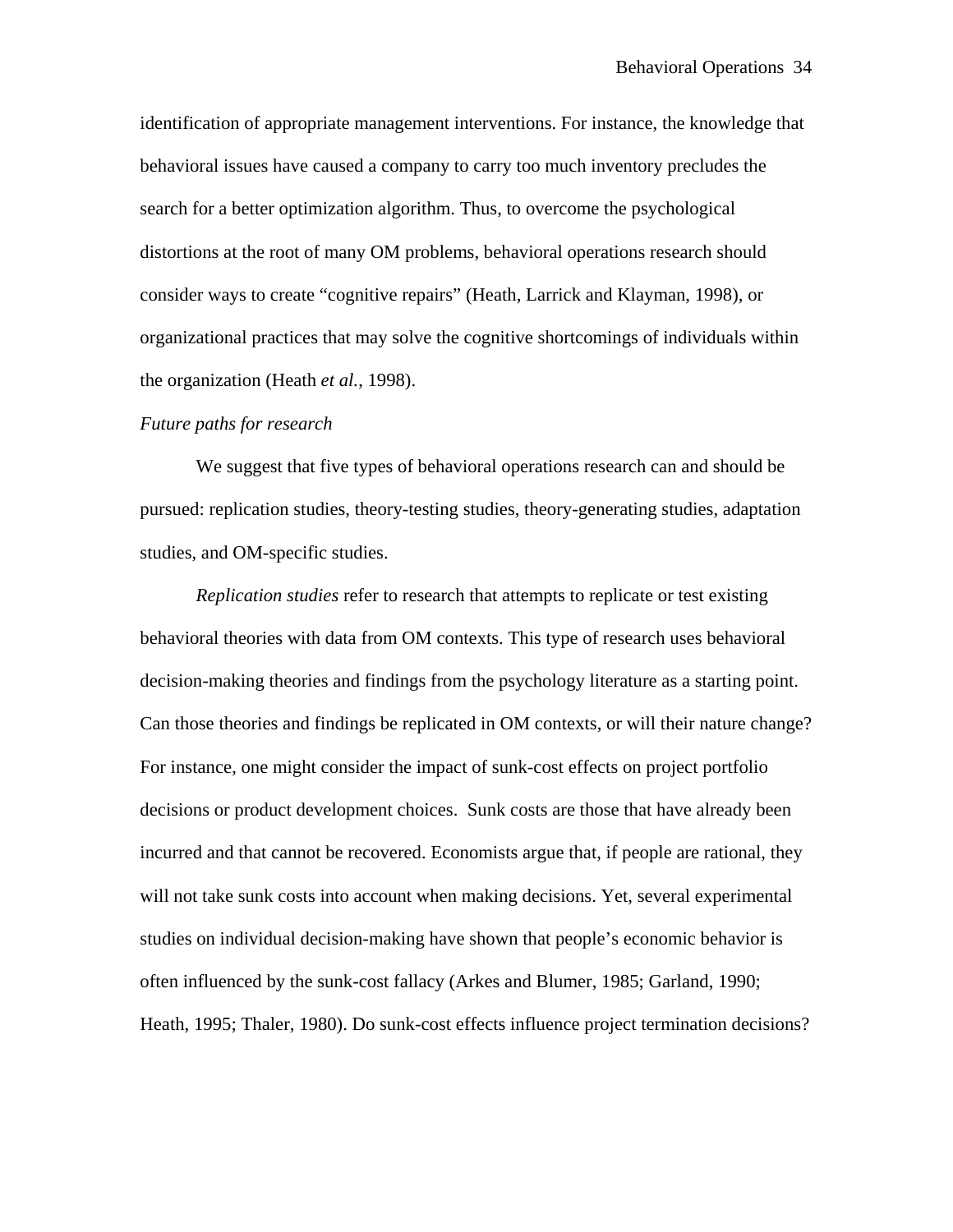What is the impact of costly prototyping on decisions in product development? Explorations of these questions would constitute replication studies.

*Theory-testing studies* aim at examining OM theories in a laboratory setting. Like experimental economics research, theory-testing studies should have three purposes: a) normative, aimed at designing laboratory experiments mimicking settings where theories make predictions; b) descriptive, or designed to test behavior and explain deviations caused by psychological forces; and c) prescriptive, aimed at suggesting debiasing techniques that can be used to reduce or eliminate systematic errors observed in people's behavior. The stream of research on the bullwhip effect and on the use of experiment in OM, discussed in Section 4, belongs to this second category. Many other OM theories could be tested as part of this type of behavioral operations research.

The third type of research in behavioral operations consists of *theory-generating studies*. In 1963, Bowman investigated aggregate production and employment scheduling and offered a method of "starting with the managers' actual decisions and building on them to reach a better system" (Bowman, 1963: 310). For several decades, however, this view has been almost completely ignored. Theory-generating studies would build on existing mathematical OM models, addressing the same problems but with changed assumptions formulated based on managers' actual decisions and biases. An example of this type of research comes from behavioral economics. Standard dynamic models of economics commonly assume that agents have the same discount rate at any time, whether beginning in the present moment or in the future. But empirical evidence shows that people's preferences are not consistent over time (e.g., Loewenstein and Prelec, 2002). To fit this psychological evidence, behavioral economists have started building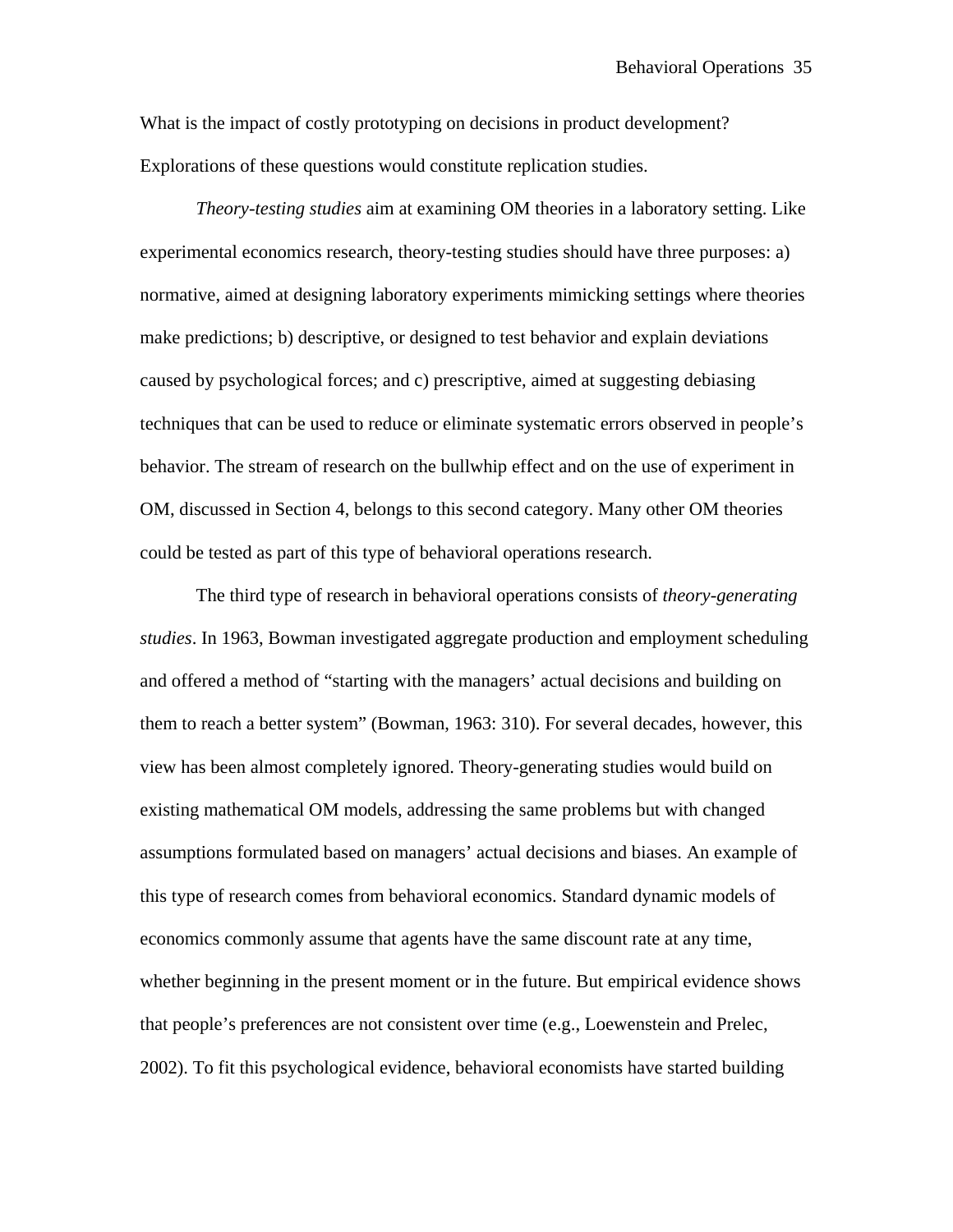their models with the assumption of hyperbolic discounting (e.g., Laibson, 1997). A second example comes from the OM field. Using formal models, Watson and Zheng (2005b) studied managers' overestimation of the permanence of new demand levels in the context of inventory replenishment and how error affects the behavior and performance of a single location inventory system.

The fourth type of research in behavioral operations consists of *adaptation studies*. In this case, the research originates from OM problems, phenomena, or puzzles and focuses on potential behavioral explanations. The stream of research on system dynamics models applied to operational contexts, discussed in Section 4, belongs to this third category. Other OM phenomena that could be explored under this rubric includes inventory record inaccuracy, or discrepancies between inventory records and physical inventory—a major obstacle to improved operational performance (Kok and Shang, 2005). While companies have undertaken large investments to automate and improve their inventory management processes, inventory records and physical inventory are rarely aligned. Inventory inaccuracy might result from factors such as stock loss or shrinkage, transaction errors (in the inbound or outbound processes), and misplaced products (Piasecki 2003; DeHoratius and Raman 2004; Raman, DeHoratius, and Ton, 2001). A behavioral perspective might reveal new insights into the causes of inventory inaccuracy and misplacement.

 Finally, *OM-specific studies* are a fifth opportunity for behavioral operations research. These studies use mixed methodologies, such as lab experiments, field-based research, modeling, and empirical analyses to investigate important OM problems. For example, field research can be used to generate hypotheses to test in the lab. The main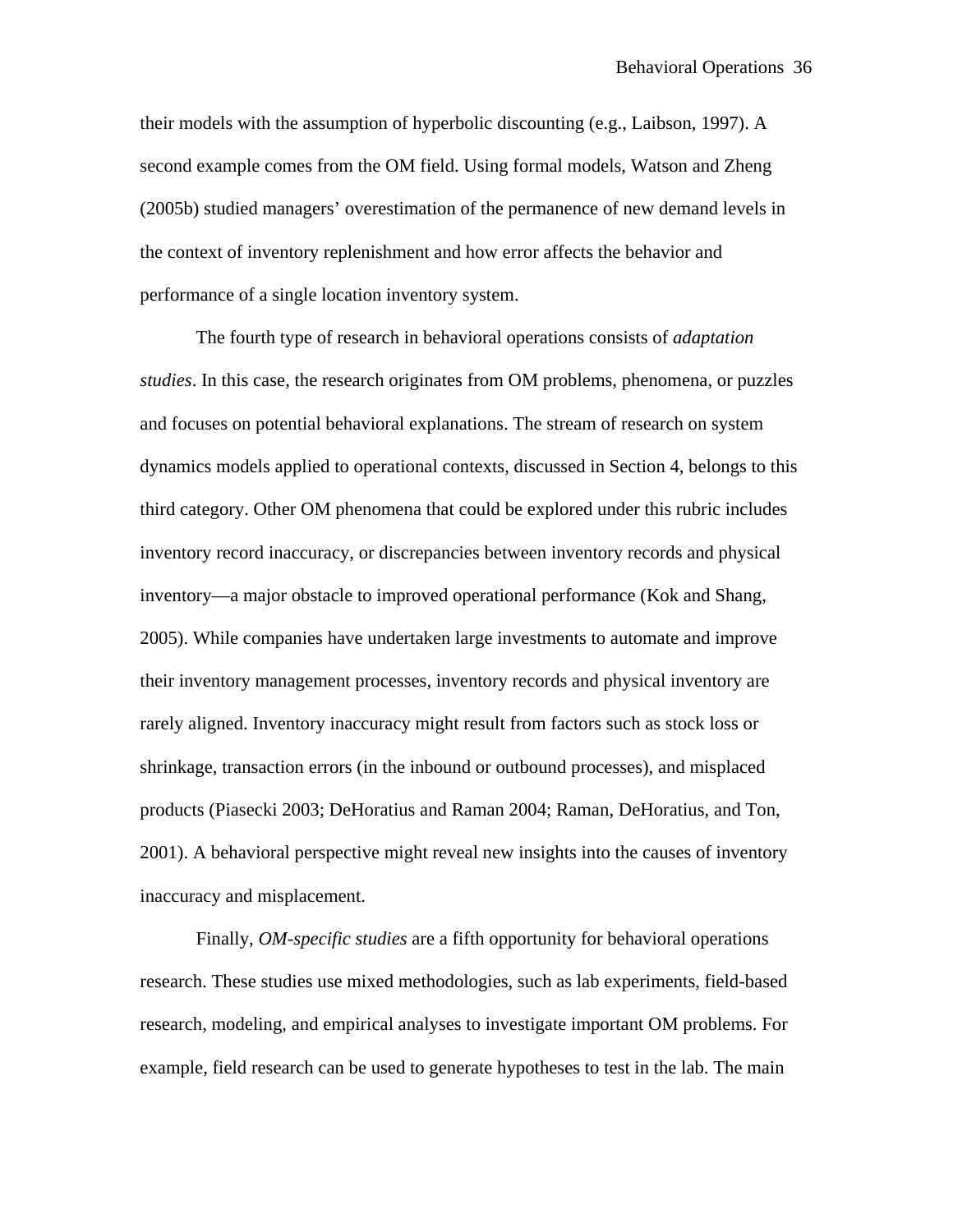purpose is to potentially uncover new behavioral or cognitive factors that tend to arise in OM contexts. An example of this type of research is given by Edmondson's work on psychological safety (Edmondson, 1996; 1999), or "the shared belief held by members of a team that the team is safe for interpersonal risk-taking" (Edmondson, 1996). Within a work team, psychological safety facilitates learning behavior because it reduces an individual's concern about others' reactions to actions that might be embarrassing or threatening (Edmondson, 1999). This bias was uncovered in research in the operating context of medical errors; it was found in a field study investigating the ability of healthcare organizations to learn from failures occurring in the care-delivery process. Discovering the psychological safety bias in the laboratory would have been much harder, if not impossible.

 Ultimately, multiple approaches will be required to unlock our understanding of how operating systems work and, in particular, how the social, human, and physical components of these systems interact. This perspective represents a significant broadening of the research agenda in operations. There is perhaps no agenda for the field more important than a deeper understanding of the behavioral and cognitive forces shaping operating systems and processes and the implications for the design of appropriate management tools and practice.

#### *How to successfully contribute to the behavioral operations research field*

 In the previous sections we discussed several types of behavioral operations research that we believe are worth pursuing. We turn briefly to pragmatic issues of how behavioral decision research can be best incorporated in the OM field and strategies that can be used to accomplish this goal.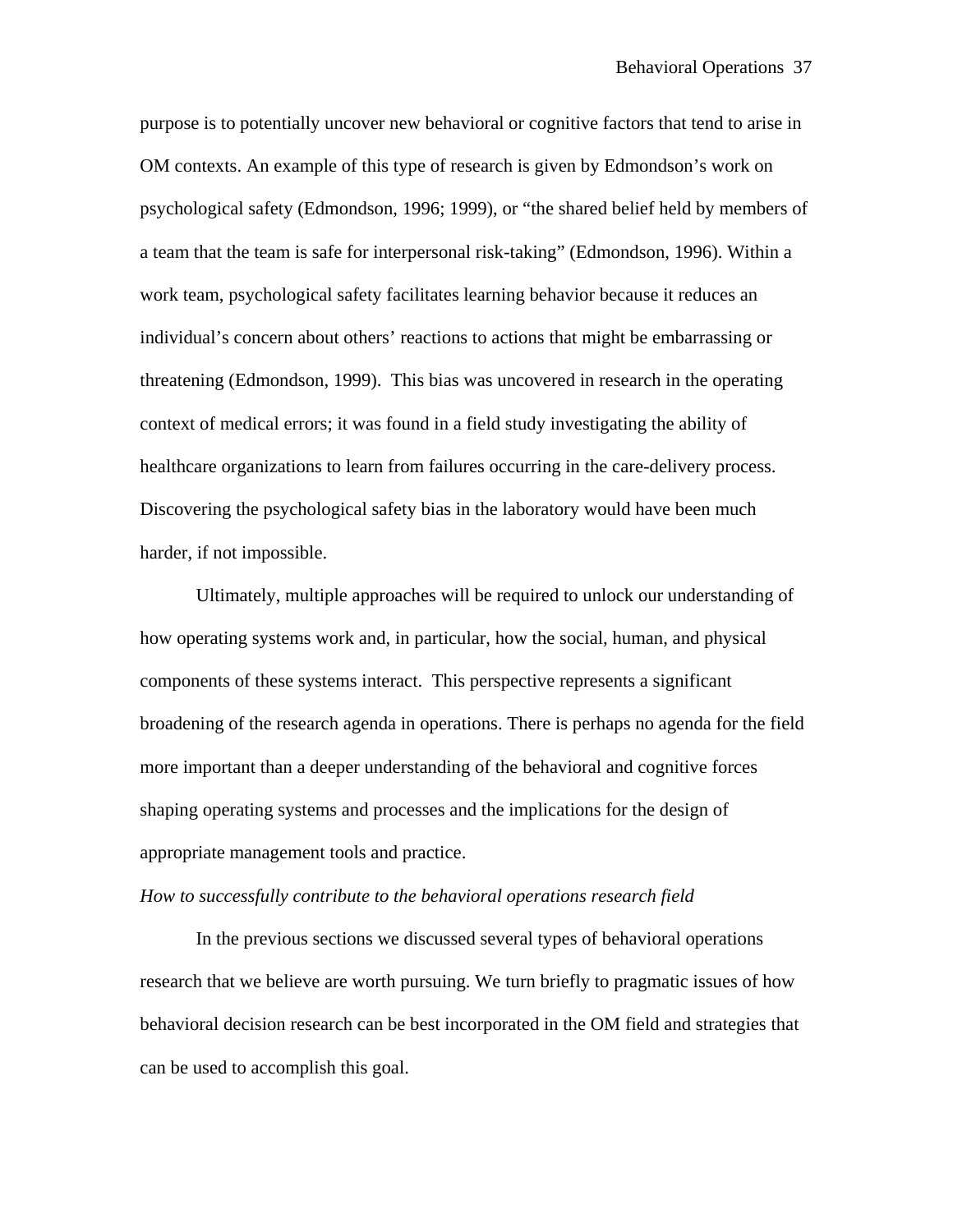The first strategy is aimed at improving awareness within the OM field of the importance of behavioral and cognitive factors in operating performance. This strategy can be implemented through the usual methods of disciplinary cross-fertilization in academia such as symposia that bring together researchers from both fields. In addition, researchers from OM could regularly attend behavioral research oriented conferences (such as the Society of Judgment and Decision Making Conference or the Behavioral Decision Research in Management Conference). And OM departments who regularly have seminar series during the academic year could invite behavioral decision researchers to give talks.

 A second strategy is collaborations between scholars in different fields (for instance, a "straight" OM person and a "straight" behavioral researcher) or scholars interested in behavioral operations research and with a background in either OM or BDR.

Finally, a third strategy is to train Ph.D. students who are part of OM or OR programs in behavioral decision research. While the core of their coursework should remain OM, these students could take introductory courses in organizational behavior, decision making and experimental methods.

Perhaps the biggest challenge for behavioral operations, like any emerging subfield, is to gain legitimacy. Such legitimacy can only be earned by shedding new light on important phenomena in operations. Behavioral operations cannot simply be an exercise in "intellectual arbitrage," porting well known concepts from field into another. There are many theoretical and experimental insights from behavioral research in other fields, but understanding the implications of those insights for designing, managing, and improving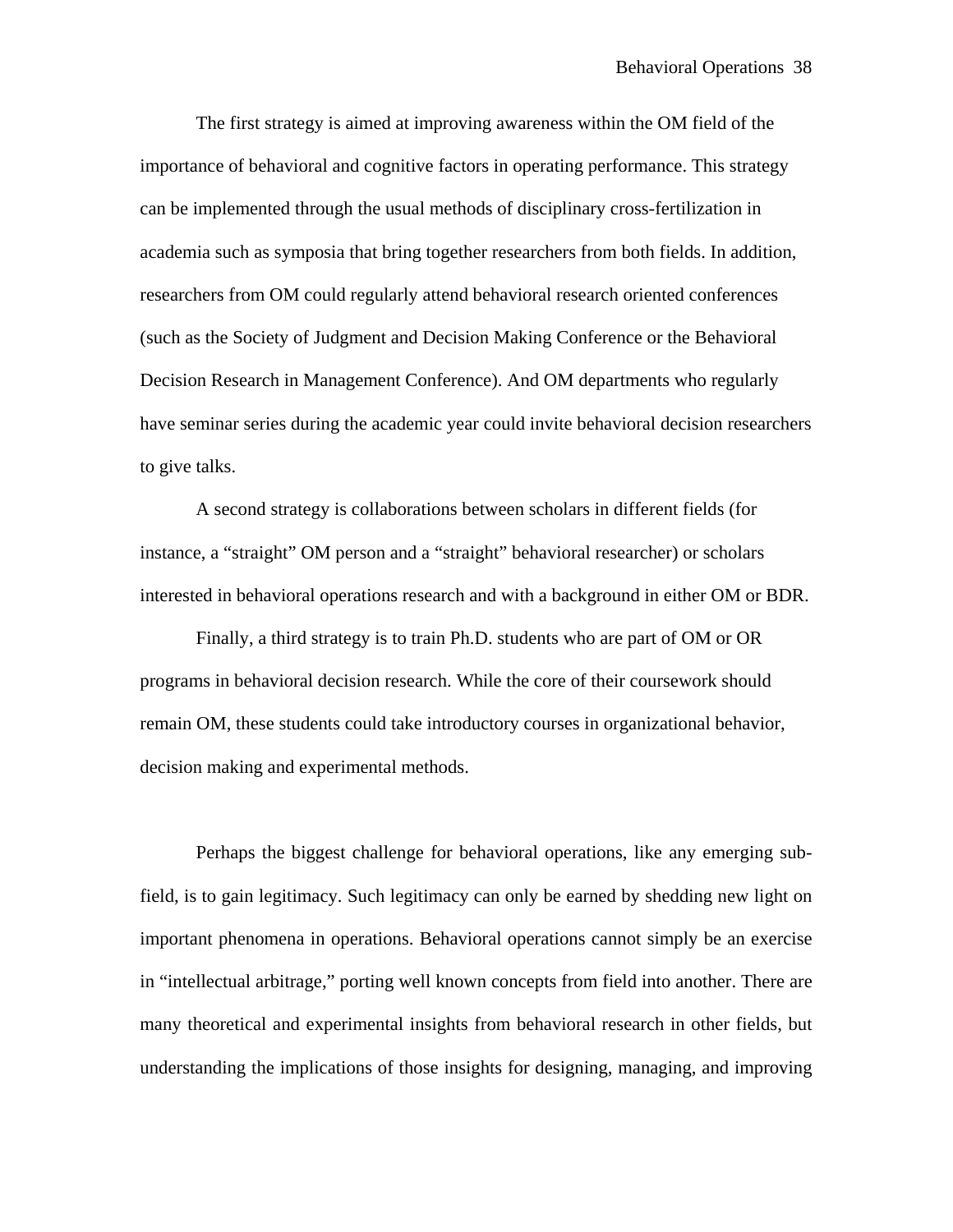complex operating systems is no trivial task. We know many things now about such biases as sunk costs, framing and planning fallacy to mention just a few, but how those affect the behavior and performance of operating systems is largely unexplored. This will require the development of novel conceptual insights. And, this is a task that only researchers in operations management, who understand the complexities of actual operating environments and systems, can tackle.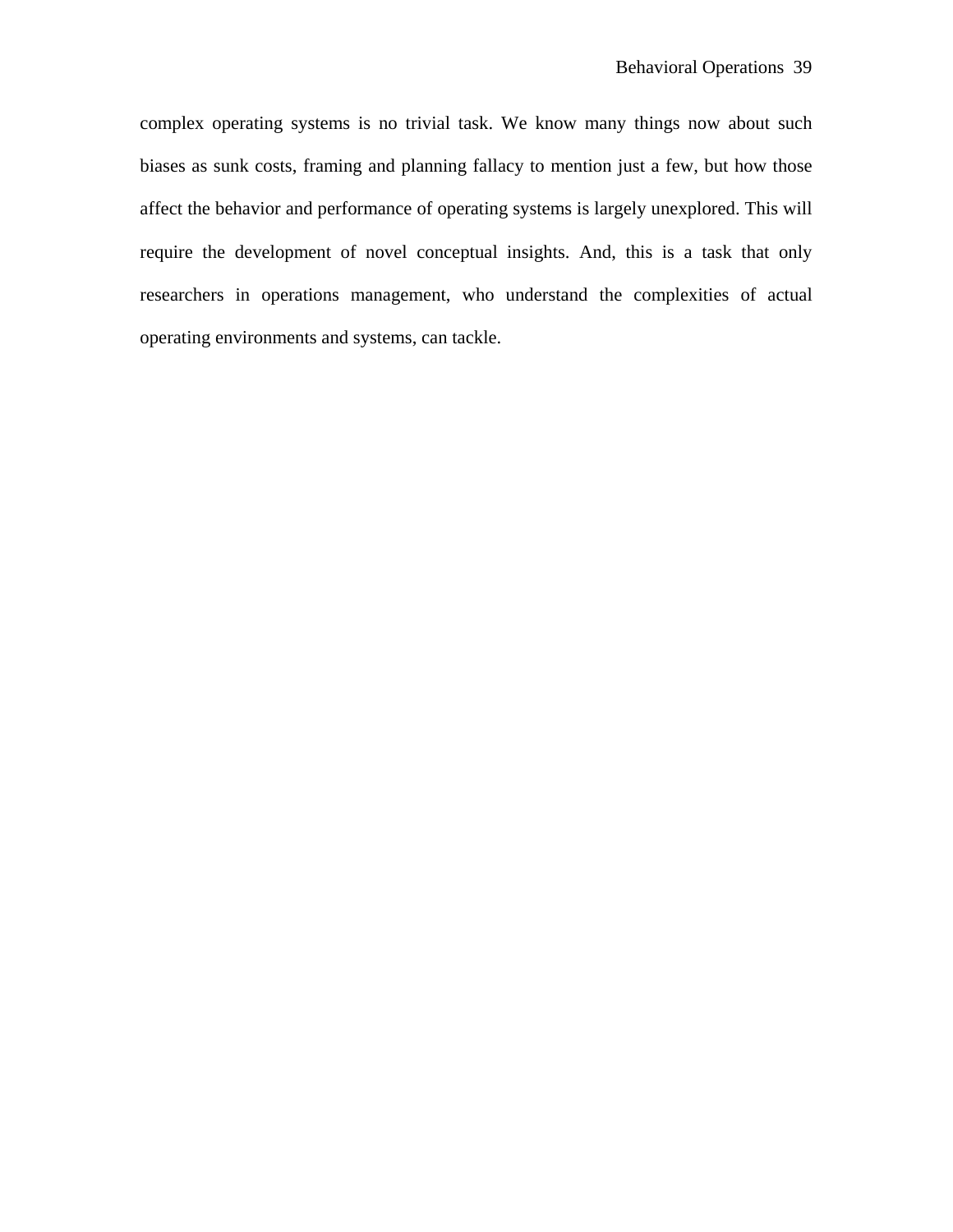# **REFERENCES**

Adler, P.S., Mandelbaum, A., Nguyen, V. and Schwerer, E. (1995). From project to process management: an empirically-based framework for analyzing product development time. *Management Science*, **41**(3), 458-484.

Akerlof, G. (1991). Procrastination and Obedience. *American Economic Review*, **81**(2), 1-19.

Aranda, J. and Easterbrrok, S. (2005). Anchoring and adjustment in software estimation. European Software Engineering Conference / ACM SIGSOFT Symposium on the Foundations of Software Engineering (ESEC/FSE'05), Sept 5-9, Lisbon, Portugal.

Arkes, H.R., & Blumer, C.B. (1985). The psychology of sunk cost. *Organizational Behavior and Human Decision Processes*, **33**, 124-140.

Aronson, E., Timothy D.W., Akert, R.M. (2004). *Social Psychology*. Prentice Hall (5th Edition).

Babad, E. (1987). Wishful Thinking and Objectivity among Sport Fans. *Social Behavior: An International Journal of Applied Social Psychology*, **4**, 231–240.

Babad, E., and Katz, Y. (1991). Wishful Thinking: Against all Odds. *Journal of Applied Social Psychology*, **21**, 1921-1938.

Baganha, M.P. and Cohen, M. (1998). The stabilizing effect of inventory in supply chains. *Operations Research*, **46**(3), 572-583.

Barber, B.M. and Odean, T. (2002). Online Investors: Do the Slow Die First? *Review of. Financial Studies*, **15**(2), 455-489.

Barnes, J.H. (1984). Cognitive biases and their impact on strategic planning. *Startegic Management Journal*, **5**, 129-137.

Bazerman, M.H. (2005). *Judgement in Managerial Decision Making*. New York: Wiley.

Bendoly, E., Donohue, K. and Schulz, K. (2006). Behavior in operations management: Assessing recent findings and revisiting old assumptions. *Journal of Operations Management*, **24**(6), 737–752.

Bloomfield, R.J., Gino, F. and Kulp, S.L. (2007). Behavioral Causes of the Bullwhip Effect in a Single Echelon. (under review).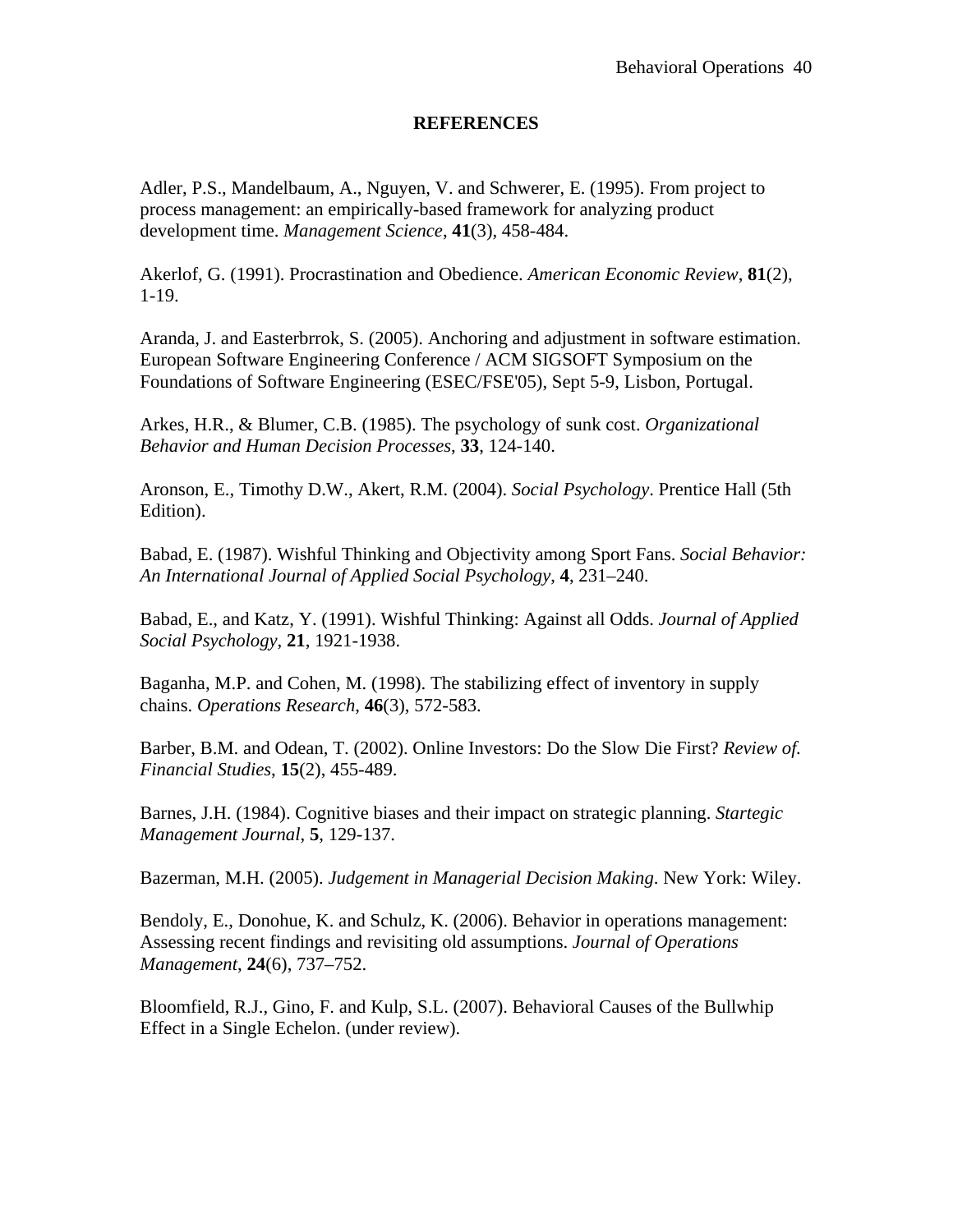Bolton, G.E. and Katok, E. (2005). Learning-by-Doing in the Newsvendor Problem A Laboratory Investigation of the Role of Experience and Feedback. Working Paper, Smeal College of Business, Penn State University.

Botti, S., and Iyengar, S.S. (2004). The psychological pleasure and pain of choosing: When people prefer choosing at the cost of subsequent satisfaction. *Journal of Personality and Social Psychology*, **87**, 312-326.

Boudreau, J., Hopp, W., McClain, J.O. and Thomas, L.J. (2003). On the interface between operations and human resources management. *Manufacturing & Service Operations Management*, **5**(3), 179-202.

Bowman, E.H. (1963). Consistency and Optimality in Managerial Decision Making. *Management Science*, **9**(2), 310-321.

Buehler, R., Griffin, D., and Ross, M. (1994). Exploring the "planning fallacy": Why people underestimate their task completion times. *Journal of Personality and Social Psychology*, **67**, 366-381.

Buehler, R., Griffin, D., and Ross, M. (2002). Inside the planning fallacy: The causes and consequences of optimistic time predictions. In T. Gilovich, D. Griffin, & D. Kahneman (Eds.), *Heuristics and biases: The psychology of intuitive judgment*, 250-270. Cambridge, UK: Cambridge University Press.

Cachon, G.P. (2002). Supply chain coordination with contracts. S. Graves and Ton de Kok (Eds.). *Handbook in OR & MS, Supply Chain Management*. Elsevier, North-Holland.

Cachon, G.P. and Lariviere, M. (1999). Capacity Choice and Allocation: Strategic Behavior and Supply Chain Performance. *Management Science*, **45**(8), 1091-1108.

Camerer, C. (1999). Perspective. Behavioral Economics: Reunifying Psychology and Economics. *Proc. Natl. Acad. Sci. USA*, **96**, 10575-10577.

Chen Y.F., Drezner, Z., Ryan, J.K., and Simchi-Levi, D. (2000). Quantifying the Bullwhip Effect in a Simple Supply Chain. *Management Science*, **46**(3), 436-443.

Cherns, A. (1976). The Principles of Socio-technical Design. *Human Relations*, **29**(8), 783-792.

Chi, Tailan, John Liu and Hong Chen (1997). Cognitive limitations and 'investment myopia'. *Decision Sciences*, **28**(1), 27-57.

Clark, K.B., and Fujimoto, T. (1991). *Product development performance. Strategy, organization, and management in the world auto industry*. Harvard Business School: Boston.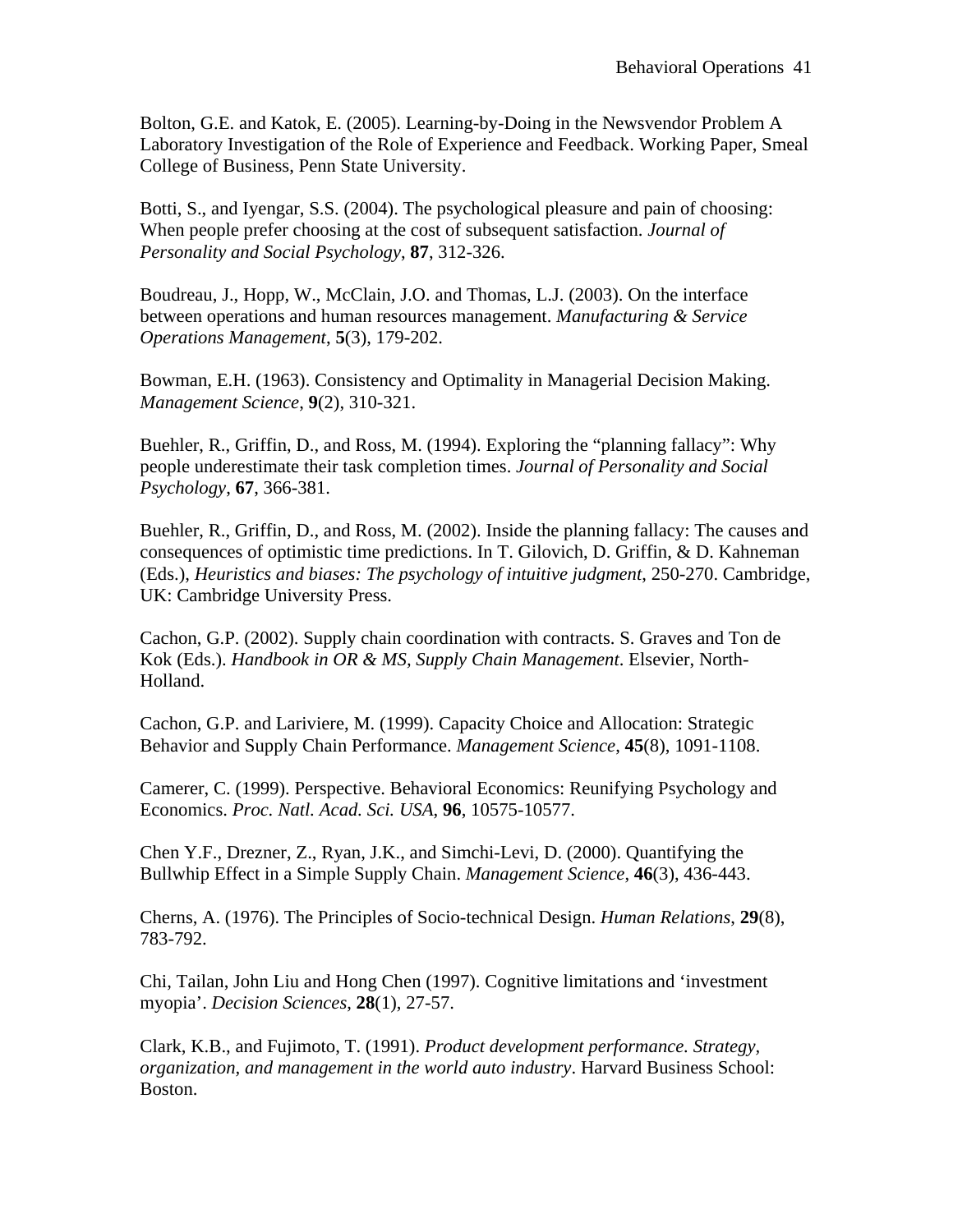Cohen, M.A., Eliashberg, J., and Ho, Teck-Hua (1996). New product development: the performance and time-to-market tradeoff. *Management Science*, **42**(2), 173-186.

Crawford, M. (1992). The hidden costs of accelerated product development. *Journal of Product Innovation Management*, **9**(3), 188-199.

Croson, R. and K. Donohue (2006). Behavioral causes of the bullwhip and the observed value of inventory information. *Management Science*, **52**(3), 323-336.

Croson, R and Karen Donohue. (2002). Experimental economics and supply chain management. *Interfaces,* **32**, 74-82.

Croson, R., Donohue, K., Katok, E. and Sterman, J. (2005). Order stability in supply chains: a behavioral approach, Working Paper, Penn State University.

DeHoratius, N., A. Raman (2004). Inventory record inaccuracy: an empirical analysis. Working paper, Graduate School of Business, University of Chicago.

DeSanctis, Geraldine and Marshall Scott Poole (1994). Capturing the Complexity in Advanced Technology Use: Adaptive Structuration Theory. *Organization Science*, **5**(2), 121-147.

Eason, K. D. (1988). *Information Technology and Organizational Change*. Taylor & Francis.

Edmondson, A.C. (1996). Group and Organizational Influences on Team Learning. Ph.D. Dissertation. Harvard Business School. MA.

Edmondson, A.C. (1999). Psychological Safety and Learning Behavior in Work Teams. *Administrative Science Quarterly* , **44**(4), 350-383.

Einhorn, H.J., Hogarth, R.M., (1978). Confidence in judgment: Persistence of the illusion of validity. *Psychological Review*, **85**, 395-416.

Fehr, E., and Gächter, S. (2000). Fairness and retaliation: The economics of reciprocity. *Journal of Economic Perspectives*, **14**,159-181.

Fehr, E., and Gächter, S. (2002). Altruistic punishment in humans. *Nature*, **415**, 137-140.

Fehr, E., and Schmidt, K.M. (1999). A theory of fairness, competition, and cooperation. *Quarterly Journal of Economics*, **114**, 817-868.

Ferguson, T.S. (1988). Who solved the secretary problem? *Statistical science*, **4**, 282-296.

Fischhoff, B., Slovic, P. and Lichtenstein, S. (1977). Knowing with Certainty: The Appropriateness of Extreme Confidence. *Journal of Experimental Psychology:*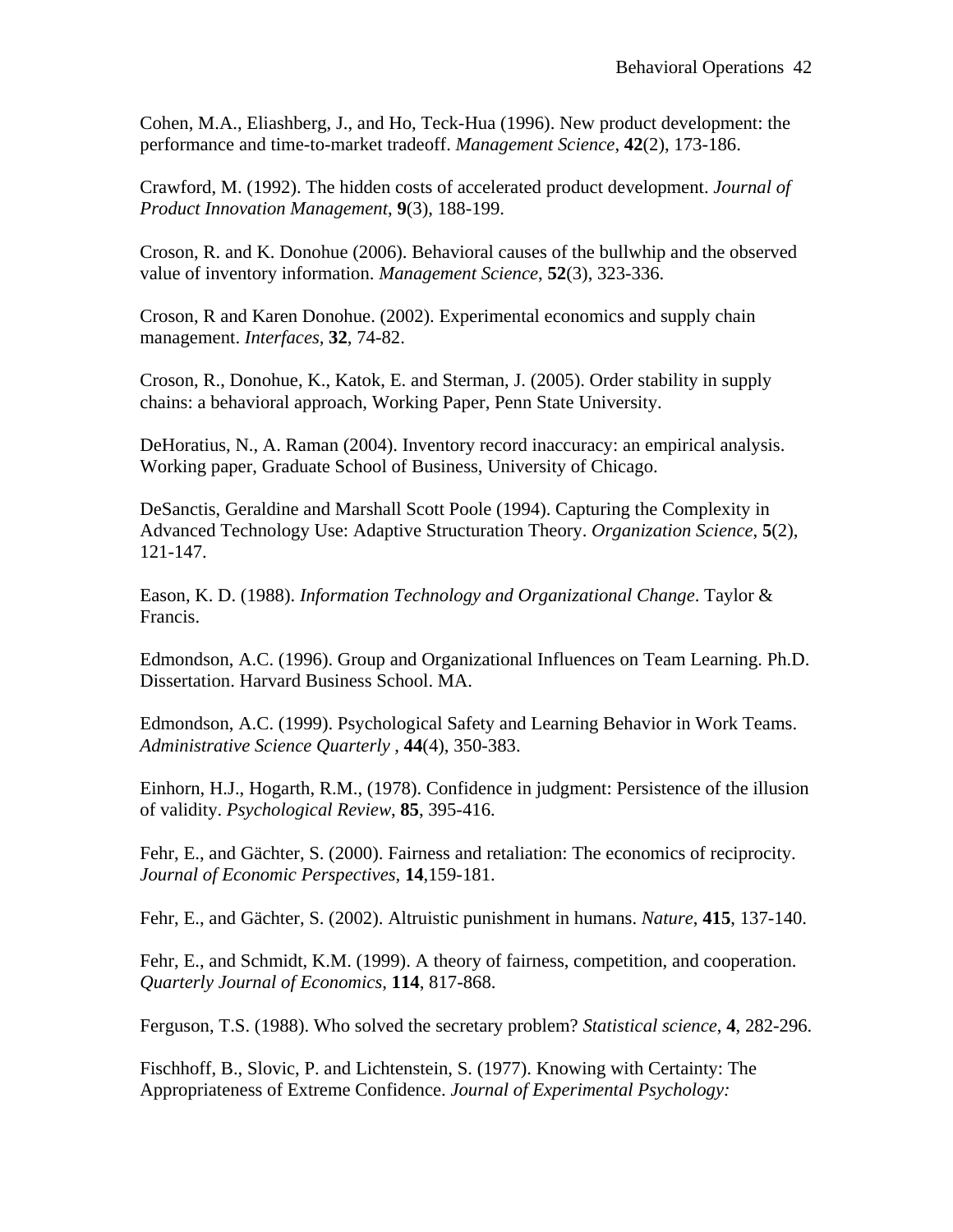*Human Perception and Performance,* **3**, 552-564.

Ford, Henry (1926). *Today and Tomorrow*. Portland, Oregon: Productivity Press.

Ford, D. and =Sterman, J.D. (2003a). Overcoming the 90% Syndrome: Iteration Management in Concurrent Development Projects. *Concurrent Engineering: Research and Applications*, **11**(3), 177-186.

Ford, D. and Sterman, J.D. (2003b). The Liar's Club: Concealing Rework in Concurrent Development. *Concurrent Engineering*, **11**(3), 211-219.

Ford, D. N., and Sterman, J.D. (1998). Dynamic Modeling of Product Development Processes. *System Dynamics Review*, **14**(1), 31-68.

Forsberg, Kevin, Mooz, Hal and Cotterman, Howard. (1996). *Visualizing Project Management*. John Wiley & Sons, New York.

Forrester, J. (1958). Industrial dynamics: A major breakthrough for decision makers. *Harvard Business Review*, **36**, 37-66.

Forrester, J. (1961). *Industrial Dynamics*. MIT Press, Cambridge, MA.

Gans, N., Knox, G. and Croson, R. (2005). Simple Models of Discrete Choice and Their Performance in Bandit Experiments, *forthcoming in M&SOM*.

Garland, H. (1990). Throwing good money after bad: the effect of sunk costs on the decision to escalate commitment to n ongoing project. *Journal of Applied Psychology*, **75**(6), 728-731.

Gilbreth, Frank B and Gilbreth, L.M. 1922. Process Charts and Their Place in Management. *Mechanical Engineering*, Jan., **70**, 38-41.

Gilovich, Thomas, Dale Griffin, Daniel Kahneman (Eds). (2002). *Heuristics and Biases: The Psychology of Intuitive Judgment*. Cambridge University Press.

Gino, F., and Pisano, G. (2006a). Teradyne Corporation: The Jaguar Project. Harvard Business School Case 606-042.

Gino, F., and Pisano, G. (2006b). Teradyne Corporation: The Jaguar Project TN. Harvard Business School Teaching Note 606-138.

Gold, B. (1987). Approached to accelerating product and process development. *Journal of Product Innovation Management*, **4**(2), 81-88.

Goodman, P., M. Bazerman and E. Conlon (1980). Institutionalization of Planned Change. *Research in Organizational Behavior*, **2**, 215-246.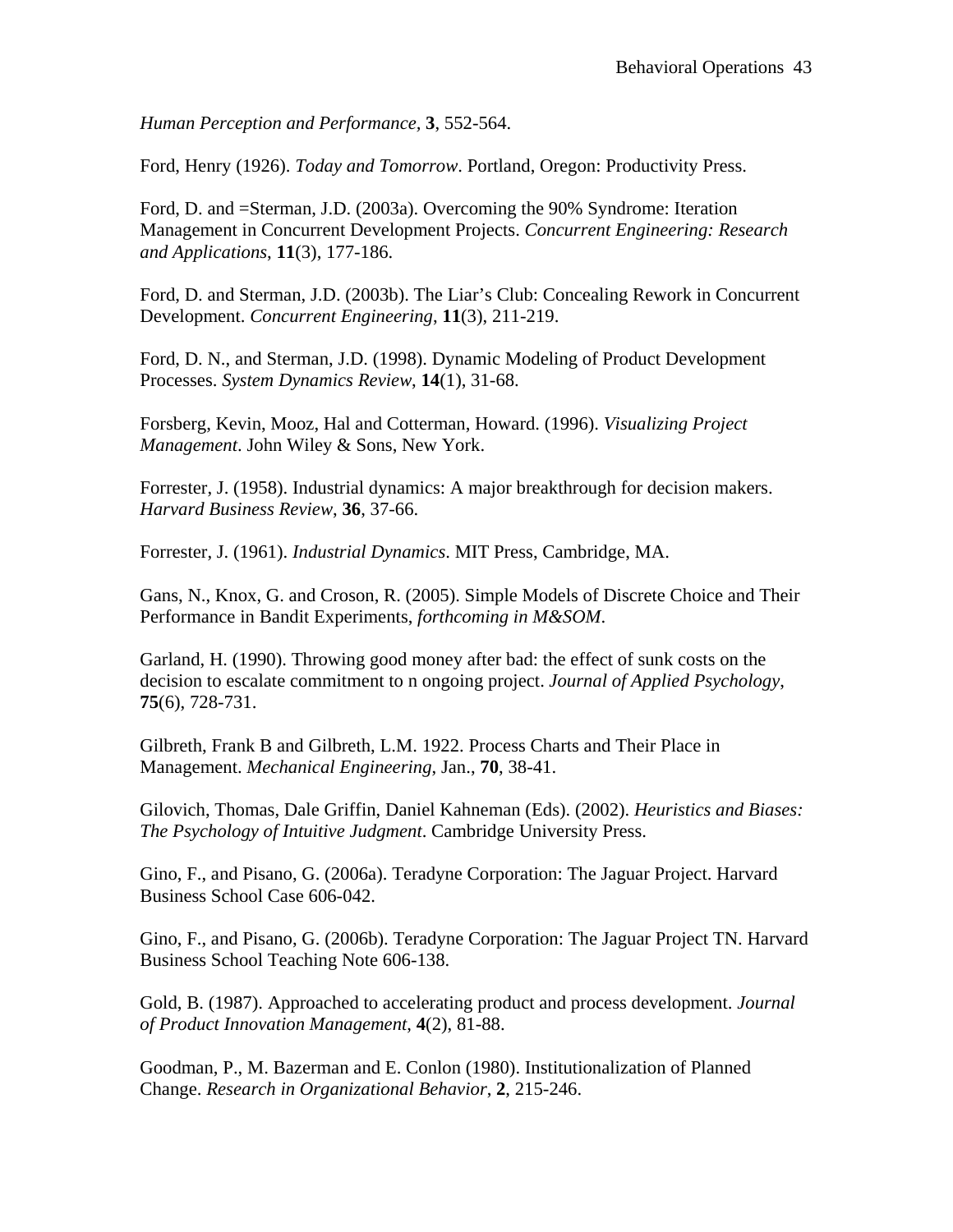Gourville, John, and Dilip Soman (2002). Pricing and the Psychology of Consumption. *Harvard Business Review* (September).

Gourville, J. T., and Dilip Soman (1998). Payment Depreciation: The Behavioral Effects of Temporally Separating Payments from Consumption. *Journal of Consumer Research* **25** (September): 160-174.

Hayes, R., Wheelwright, S., and Clark, K. (1988). *Dynamic Manufacturing*. New York, NY: The Free Press.

Heath, C. (1995). Escalation and de-escalation of commitment to sunk costs: The role of budgeting in mental accounting. *Organizational Behavior and Human Decision Processes*, **62**, 38-54.

Heider, F. (1958). *The psychology of interpersonal relations*, New York: Wiley

Heath, C., Larrick, R. P., and Klayman, J. (1998). Cognitive repairs: How organizational practices can compensate for individual shortcomings. *Research in Organizational Behavior*, **20**, 1-37.

Huber, V., & Brown, K. (1991). Human resource issues in cellular manufacturing: A sociotechnical analysis. *Journal of Operations Management*, **10**(1), 138-159.

Iyengar, S., and Lepper, M. R. (2000). When choice is demotivating: Can one desire too much of a good thing? *Journal of Personality and Social Psychology*, **79**, 995-1006.

Kahneman, D. (2003). Maps of Bounded Rationality: Psychology for Behavioral Economics. *The American Economic Review*, **93**(5), 1449-1475

Kavadias, S. and Loch, C.H. (2004). *Project selection under uncertainty. Dynamically allocating resources resources to maximize value*. Kluwer Academic Publishers: Boston.

Kharbanda, O.P. and Pinto, J. K. (1996). *What Made Gertie Gallop: Learning from Project Failures?* Van Nostrand Reinhold.

Klein K., and J. Sorra (1996). The challenge of innovation implementation. *Academy of Management Review*, **21**(4), 1055-1080.

Kloppenborg, T.J. and Opfer, W.A. (2000). Forty Years of Project Management Research: Trends,Interpretations, and Predictions. Project Management Research at the Turn of the Millennium.vProceedings of PMI Research Conference 2000, 21-24 June 2000, Paris, France, 41-59.

Kogut, C. A. (1990). Consumer search behavior and sunk costs. *Journal of Economic Behavior and Organization*, **14**, 381–392.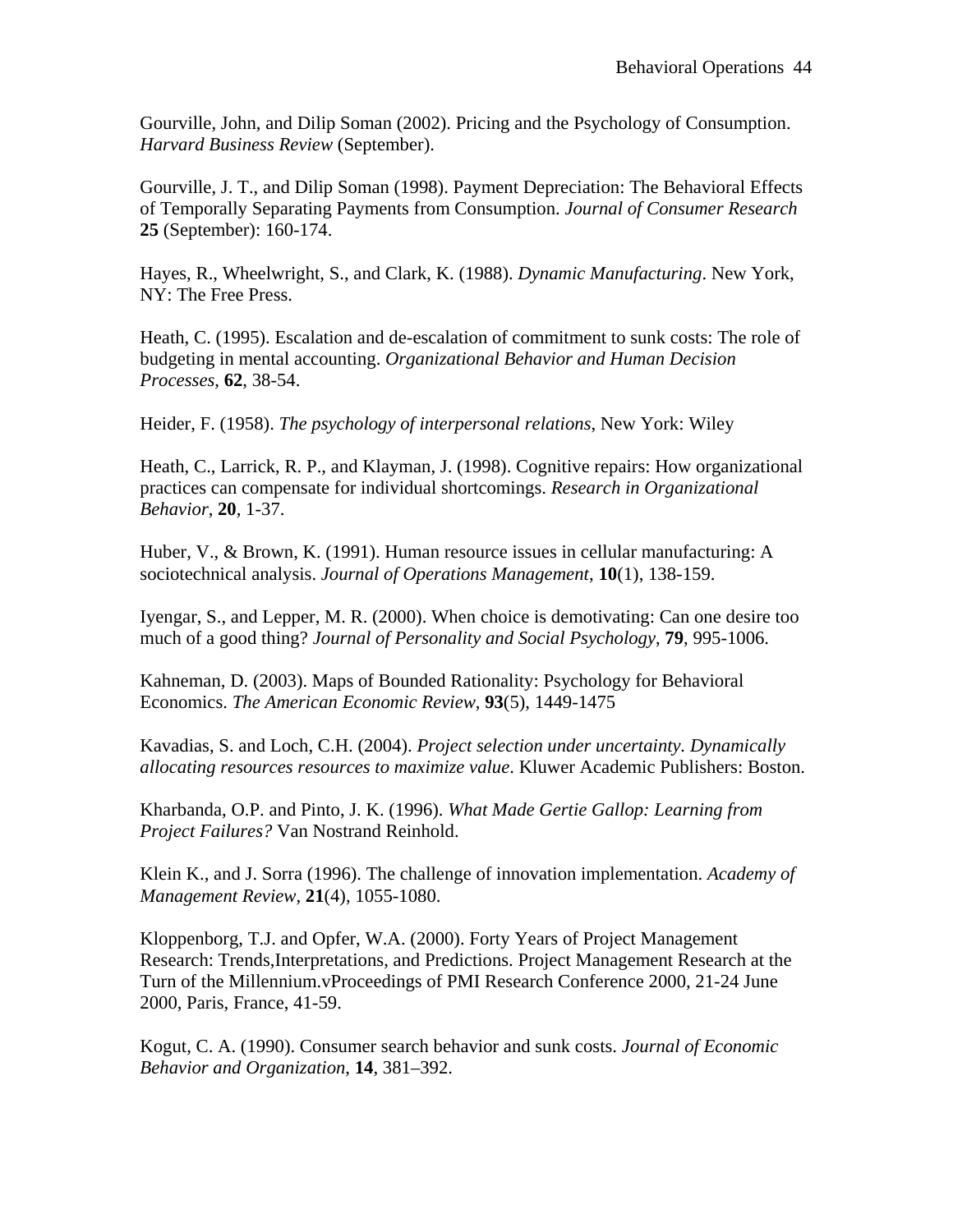Kok, A. G., and K.H. Shang (2005). Inspection and replenishment policies for systems with inventory record inaccuracy. Working paper. Fuqua School of Business. Duke University.

Laibson, David (1997). Golden Eggs and Hyperbolic Discounting. *Quarterly Journal of Economics*, **62**: 443-77.

Lee, Hau L., V. Padmanabhan, and Seungjin Whang (1997). Information distortion in a supply chain: The bullwhip effect. *Management Science*, **43**(4), 546-558.

Loch, C.H., and S. Kavadias (2002). Dynamic Portfolio Selection of NPD Programs Using Marginal Returns. *Management Science*, **48**(10), 1227-1241.

Loch, C., C. Terwiesch, and S. Thomke. (2001). Parallel and Sequential Testing of Design Alternatives. *Management Science*, **47**(5), 663-678.

Locke, E., G. Latham and M. Erez (1988). The determinants of goal commitment. *Academy of Management Review*, **13**(1), 23-39.

Lowenstein, G. and Prelac, D. (1992). *Choices Over Time*. New York, Russell Sage Foundation.

Lucas, R.E., Jr. (1972) Expectations and the Neutrality of Money, *Journal of Economic Theory*, **4**, 103-124.

Luger, G. (1994). *Cognitive science: the science of intelligent systems*. San Diego: Academic Press.

Malhotra, Deepak (2004). Trust and Reciprocity Decisions: The Differing Perspectives of Trustors and Trusted Parties. *Organizational Behavior and Human Decision Processes* **94**(2), 61-73.

Montgomery, D.B. and Weinberg, C.B. (1973). Modeling marketing phenomena: a managerial perspective, *Journal of Contemporary Business*, Autumn, 17-43.

Mussweiler, T., and Strack, F. (2001). The semantics of anchoring. *Organizational Behavior and Human Decision Processes*, **86**(2), 234-255.

Norman, Donald A. (1988). *The psychology of everyday things*. Basic Books, Inc., Publishers: New York.

Odean, Terrance. (1998). Are Investors Reluctant to Realize Their Losses? J*ournal of Finance*, **53**(5), October, 1775-98.

Odean, Terrance. (1999) Do Investors Trade Too Much?, *American Economic Review*, **89**, December, 1279-1298.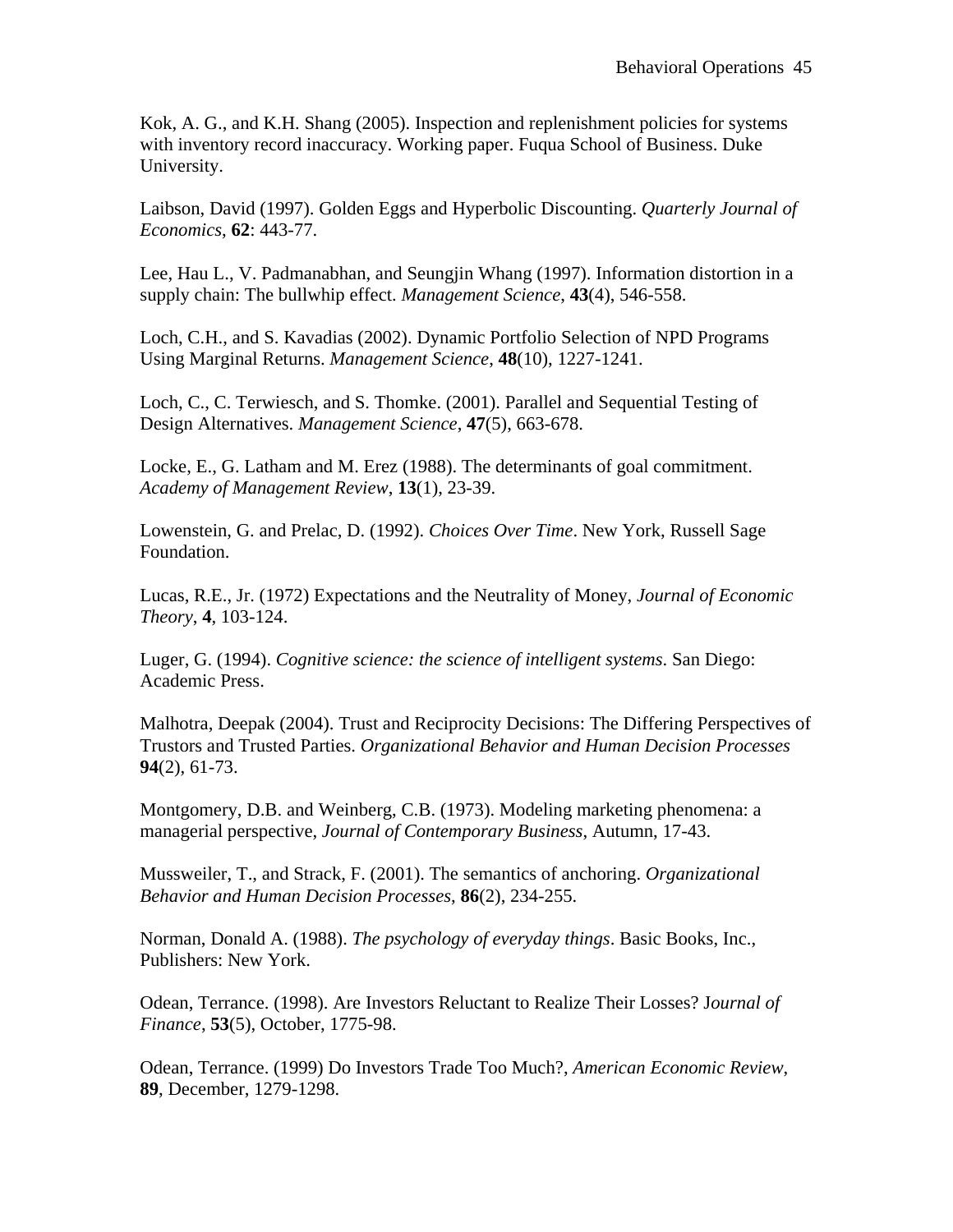O'Donoghue, Ted and Matthew Rabin (1999a). Doing It Now or Later. *American Economic Review*, **89**(1), 103-124.

O'Donoghue, Ted and Matthew Rabin (1999b). Incentives for Procrastinators. *Quarterly Journal of Economics*, **114**(3), 769-816.

O'Donoghue, Ted and Matthew Rabin (2001). Choice and Procrastination. *Quarterly Journal of Economics*, **116**(1), 121-160.

Olsen, R. (1996). Implications of Herding Behavior. *Financial Analysts Journal*, July/August, 37–41.

Orlikowski, Wanda J. (1992). Learning from Notes: Organizational Issues in Groupware implementation. *The Information Society*, **9**, 237-250.

Orlikowski, Wanda J. (1996). Improvising Organizational Transformation Over Time: A Situated Change Perspective. *Information Systems Research*, **7**(1), March.

Orlikowski, Wanda J. (2000). Using Technology and Constituting Structures: A Practice Lens for Studying Technology in Organizations. *Organization Science*, **11**(4), 404-428.

Oskamp, S.(1962). The relationship of clinical experience and training methods to several criteria of clinical prediction. *Psychological Monographs: General and Applied*, **76**(547), 1-28.

Oskamp, S. (1965). Overconfidence in case-study judgments. *Journal of Consulting Psychology*, **29**, 261-265.

Perrow, Charles (1999). *Normal Accidents: Living with High Risk Technologies*. Princeton University Press.

Piasecki, D. J., (2003). *Inventory Accuracy: People, Processes and Technology*. Ops Publishing.

Pisano, G., Fleming, L. and Strick, E. (2005). Vertex Pharmaceuticals: R&D Portfolio Management (A). Harvard Business School Supplement 604-101.

Plous, S. (1993). *The psychology of judgment and decision making.* New York: McGraw-Hill.

Porteus, E.L. (1990). Stochastic inventory theory. D.P. Heyman and M.J. Sobel (Eds.). *Handbook in OR & MS, Vol 2*. Elsevier, North-Holland: 605-652.

Raman, A., N. DeHoratius, Z. Ton. (2001). Execution: the missing link in retail operations. *California Management Review*, **43**, 136-152.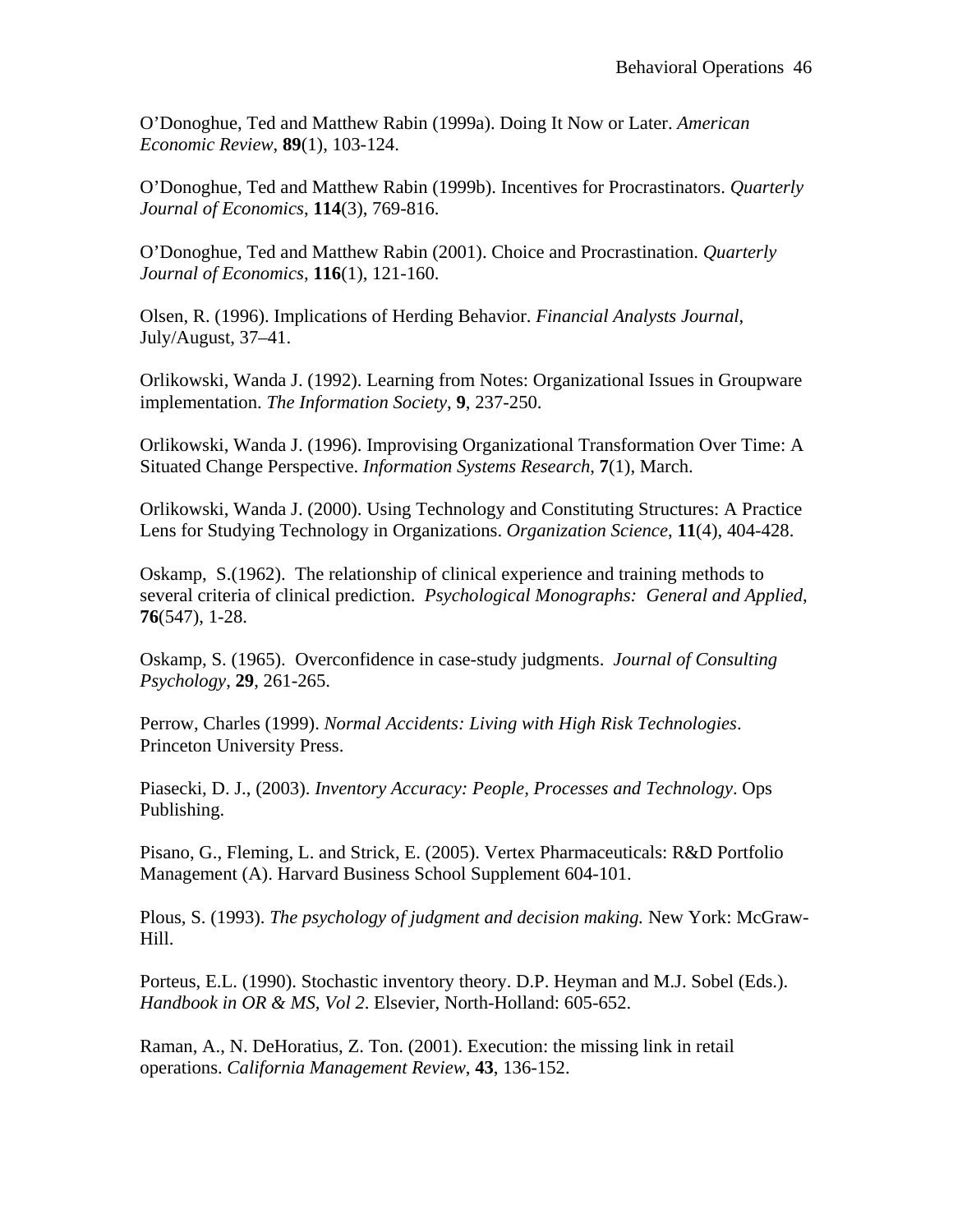Repenning, N. (2001). Understanding Fire Fighting in New Product Development, *Journal of Product Innovation Management*, **18**(5), 285-300.

Repenning, N. (2002). A Simulation-Based Approach to Understanding the Dynamics of Innovation Implementation. *Organization Science,* **13**(2), 109-127.

Repenning, N. and J. Sterman (2002). Capability Traps and Self-Confirming Attribution Errors in the Dynamics of Process Improvement. *Administrative Science Quarterly*, **47**, 265–295.

Ross, Lee and Richard E. Nisbett (1991). *The Person and the Situation. Perspectives of Social Psychology.* Temple University Press: Philadelphia.

Ross, L. (1977). The intuitive psychologist and his shortcomings: Distortions in the attribution process. In L. Berkowitz (ed.), *Advances in experimental social psychology* (Volume 10, pp. 173-240), Orlando, FL: Academic Press

Schmidt, Jeffrey B., and Calantone, Roger J. (2002). Escalation of Commitment during New Product Development, *Journal of the Academy of Marketing Science*, **30**(2), 103- 118.

Schweitzer, M.E. and Cachon, G.P (2000), Decision bias in the newsvendor problem with known demand distribution: experimental evidence. *Management Science*, **46**, 404-420.

Seale, D. A., and Rapoport, A. (1997). Sequential decision making with relative ranks: An experimental investigation of the "Secretary Problem". *Organizational Behavior and Human Decision Processes*, **69**(3), 221–236.

Shapira, Zur (1997). *Organizational decision making*. Cambridge University Press: Cambridge.

Shefrin, Hersh, (2000). *Beyond Greed and Fear: Understanding Behavioral Finance and the Psychology of Investing*. Boston, MA: Harvard Business School Press.

Shewhart, Walter A. (1931) *Economic Control of Quality of Manufactured Product. Princeton*, NJ: Van Nostrand Reinhold Co.

Shiller, R. J. (1984). Stock prices and social dynamics, *Brookings Papers on Economic Activity*, **2**, 457-498.

Shleifer, Andrei (2000). *Inefficient markets. An introduction to behavioral finance*. Oxford: Oxford University Press.

Simon, H. A. (1956). Rational choice and the structure of the environment. *Psychological Review*, **63**, 129-138.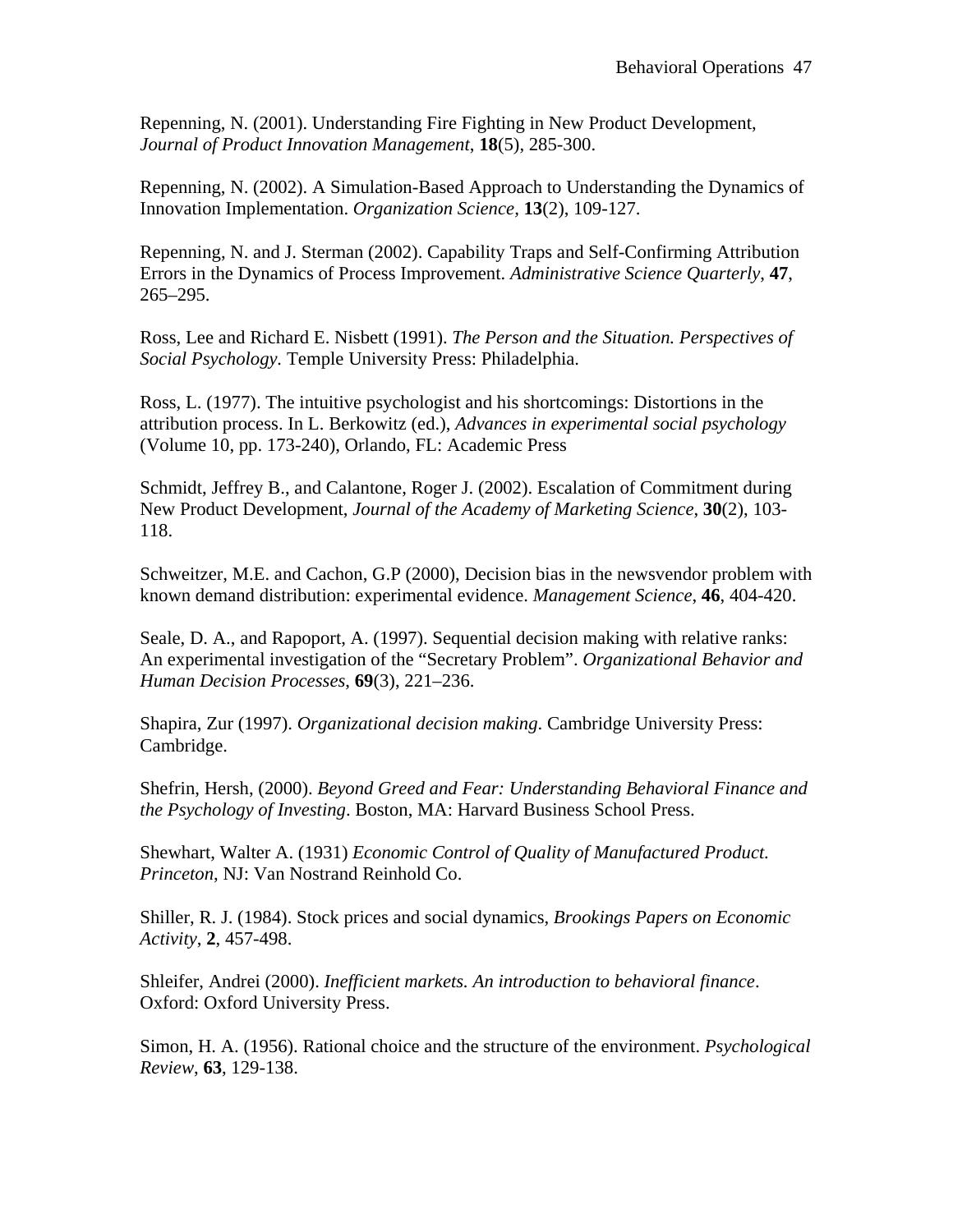Simon, Herbert (1957). *Models of man*. New York, NY: John Wiley and Sons.

Simon, HA, (1976). *Administrative Behavior: A Study of Decision-Making Processes in Administrative Organization*. Free Press, New York.

Sogomonian, A. and C. Tang, (1993). A Modeling Framework for Coordinating Promotion and Production Decisions within a Firm. *Management Science*, **39**, 191-203.

Soman, Dilip, and J. T. Gourville (2001). Transaction Decoupling: How Price Bundling Affects the Decision to Consume. *Journal of Marketing Research*, **38**(1), 30-44.

Starr, Martin. 1966. Evolving concepts in production management. In: *Readings in production and operations management*, Elwood S. Buffa (ed.). John Wiley, New York, 28–35.

Staw, Barry M. (1981). The Escalation of Commitment to a Course of Action. *The Academy of Management Review*, **6**(4), 577-587.

Steers R. and L. Porter (1991). *Motivation and Work Behavior*. McGraw-Hill, New York.

Sterman, J.D. (1989a). Modeling managerial behavior: Misperceptions of feedback in a dynamic decision making experiment. *Management Science*, **35**, 321-339.

Sterman, J. D. (1989b). Misperceptions of feedback in dynamic decision making. *Organizational Behavior and Human Decision Processes*, **43**(3), 301-335.

Sterman, J. (2000). *Business Dynamics: Systems Thinking and Modeling for a Complex World*. McGraw-Hill, New York.

Sterman, J., N. Repenning, and F. Kofman (1997). Unanticipated Side Effects of Successful Quality Programs: Exploring a Paradox of Organizational Improvement. *Management Science*, **43**(4), 503-521.

Strube, M. J., and Lott, C. L. (1984). Time urgency and the Type A behavior pattern: Implications for time investment and psychological entrapment. *Journal of Research in Personality*, **18**, 395-409.

Swamidass, Paul M. (1991). Empirical science: New frontier in operations management research, *The Academy of Management Review*, **16**(4), 793-814.

Taleb, Nassim Nicholas (2001). *Fooled by Randomness: The Hidden Role of Chance in the Markets and in Life*. TEXERE Publishing Ltd, London and NY.

Thaler, R.H. (1980). Towards a positive theory of consumer choice. *Journal of Economic Behavior and Organization*, **1**, 39-60.